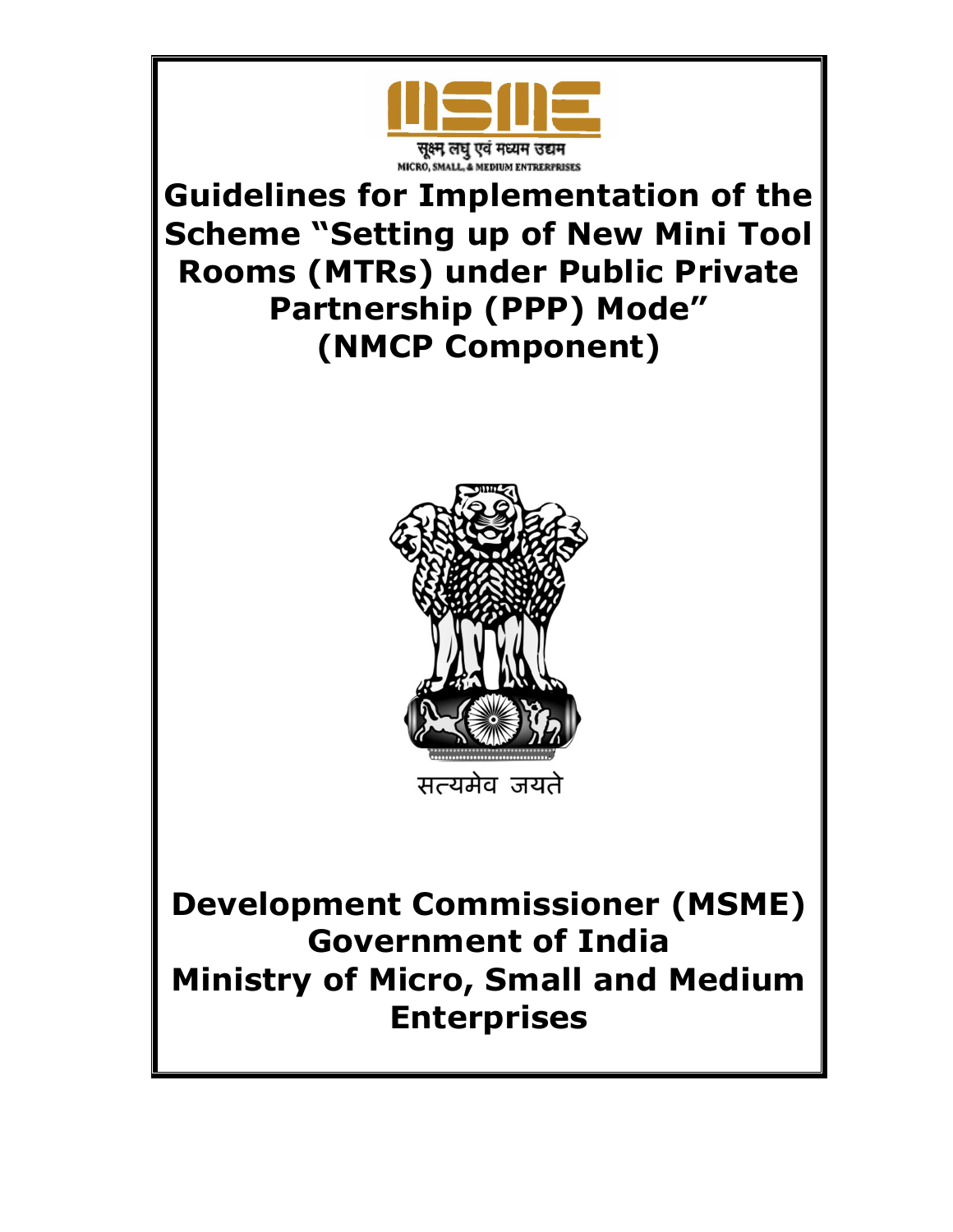## 1. Overview

- (a) Manufacturing has been recognized as the main engine for growth of the economy. In order to achieve a GDP growth of 9%, the manufacturing sector has to grow at 12%. The Micro, Small and Medium Enterprises (MSME) sector, comprising of 114 lakh units has been a significant contributor to the manufacturing by accounting for nearly 40% of total industrial production.
- (b) To achieve a sustained rate of growth, the manufacturing sector needs to build and maintain competitiveness needed to face the challenges posed by globalisation.
- (c) Tooling has been recognized as the backbone of the manufacturing sector and enhancement of tooling facilities will give a fillip to the sector especially the MSME sector which lacks the capacity to set up these facilities in-house.
- (d) With this view, Government of India has established 10 state of the art Tool Room & Training Centres. The Government also assisted State Governments to set up Mini Tool Rooms on a cost-sharing basis. These Tool Rooms are highly proficient in tool & die making technologies and promote precision as well as quality in the development and manufacture of sophisticated tools, moulds and the like.
- (e) However the facilities are not enough to cope up with the ever increasing demand for tooling as well as skilled manpower; hence National Manufacturing Competitiveness Programme, initiated by National Manufacturing Competitiveness Commission aims to extend support to the private sector to set up Mini Tool Rooms and training centres,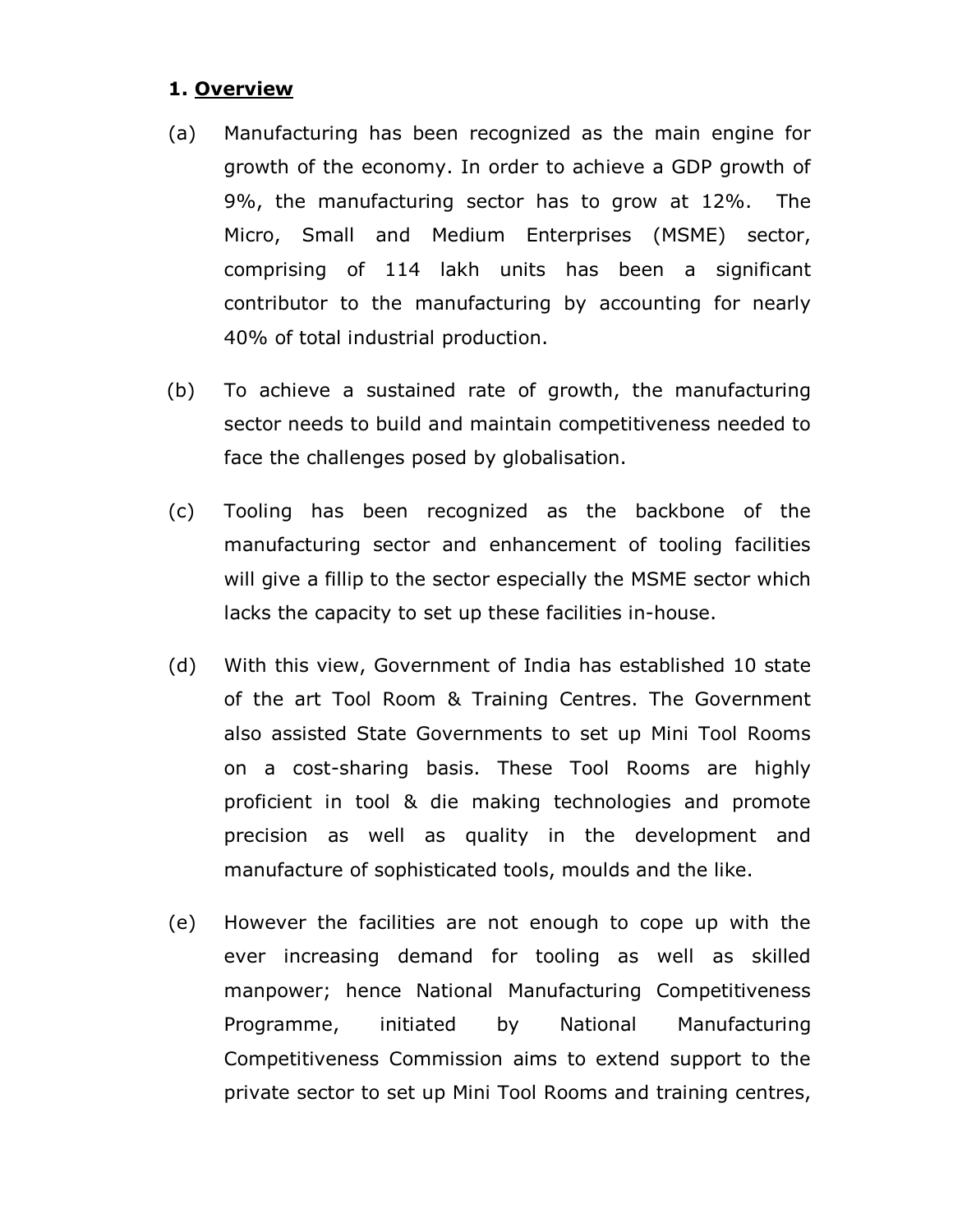which is expected to result in improved competitiveness of the sector.

(f) It is in this context that this Scheme is being launched.

## 2. The Scheme

- (a) The Scheme termed as 'Setting up of New Mini Tool Rooms (MTRs) under Public Private Partnership (PPP) Mode' is a Central Sector Scheme and would be implemented during 11<sup>th</sup> Five year plan.
- (b) The Scheme will be implemented on a Public Private Partnership mode and Government would provide funds to meet a part of the Project cost, the extent of which would be determined through a competitive bidding process. Towards this purpose, the Government will invite proposals for specific Projects, based on needs and identified through a survey in that regard.

## 3. Objectives

- (a) To improve the competitiveness of the MSMEs engaged in manufacturing activity by creating capacities in the private sector for designing and manufacturing quality tools.
- (b) To bridge the gap between the demand and the supply of trained manpower in the industry.
- (c) To encourage research and development, and optimization of cost and quality of delivery, leading to enhanced competitiveness of the manufacturing sector.

## 4. Implementation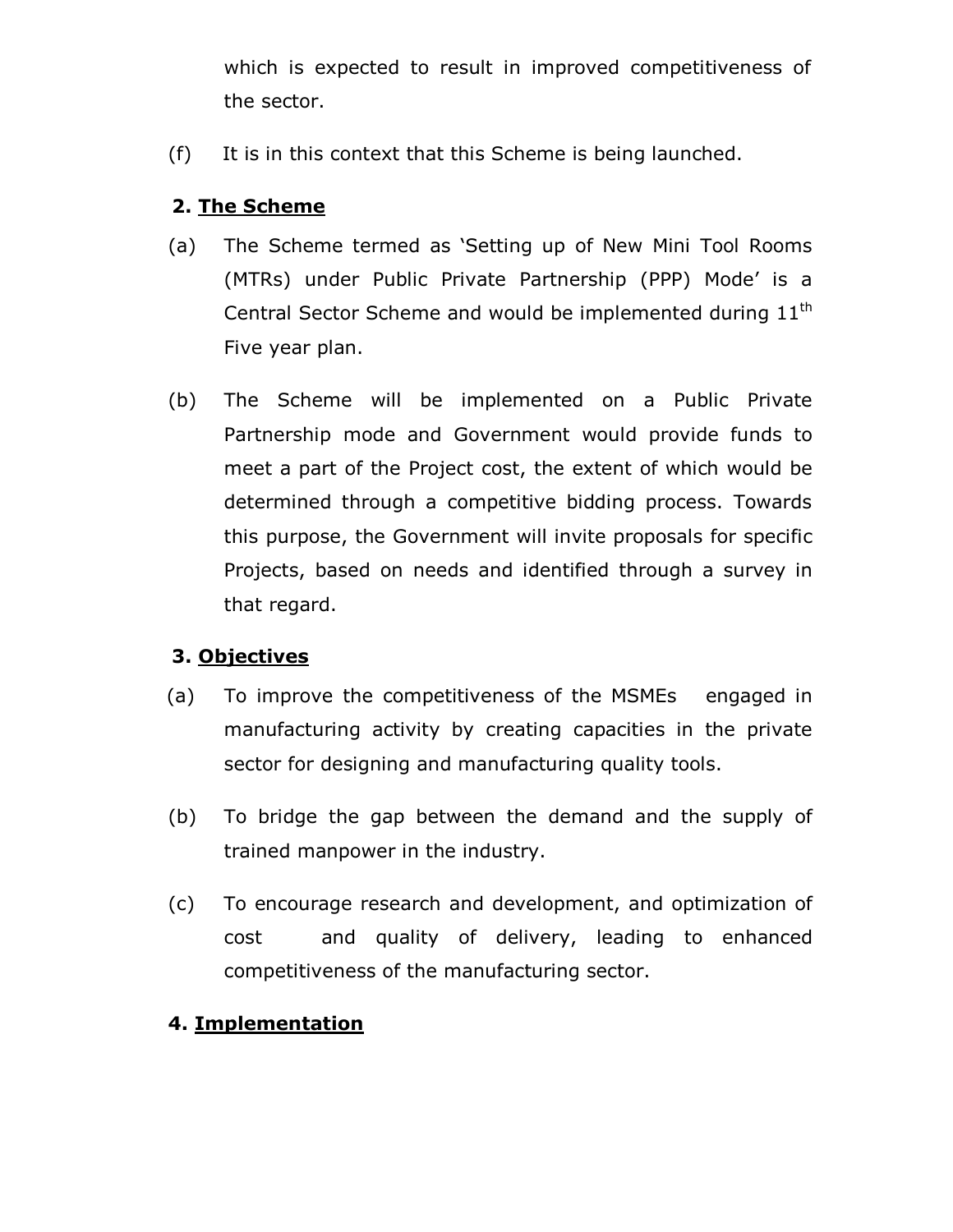The scheme will be implemented in the following three models in order of preference.

## (i) Model-I (Centre PPP Model):

Projects to be set up and operated by Private Partner (individual, company, association, NGO/society). The financial assistance will be given to meet the viability gap on a caseto-case basis and it will be restricted to 40% of the project cost (not exceeding Rs. 9 crore). The remaining resources will be required to be arranged by the Project Sponsor through equity, borrowings from Banks / Financial Institutions and other sources.

## (ii) Model-II (State PPP Model):

Projects to be set up by State Governments in cooperation with NGOs (SPVs) who will run the projects on mutually agreed terms. The financial assistance will be equal to 90% of the cost of machinery, restricted to Rs. 9 crore. However, in order to retain a say in the management, atleast 26% of the share should be with State Government. The remaining cost of machinery, land & building, recurring cost, any other cost etc will be borne by the SPV. This Model would be resorted to only when it is not viable to establish a Mini Tool Room under Model-I.

## (iii) Model-III (Centre State Model):

Projects to be set up and managed by State Government/ State Government Agencies. The financial assistance will be equal to 90% of the cost of machinery, restricted to Rs. 9 crore for setting up new Mini Tool Rooms. The financial assistance equal to 75% of the cost of the machinery, restricted to Rs. 7.50 crore, can also be sanctioned for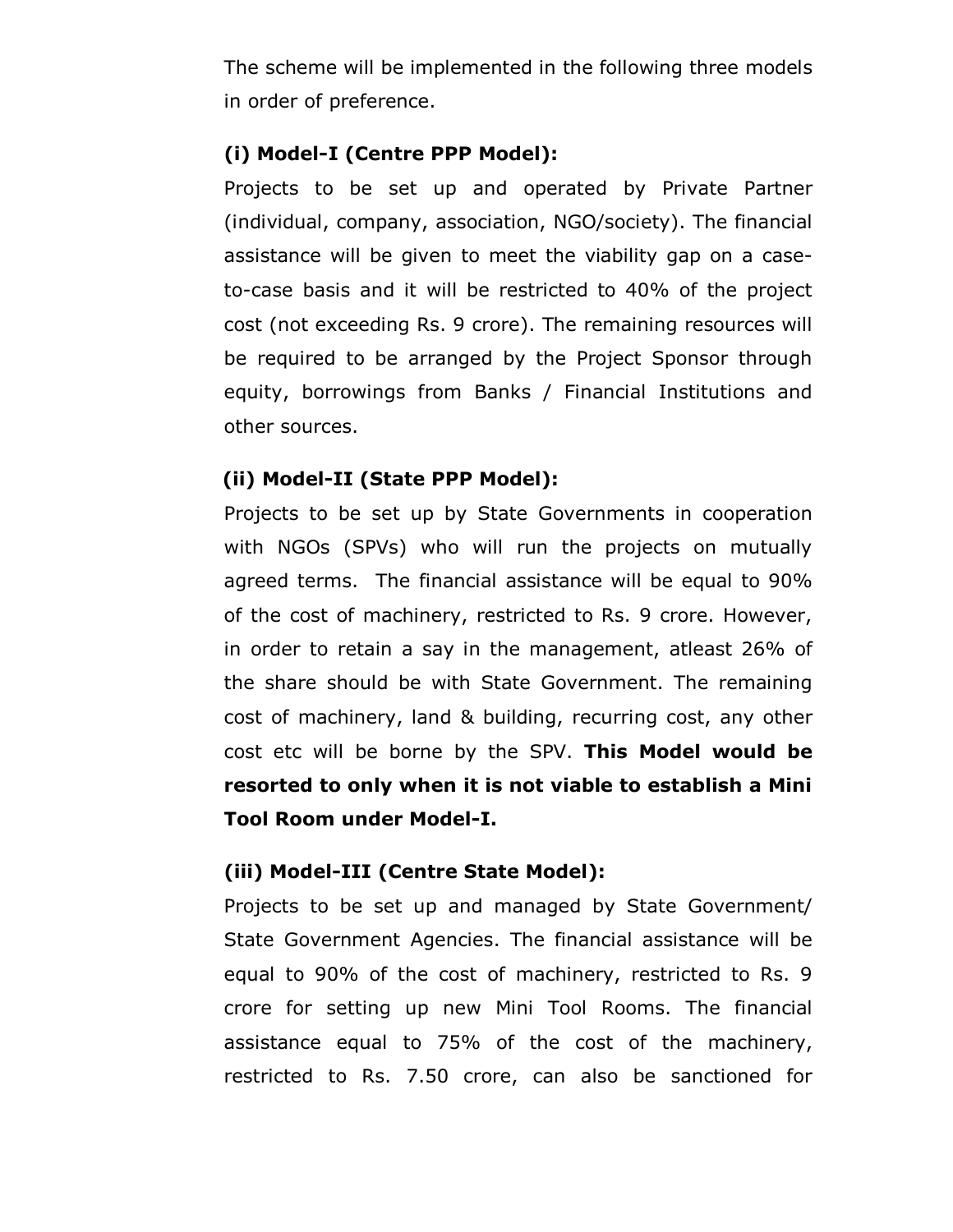upgradation of an existing State Tool Room. The remaining cost of machinery, land & building, recurring cost, any other cost etc will be borne by the State Government/ State Government Agency. This model would be resorted to only where both the Model-I and Model-II fail.

In view of decision of Government of India to prefer Model I vis-à-vis Model II & III, the present guidelines have been framed for Model I. For Model II & III the procedure/ guidelines followed for earlier Mini Tool Room scheme will be followed.

## 5. Coverage and Eligibility

- (a) The Scheme is intended to maximise the availability of tooling services and training facilities to enhance competitiveness of MSMEs. Accordingly the Government will encourage a group of MSMEs to come together to set up MTR. Individual service providers can also qualify for assistance.
- (b) Setting up of Mini Tool Room or training centre for captive consumption will not be eligible for funding assistance.
- (c) Assistance under the Scheme will be available to a Special Purpose Vehicle termed as 'Project Company' for the purpose of the Scheme, established for the purpose of setting up a Mini Tool Room and constituted as a distinct legal entity by private sector sponsors. The Project Company may be a distinct legal entity formed by any of the following:
	- i. Individual enterprises
	- ii. Consortium of enterprises
	- iii. Industry Association
	- iv. Enterprise(s)/ Industry Association jointly with the State Government.
- (d) At the time of bidding, the applicant may be a person/ group of persons as described under this clause. However, upon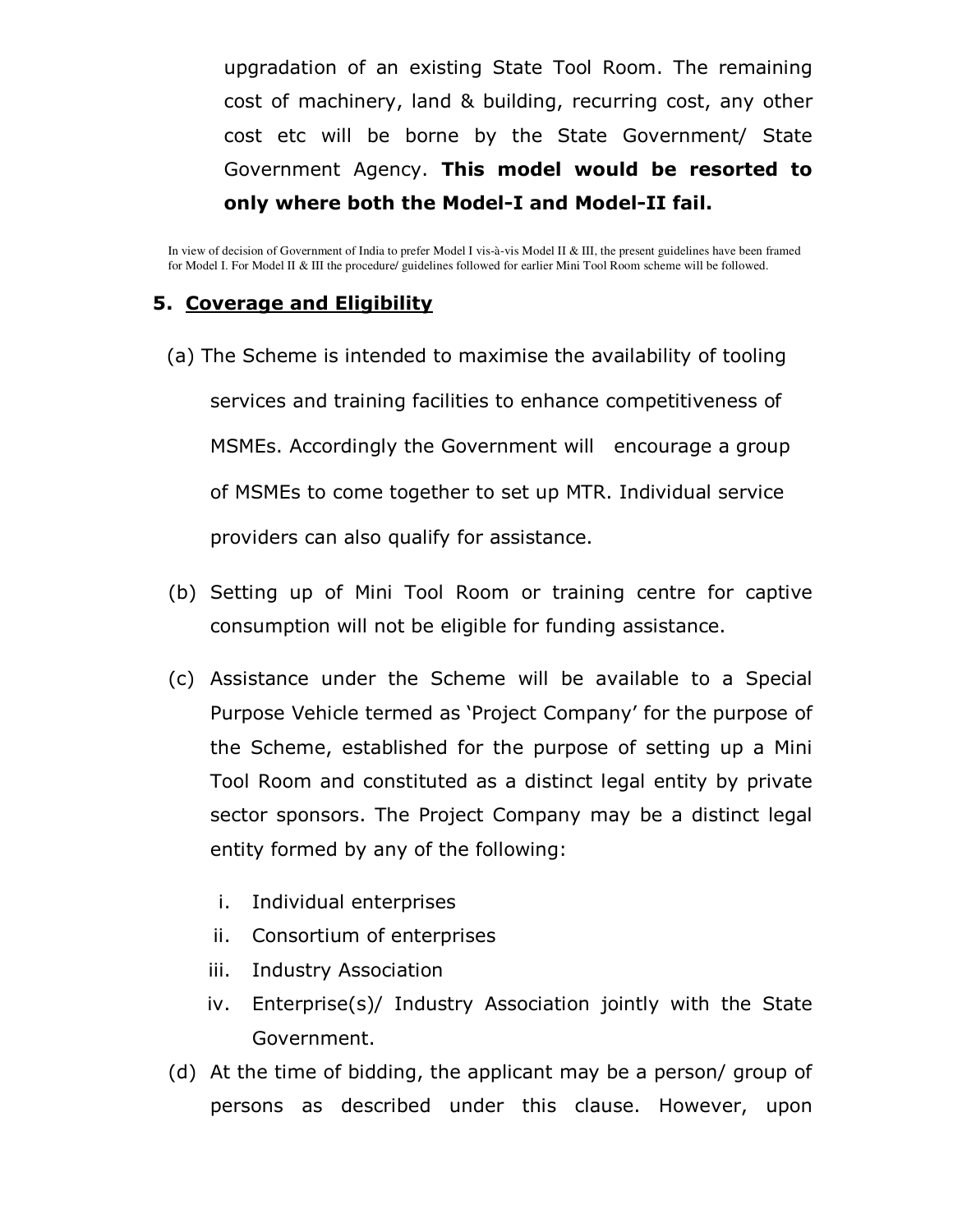selection as a successful bidder, the applicant must form a Project Company as described under (e) below.

- (e) The Project Company will ordinarily be a privately sponsored and controlled Company registered under Companies act 1956, with at least 51% of the subscribed and paid up equity brought in by entities from the private sector. Any other structure will be subject to the approval by the Project Monitoring Committee (PMC).
- (f) The Project Sponsors constituting the Project Company should preferably be from the manufacturing value chain and should be able to demonstrate experience in the tool room and related industry.
- (g) The assistance under the Scheme will be available for a Project, to be established for development of MSMEs in general, covering the following two sets of interventions:
	- i. Tool Room facilities
	- **ii.** Tool room related training facilities
- (h) Subject to the approval of PMC, the tool room may meet any of the other felt needs of the cluster enterprises it wishes to cater to, that will enable the cluster enterprises in improving their competitiveness such as designing, research & development, consultancy services etc.
- (i) The Projects proposed to be taken up under the Scheme will benefit a significant number of enterprises, primarily MSMEs in the cluster.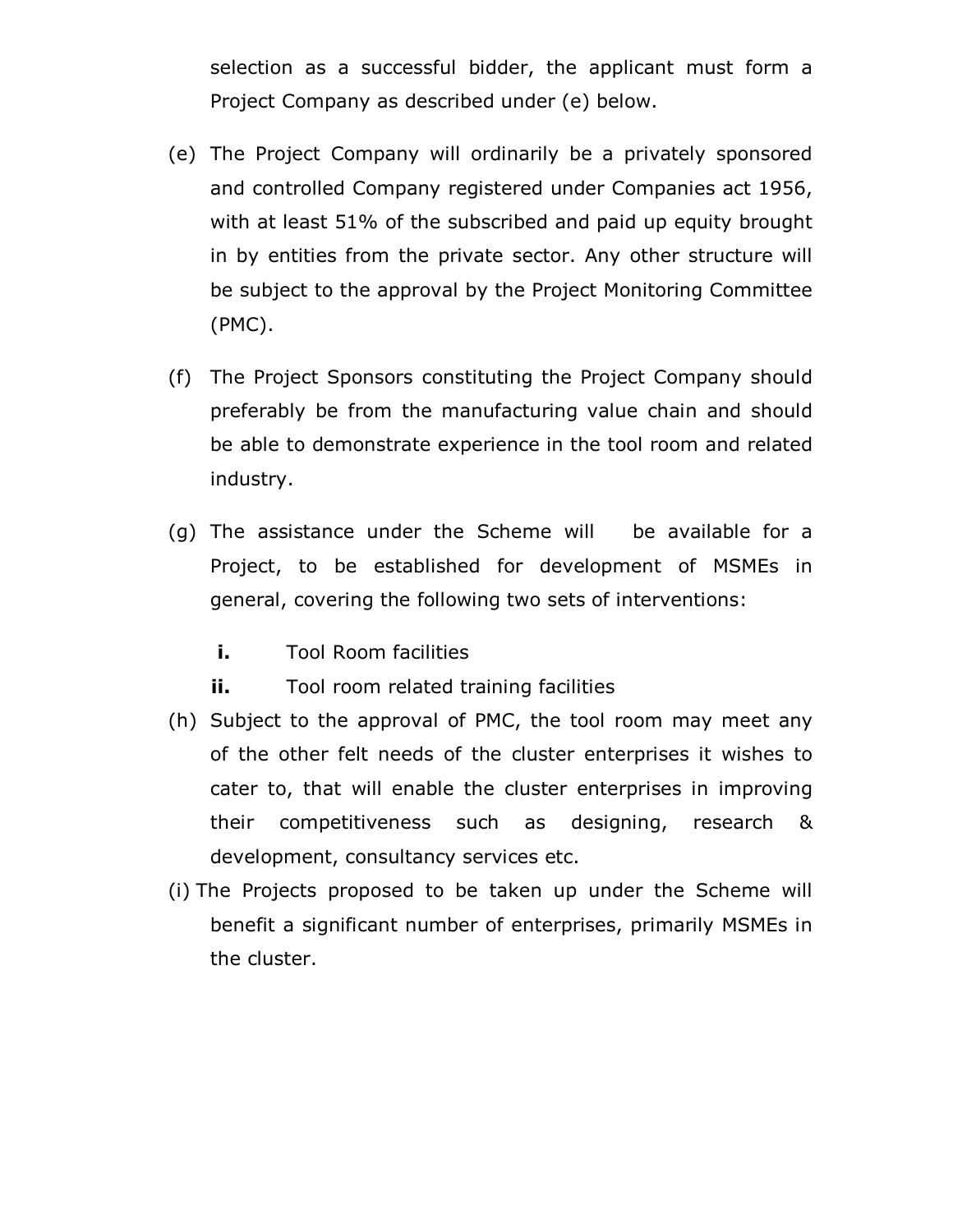## 6. Financial Assistance

(a) Each of the Projects to be considered for assistance under the Scheme will be eligible for grant funding upto a maximum of 40% of the Project cost not exceeding Rs.9.00 crore.

- (b) The actual extent of assistance within the overall limits will be determined based on lowest grant support i.e. minimum percentage of project cost requested by the private entity/s sponsoring the Project, in response to Request for Proposal to be floated by the Government in this regard.
- (c) Project cost for the purpose of the Scheme will mean the cost of land; civil works; plant & machinery; and preliminary and preoperative expenses. However the aggregate cost of land and civil works shall not exceed 25% of the Project cost.
- (d) In determining the Project cost, the following guidelines will be applied:
	- (i) If the land is provided by the State Government or its agencies, corporate or otherwise, the value of land to be considered for arriving at the cost of the Project for determining grant assistance will be the circle rate as per Government records.
	- (ii) If the land is brought in by the Project Company (whether acquired in the past, or currently), the actual transaction value or Government circle rate, whichever is less, will be considered in the Project cost.
	- (iii) If the building is provided by the Government free of cost or at subsidised value, in arriving at the Project cost, the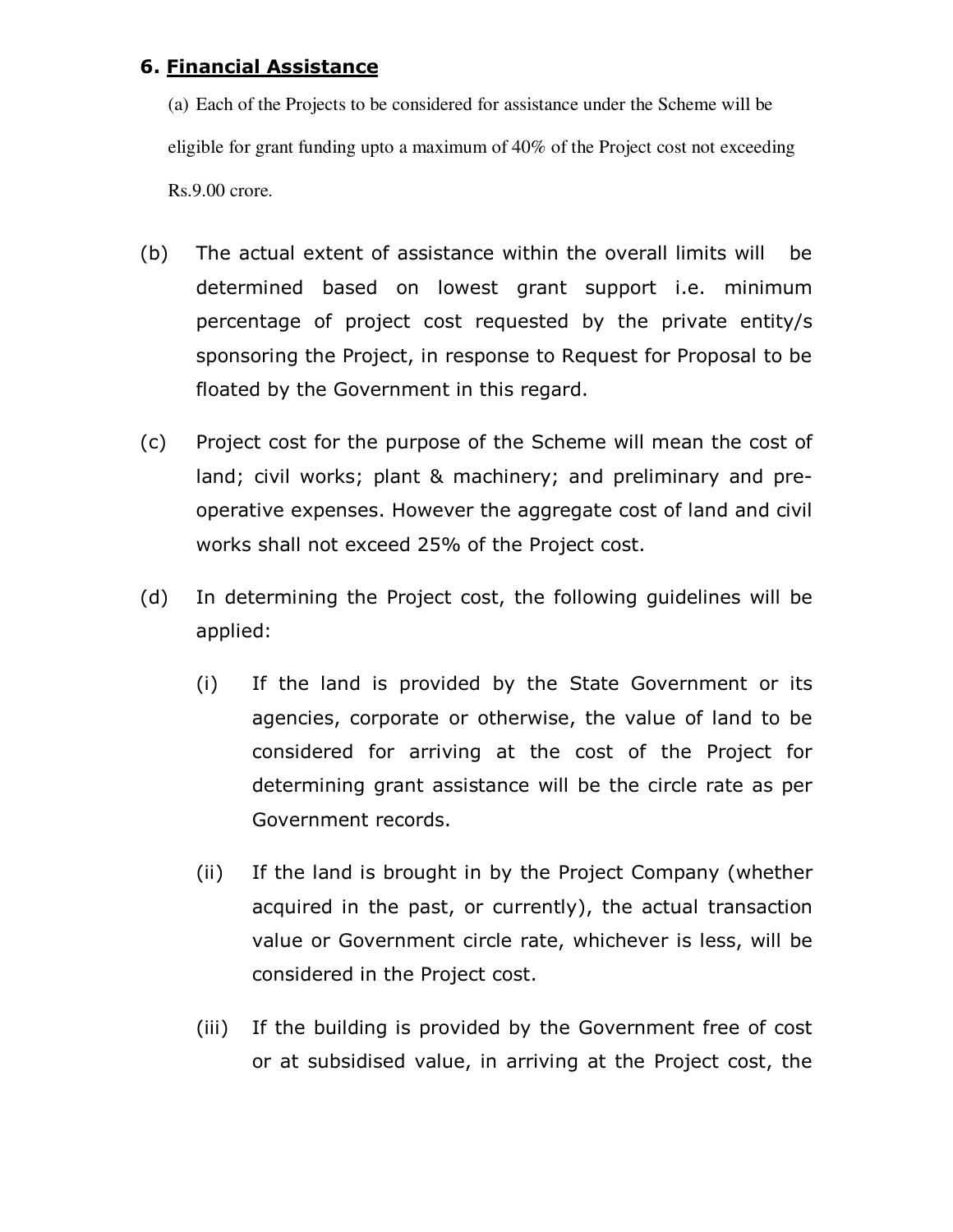actual cost paid by the promoter to the Government will be considered.

(iv) If the Project avails of any capital grant/ subsidy of the Government under any other Scheme, the same will be added to the amount of grant, in evaluation of bids.

(e) The Project Company shall meet escalations, if any in the Project cost from its own sources. No additional grant from Government of India would be made available.

## 7. Sources of Funds

- (a) Project Sponsor's contribution should be at least 15% of the overall Project cost.
- (b) The Project Company may raise financial resources for the Project from various commercial sources. These may be equity, subordinated debt, preference capital, term loans etc.

## 8. Implementation & Approval Process

(a) Tool room industry is expected to cater to diverse needs of a range of user groups. Hence the capital investment needs could vary significantly from a level as low as Rs. 1 Crore to about Rs. 50-100 Crore for large scale high technology facility.

Therefore, an intensive market scan will be undertaken by DC (MSME) by utilizing the expertise available in the existing MSME Tool Rooms to identify the potential locations for setting up the Mini Tool Rooms. Detailed Project Report defining detailed contours of the identified Mini Tool Rooms will also be prepared by the concerned MSME Tool Rooms.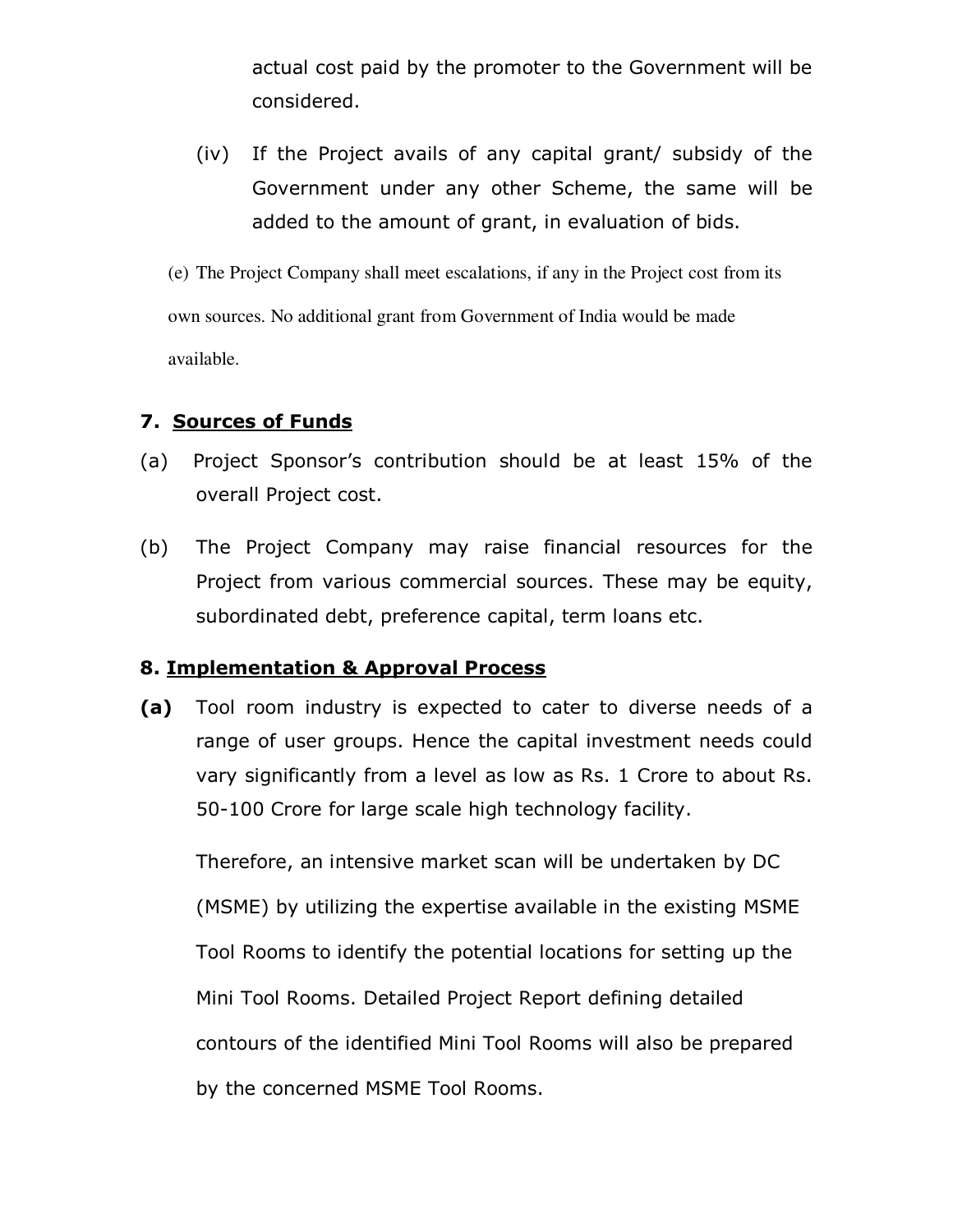- (b) The Government will follow a transparent and competitive bidding process to select the Project Sponsor/ Project Company who will set up the identified Mini Tool Room.
- (c) A Request for Proposal (RFP) will be floated based on the predefined contours of Detailed Project Report for the project/identified Mini Tool Room, inviting technical and financial proposals, pursuant to which interested entities from the private sector will submit their proposals for setting up of Mini Tool Room. The proposals will be evaluated on technical and financial parameters. The criteria for technical evaluation will be determined by the Government with assistance from the Transaction Adviser (TA), MSME Tool Room concerned and the same shall be clearly spelt out in the RFP.
- (d) Financial proposals of only those bidders who qualify technically will be evaluated for selection of successful Project Company.
- (e) The technically qualified bidder, who asks for lowest grant assistance i.e. minimum percentage of project cost will be selected for assistance under the Scheme.
- (f) After evaluating the financial offers of technically qualified bidders, TA will submit its recommendations to the PMC.
- (g) The Project Monitoring Committee (PMC) constituted by the Government will have the authority to decide on the proposals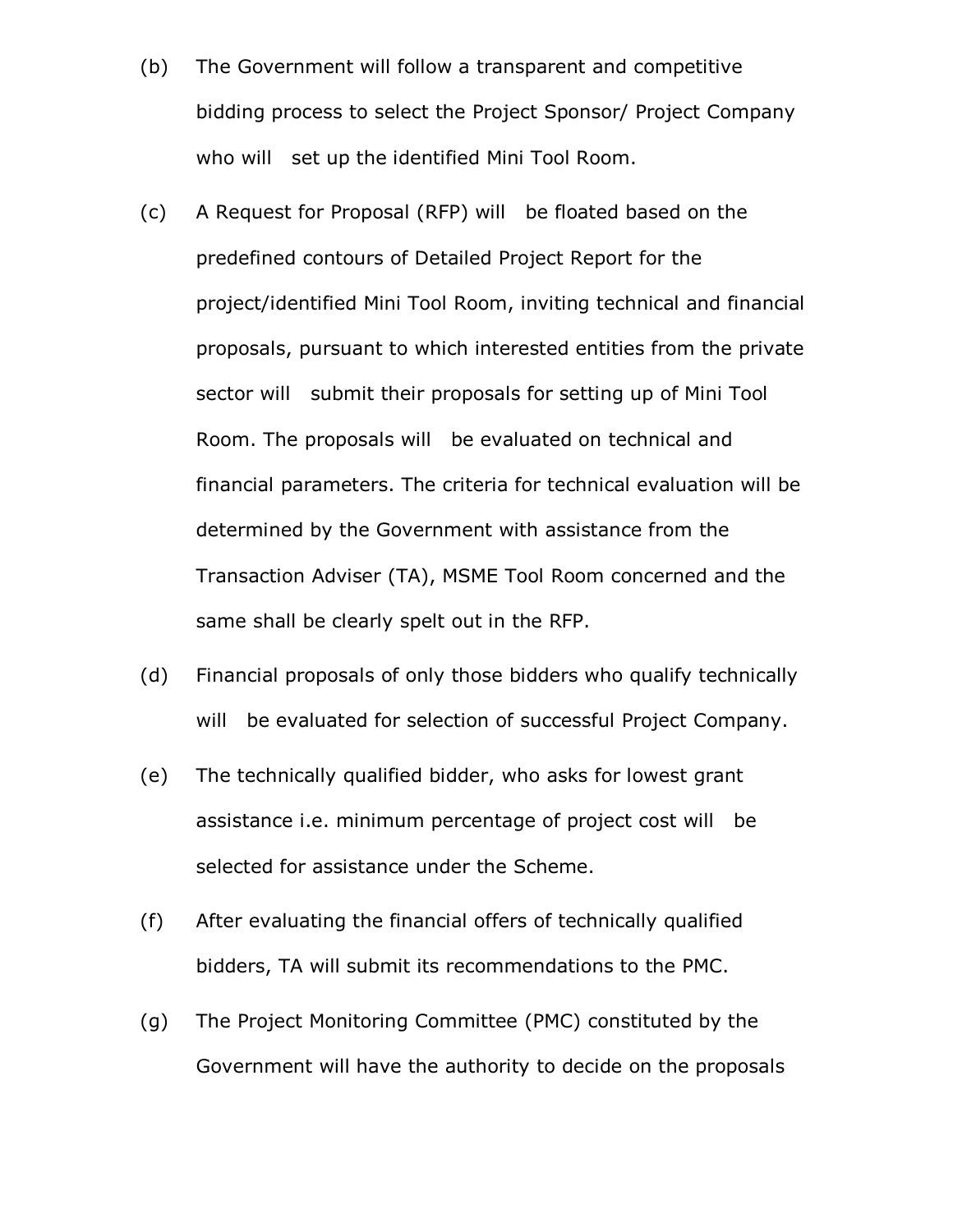received, which are not in conformity with the framework of the Scheme or the RFP document.

- (h) PMC will, after evaluation, present its recommendations before the EFC/ SFC. Approval for a Project will be accorded by the EFC/SFC based on the recommendations of PMC and due diligence by TA. Such approval will be valid for a period of 6 months from the date of approval, and it is expected that the Project will be ready for release of first tranche of grant within 6 months, failing which, the approval will automatically lapse, unless it is specifically extended by the PMC.
- (i) A Letter of Acceptance (LoA) will be issued to the successful bidder stating his selection and invitation to sign an Memorandum of Agreement (MoA) (placed at Annexure I) with GoI, clearly specifying the responsibilities of each of the parties, to implement the Project subject to demonstration of technical and financial capability as stated in the response to RFP.

## 9. Time Frame

The timeframe for implementation of the Project is 2 years from the date of approval.

## 10. Release of Funds

I. The following schedule will be adopted for release of Government of India share to the Project Company:

## (i) 20% as Ist Instalment

20% of the Grant will be released on possession of Project Site by the Project Company, achievement of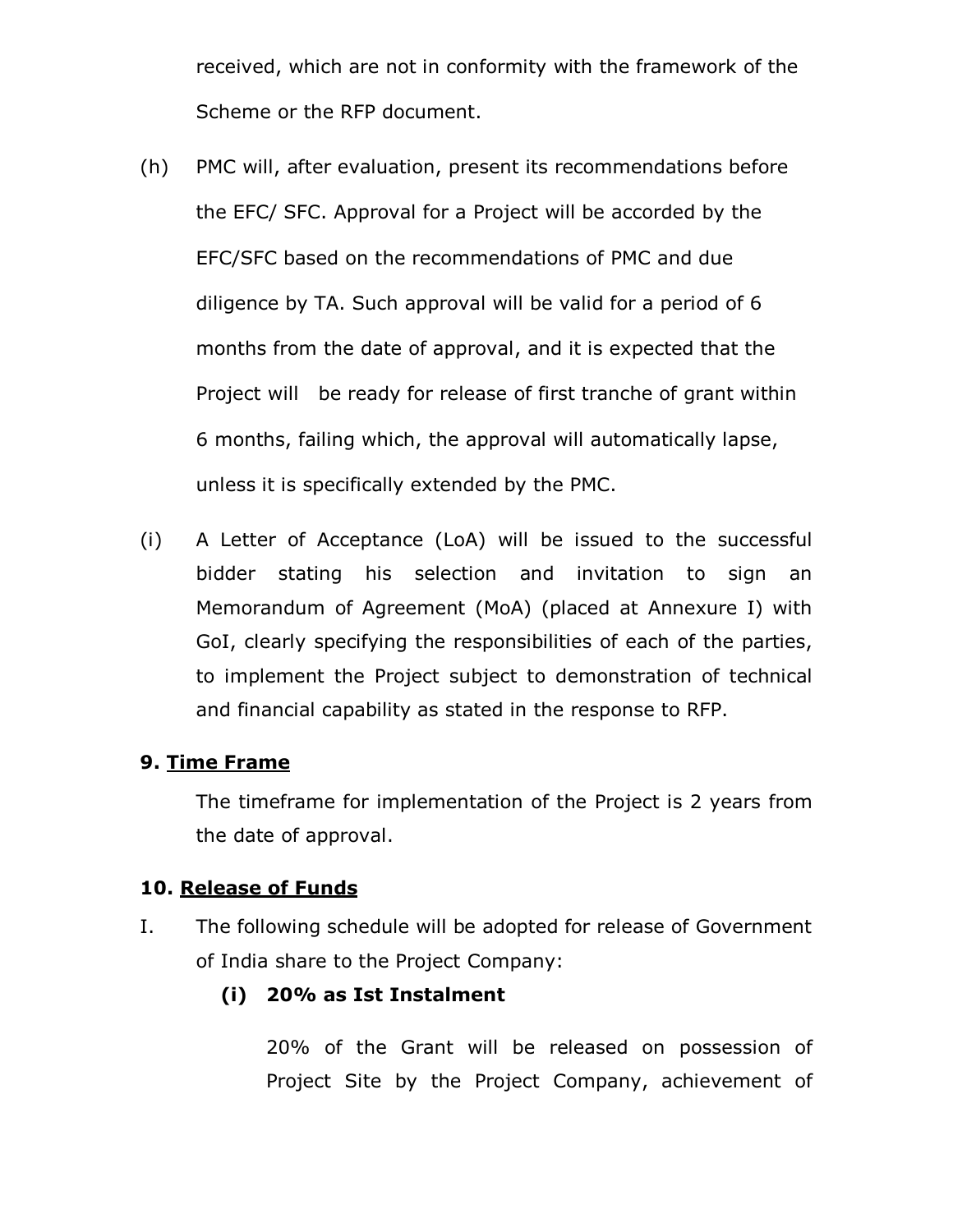Financial Close and infusion of at least matching contribution of the Project Company's share. The expenditure incurred by the Project Company for acquisition of Project Site will be considered as part of the matching contribution,

## (ii) 35% as IInd Instalment

35% of the Grant will be released after the utilisation of at least 60% of the 1st instalment of Grant and the matching contribution brought in by the Project Company under Clause (i) as above and infusion of at least matching contribution of the Project Company's share,

## (iii) 35% as IIIrd Instalment

35% of the Grant will be released after the utilisation of the 1st instalment of Grant and the matching contribution brought in by the Project Company under Clause (i) and 60% of the  $2^{nd}$  instalment of Grant and matching contribution brought in by the Project Company under Clause (ii) as above and infusion of at least matching contribution of the Project Company's share,

## (iv) 10% as IVth Instalment

Balance 10% of the Grant, being the final instalment of Grant will be paid a) upon utilisation of  $2^{nd}$  and  $3^{rd}$ instalments of Grant and the matching contribution under Clause (ii) and (iii) above, b) infusion and utilisation of the balance 10% of the share of Project Company and c) on commissioning of the Project and commencement of operations and furnishing of Completion Certificate.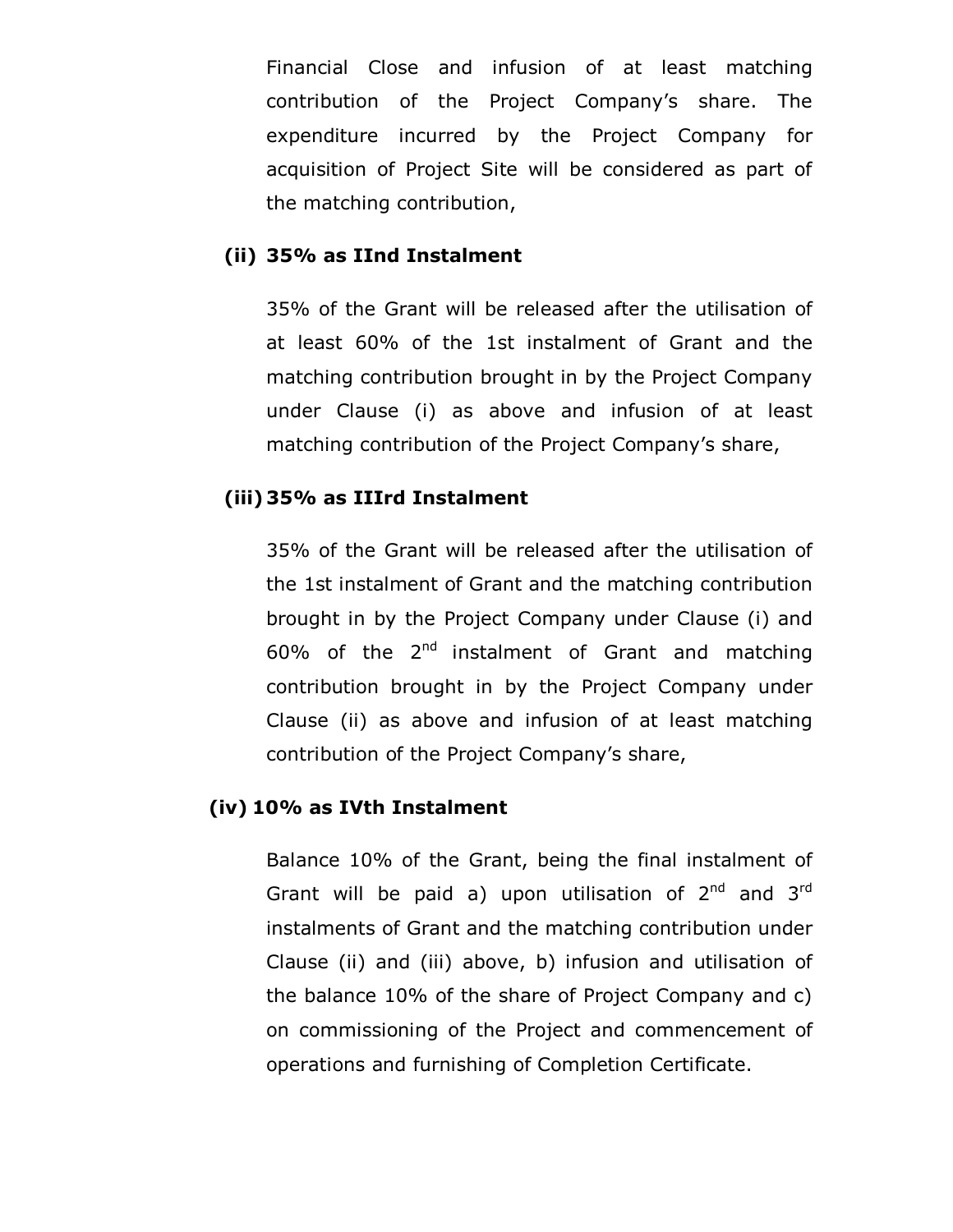II. The Project Company will submit the Utilisation Certificate (UC) for the amounts utilized as per the format in accordance to GFR 19A (**Annexure III**); A separate no-lien account will be maintained by Project Company for the funds released by GOI and Accounts pertaining to the Project will be subject to audit by the Comptroller & Auditor General of India.

## 11. O&M of Assets

- (a) The Project Company will be responsible for O&M of assets created under the Scheme.
- (b) There will be one nominee of the Development Commissioner (MSME) on the Board of Directors of the Project Company till 5 years after the completion of the Project.
- (c) In case of dissolution of Project Company within 7 years from the date of sanction of assistance by the Government under the Scheme or 5 years from the date of completion of the project, whichever is later, the asset created within the Project Company will be vested with the Government.
- (d) The Project Company will not abandon the operations of the Project, nor transfer any or all of the Project assets including assets acquired for the Project out of resources other than GoI grant.
- (e) In case the Project Sponsor desires to withdraw from the Project through transfer/ sale of the Project assets, an application to the effect will be made to PMC. PMC will consider the merits of such a request and take necessary steps for transfer of Project assets through transparent bidding process, or take over the assets, or undertake such other steps to meet the objectives of the Scheme.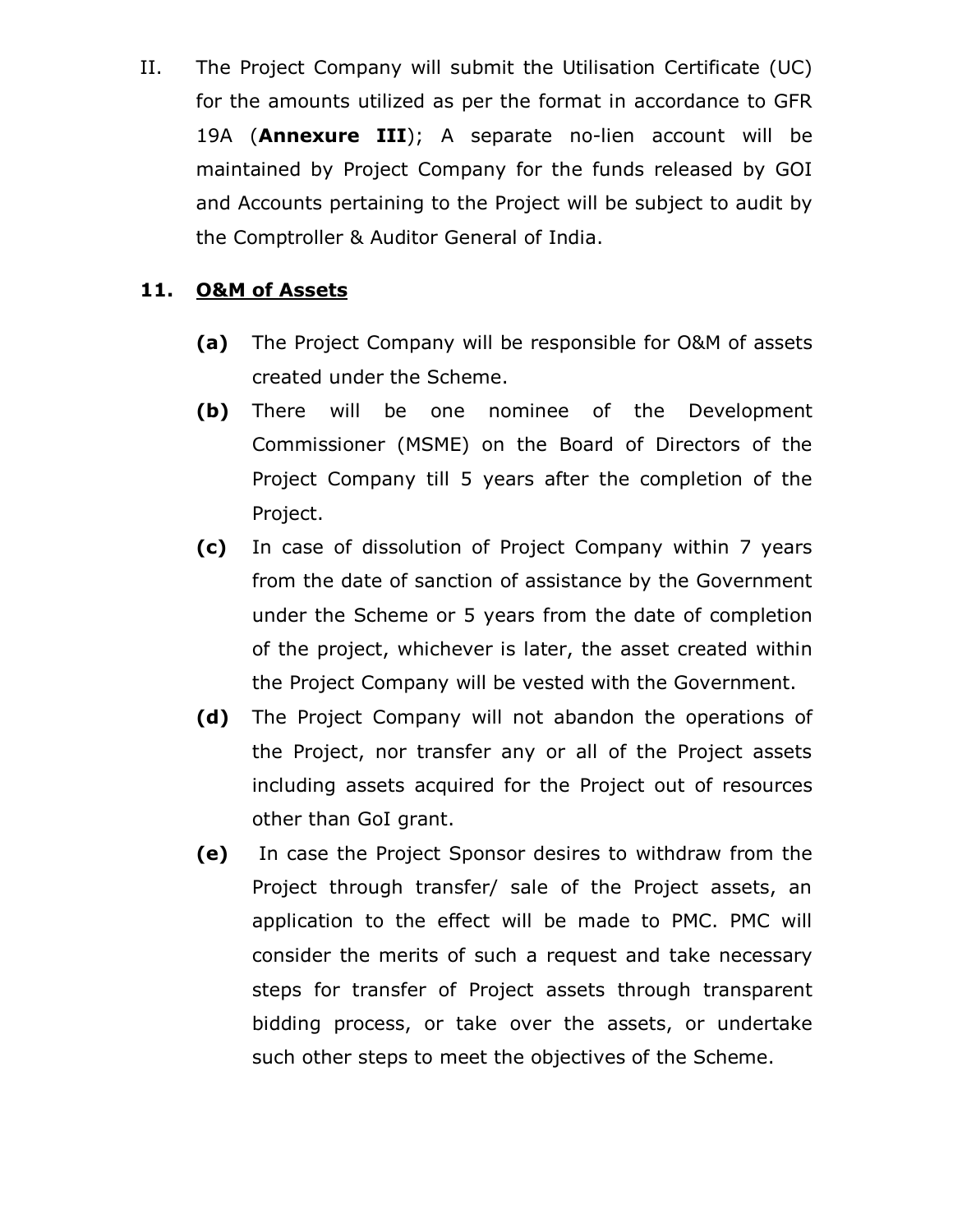(f) In situation as described under (e) above, the consideration, if any, payable to Project Company / Project Sponsors will be determined following fair and transparent procedures.

## 12. Implementation framework

## (a) Project Monitoring Committee (PMC)

- i The Office of Development Commissioner (MSME), GoI will be the coordinating Department providing overall policy, coordination and management support to the Scheme. A Project Monitoring Committee (PMC) will be constituted under the Chairmanship of Additional Secretary and Development Commissioner (MSME). The constitution of the committee is detailed in Annexure II.
- ii The PMC may induct representatives of industry associations, Research & Development/ Technical institutions and other private/public sector expert organisations as members or special invitees.
- iii In carrying out its roles and responsibilities, the PMC, will take account of synergies of this Scheme with other Schemes of the Department in general.
- iv Upon recommendations of PMC based on the evaluation of bids, the EFC/ SFC will accord approvals to the Projects.
	- v PMC will ensure smooth implementation of the Scheme by undertaking monitoring and periodic reviews of the approved Projects including compliance with the conditions mentioned under the MoA.

## (b) Transaction Advisor (TA)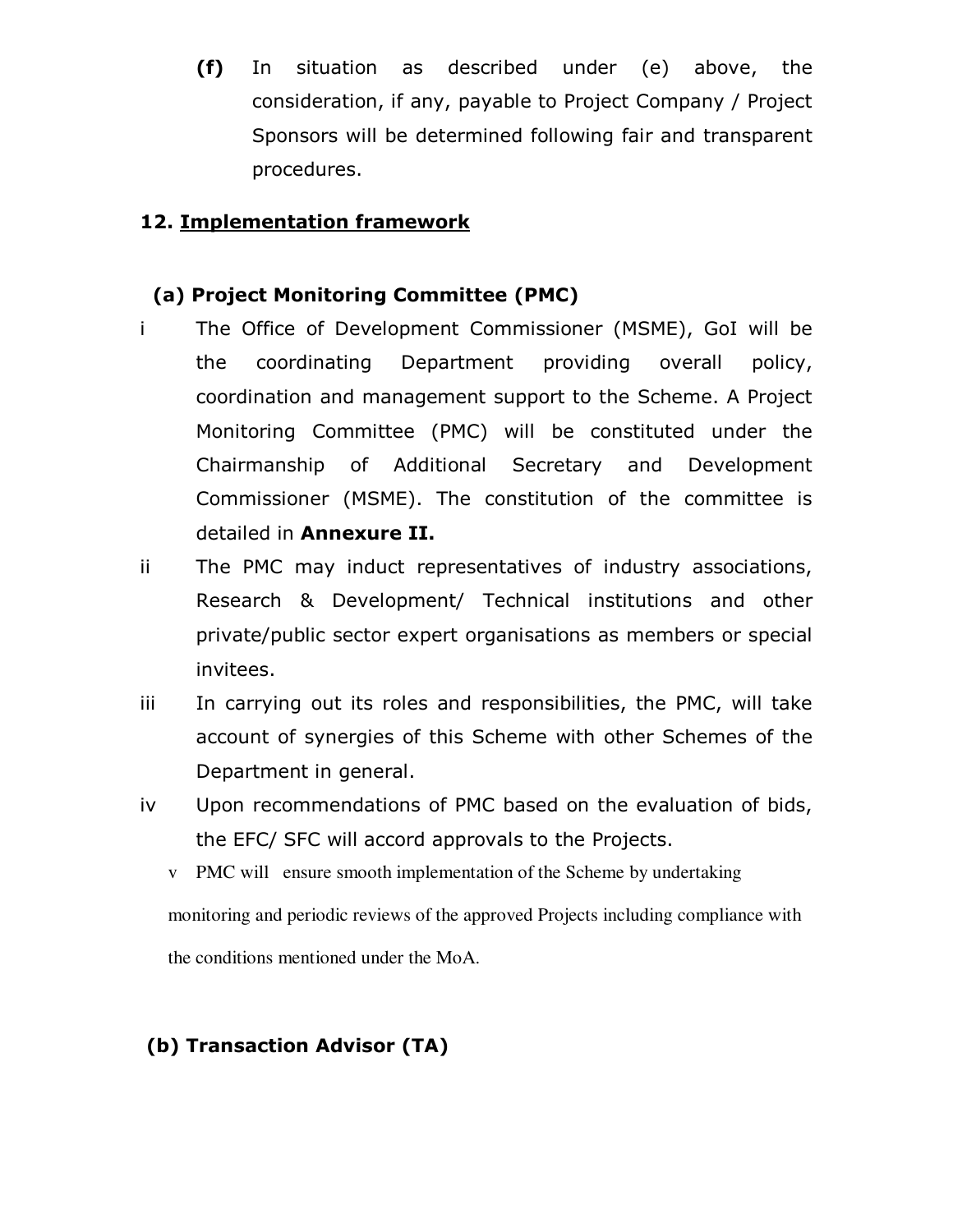- i Recognising the need to undertake extensive pre Project activities, GoI will engage the services of a professional agency that has experience in execution of projects based on competitive bidding; implementation of similar PPP based Schemes. TA will assist the Government in speedy implementation of the Projects in a transparent manner.
- ii The TA will report directly to PMC and will assist the Office of DC (MSME) in the discharge of the following responsibilities:
	- 1. Formulation of a suitable strategy for implementation of the Scheme.
	- 2. Sensitisation of the potential stakeholders about the Scheme at pre identified major industry concentrations/ locations.
	- 3. Preparation of RFP (Request for Proposal documents) for bidding out projects based on broad contours of the Detailed Project Reports of the Projects (prepared by MSME Tool Rooms) and customized MOA (prepared by TA) to be signed between the GoI and Project Sponsor.
	- 4. Formulating criteria for selection of bidders.
	- 5. Releasing advertisements for RFP for inviting proposals/ bids from private parties.
	- 6. Responding to requests for clarification and providing required information to bidders.
	- 7. Evaluation of Project proposals and bids and its submission with recommendations to PMC for further action.
	- 8. Device various formats for monitoring of projects during implementation and also during operation.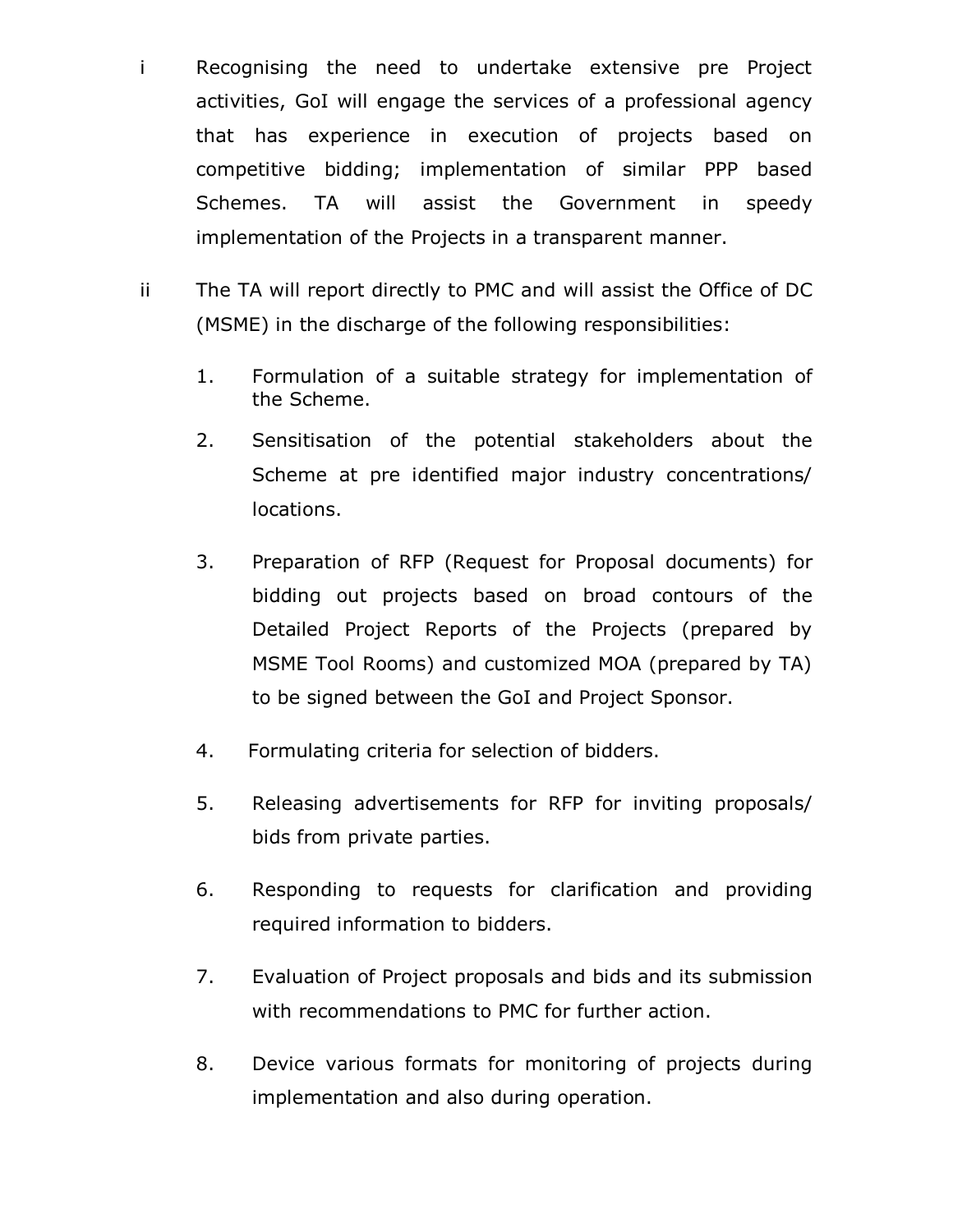- 9. Periodical monitoring of the progress of the Projects, and disbursement of funds to the Project Company and their utilization.
- iii. TA will be paid a fee by the Government; commensurate with the envisaged responsibilities and such fee will be separate from the grant-in-aid being given to the Project Company.

## (c) Project Company

- i The Scheme will be implemented on a PPP format through Project Company, specially established for the purpose.
- ii The private sector member enterprise/s having the majority stake in the Project Company will all be legally independent entities without any related party relationship with each other, as described under Accounting Standard (AS) 18 the Companies (Accounting Standard) Rules, 2006.
- iii The Project Company will undertake the following responsibilities:
- 1. Prepare the Detailed Project Report (DPR) covering the technical, financial, institutional and O&M aspects of the projects based on the Project contours provided in the RFP.
- 2. Tie up all financial resources to meet the Project cost (balance of Government of India assistance) through debt/ equity, other forms of non-Government funds.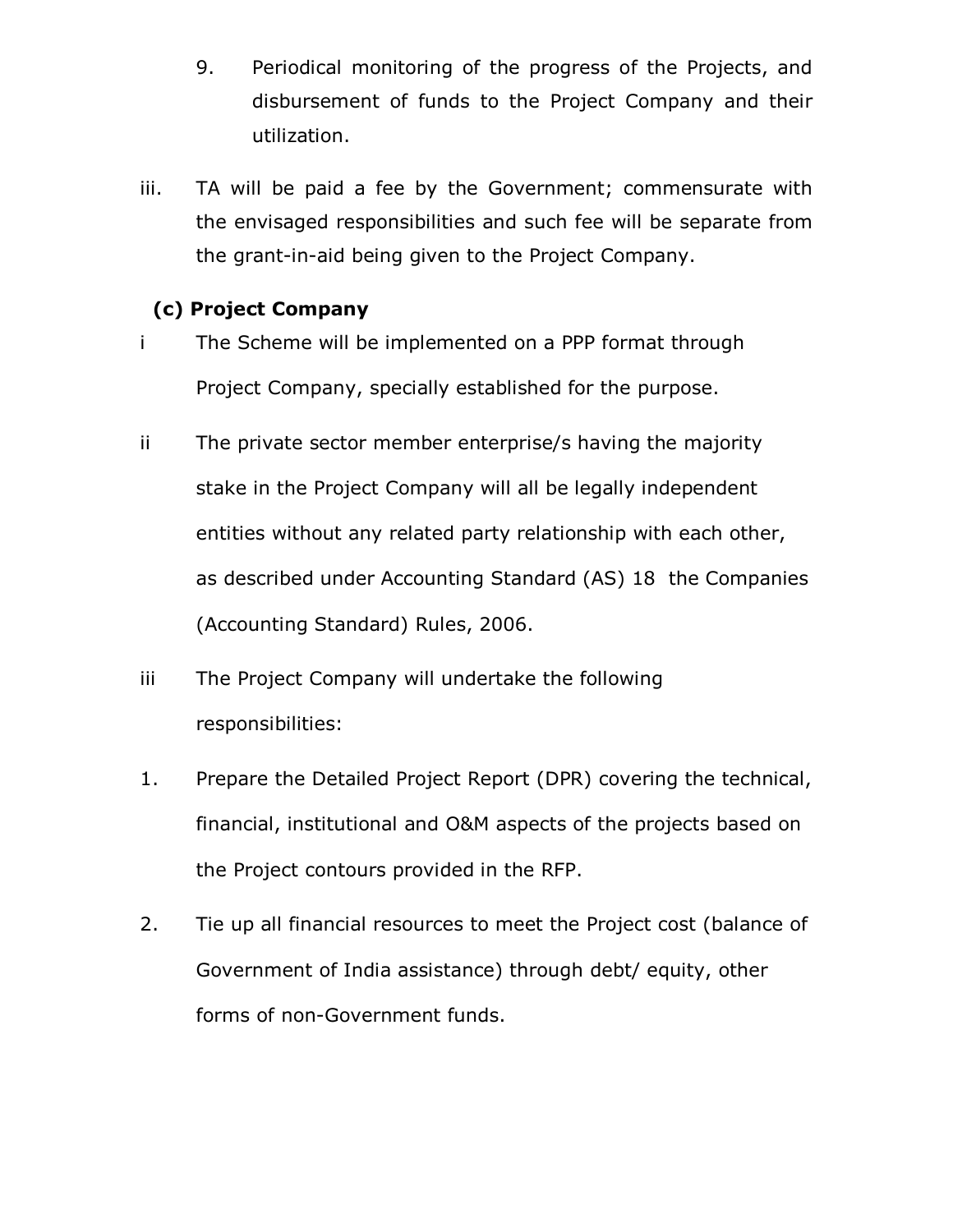- 3. Enter into a Memorandum of Agreement with GoI as provided in the Scheme.
- 4. Obtain any statutory approvals/ clearances required for the Project including release of funds.
- 5. Recruit suitable functional professionals including technical staff in order to ensure that the Project is executed smoothly and operated efficiently to provide state- of-art tooling and training services based on global benchmarks.
- 6. Implement various interventions as outlined and in the DPR submitted to the Government.
- 7. O&M of assets created under the Project.
- 8. Furnish periodic progress reports regularly to Development Commissioner (MSME) in the prescribed formats.
- 9. Perform all the obligations undertaken pursuant to the MoA with the GoI (placed at Annexure I).
- 10. Submit the Utilisation Certificate (UC) for the amounts utilized as per the format in accordance to GFR 19A (Annexure III).
- 11. Maintain a separate no-lien account for the funds released by GOI and accounts pertaining to the Project will be subject to audit by the Comptroller & Auditor General of India.
- 12. Meet escalations, if any in the Project cost from its own sources.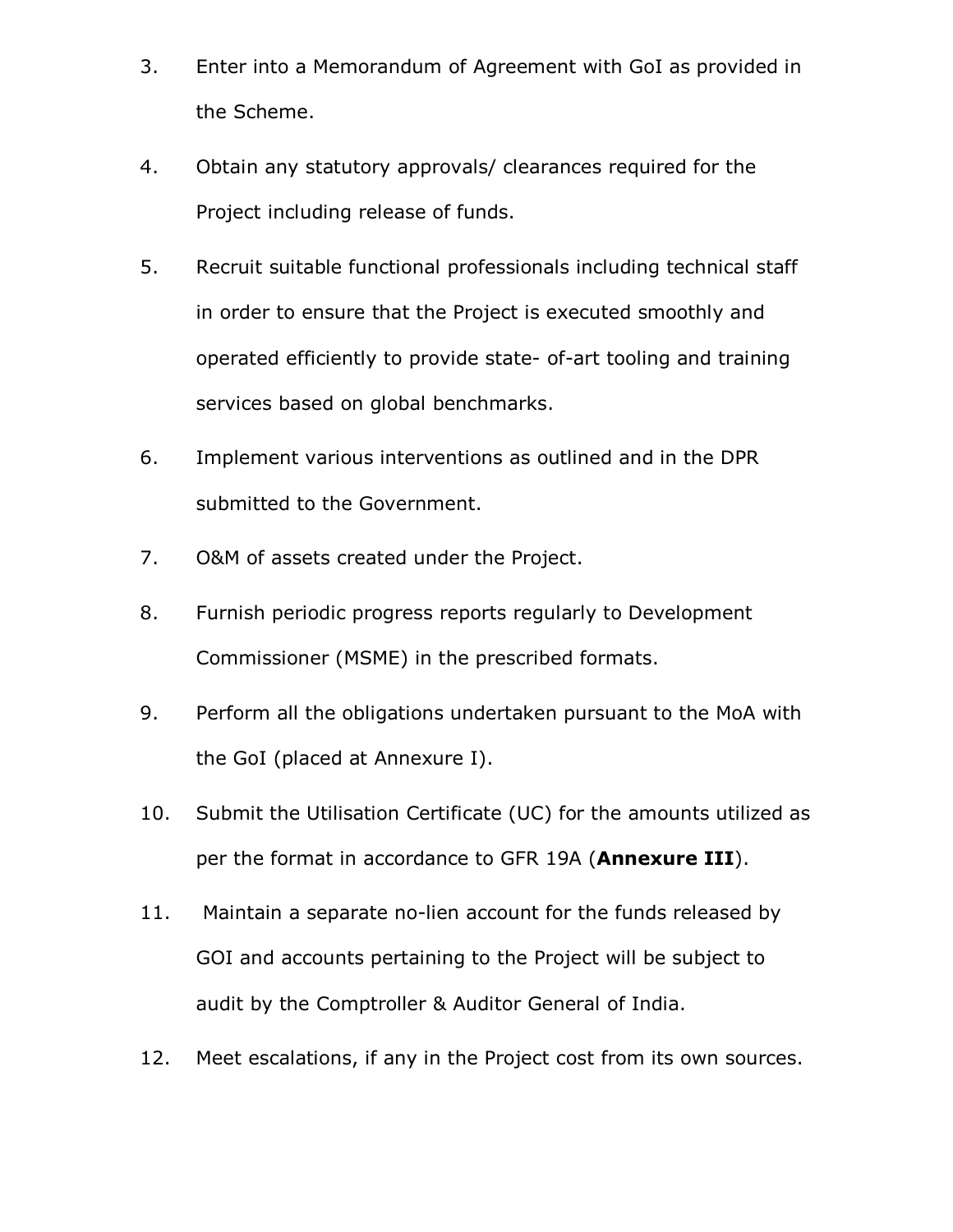13. Ensure at its own cost and expense, that the Grant is utilized

only for the purposes approved in the DPR

14. Obtain completion certificate from an independent engineering consultant approved by the PMC confirming that the setting up of the Project is completed in accordance with Project Requirements ("Completion Certificate") and furnish a copy of the same to GOI.

## (d) Promotional role of State Governments

 Pro-active involvement of the State Governments in the Project implementation is envisaged, which would give an impetus to the Project, however the same is not mandatory. The State Government may extend support to the Project in the following areas:

- 1. Providing requisite land to the project, wherever needed; in appropriate mode, to the Project; however this is not a pre-requisite under the Scheme.
- 2. Providing necessary external infrastructure to the Project such as power, water supply, roads etc, wherever needed.
- 3. Providing necessary Project related clearances expeditiously.
- 4. Dovetailing assistance available under related State Government schemes for overall effectiveness and viability of the Projects.
- 5. Extending incentives available under related industrial promotional policies.

## ANNEXURE-I

## AGREEMENT

## **BETWEEN**

#### PRESIDENT OF UNION OF INDIA ACTING THROUGH DEVELOPMENT COMMISSIONER, MICRO, SMALL AND MEDIUM ENTERPRISES, GOVERNMENT OF INDIA (GOI)

## AND

\_\_\_\_\_\_\_\_\_\_\_\_\_\_\_\_\_\_\_\_\_\_\_\_\_\_ (Project Company)

**FOR**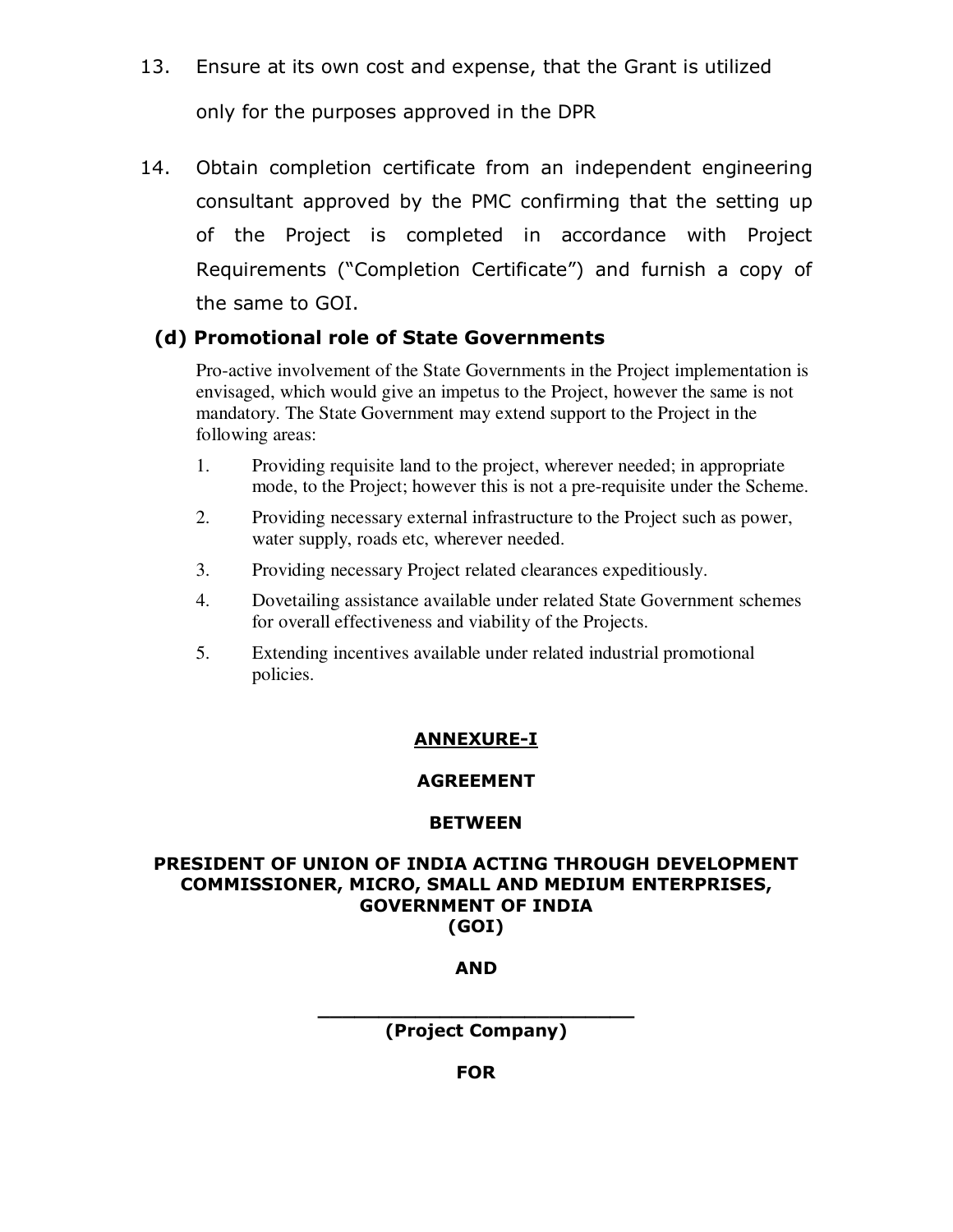#### MINI TOOL ROOM AND TRAINING CENTRE PROJECT

Dated \_\_\_\_\_\_\_\_\_\_\_\_\_\_\_\_\_\_\_

## AGREEMENT

This Agreement is made on this \_\_\_\_\_\_\_\_\_\_\_\_ day of \_\_\_\_\_\_\_\_\_\_\_, 200\_\_ at between ("Agreement"):

1. President of Union of India acting through Ministry of Micro, Small and Medium Enterprises, Government of India represented by (hereinafter referred to as " $GOI''$ , which expression shall unless repugnant to the context thereof, include its successors, assigns) and having its Office at \_\_\_\_\_\_\_\_\_\_\_\_\_, New Delhi, of the FIRST PART;

And

2. \_\_\_\_\_\_\_\_\_\_\_\_\_\_\_\_\_\_\_\_\_\_\_\_\_\_\_\_ , a company registered under the Companies Act 1956, having its Registered Office at

 $\overline{a_1}$  ,  $\overline{a_2}$  ,  $\overline{a_3}$  ,  $\overline{a_4}$  ,  $\overline{a_5}$  ,  $\overline{a_6}$  ,  $\overline{a_7}$  ,  $\overline{a_8}$  ,  $\overline{a_9}$  ,  $\overline{a_9}$  ,  $\overline{a_9}$  ,  $\overline{a_9}$  ,  $\overline{a_9}$  ,  $\overline{a_9}$  ,  $\overline{a_9}$  ,  $\overline{a_9}$  ,  $\overline{a_9}$  , \_(hereinafter referred to as the "Project Company " which expression shall include its successors and assigns) of the OTHER PART;

 (GOI and Project Company are individually referred to as the "Party" and collectively referred to as the "Parties")

## WHEREAS:

- A. Government of India, Ministry of Micro, Small and Medium Enterprises (MSME) with a view to improve the competencies of the Micro, Small and Medium Enterprises by making available, increased and enhanced tool rooms and related training services in public private sector partnership mode and thus to bridge the gap between demand and supply of tool room facilities and trained man power in related areas for the industry, framed a scheme vide Govt. Notification No. dated extermed as 'Scheme for Setting up Mini Tool Rooms and Training Centres") for designing and manufacturing quality tools and tool room training facilities, which would be coterminus with the  $11<sup>th</sup>$  Five year plan (Herein after to as the "Scheme");
- B. After intensive market studies through Transaction Advisor (TA) on behalf of GOI, GOI identified potential locations where Mini Tool Rooms and training centres in terms of the Scheme could be set up;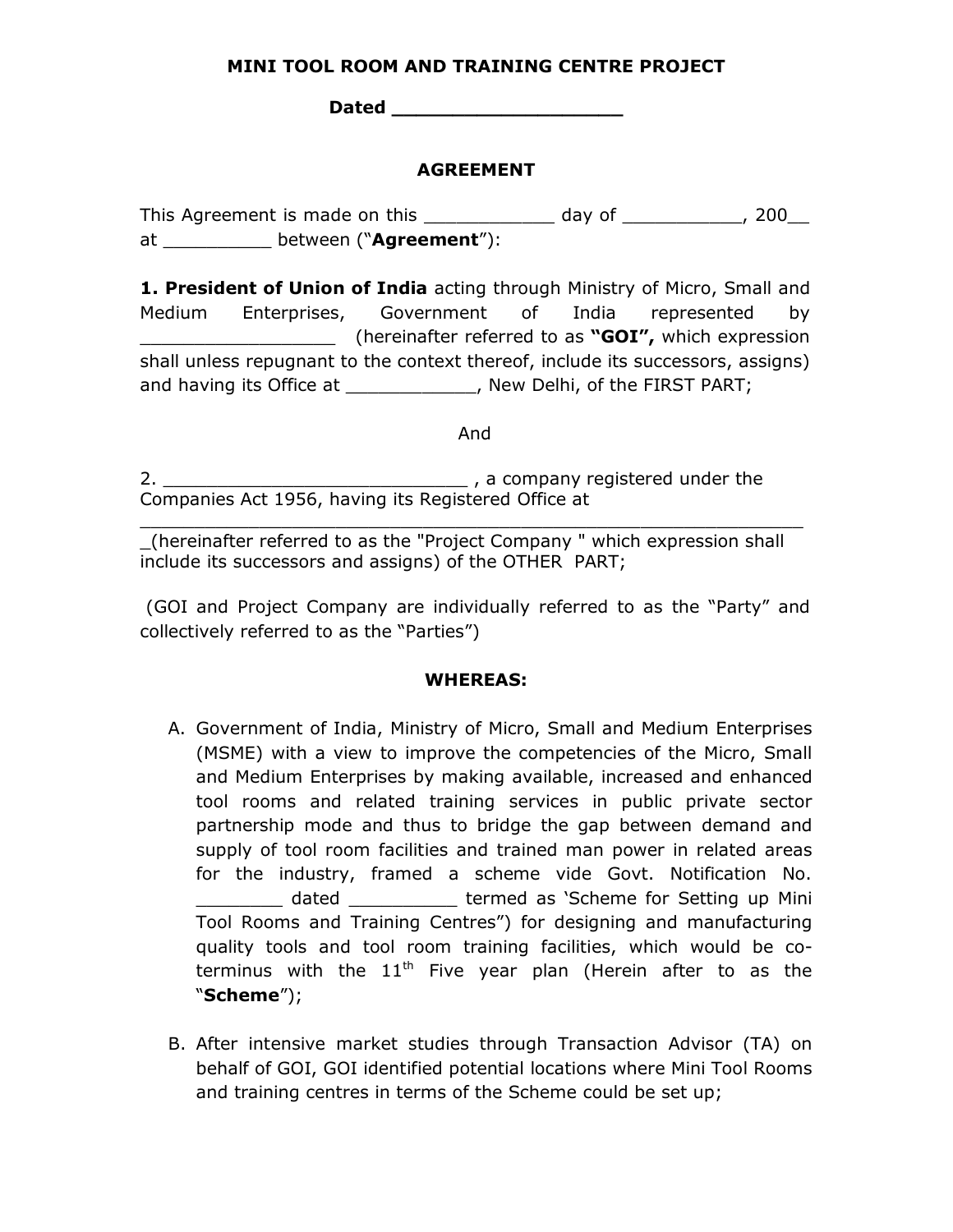- C. GOI vide Request for Proposal No. **Example 18** dated ("RFP") invited competitive proposals from eligible entities for implementing the Project (as defined herein after) under the Scheme, through competitive bidding route and in response thereto, GOI received proposals from various eligible entities for implementing the Project;
- D. GOI, after evaluating the aforesaid RFPs by Transaction Advisor appointed by GOI, accepted the proposal submitted by the Project Company and issued Letter of Acceptance dated \_\_\_\_\_\_\_\_\_\_ ("Letter of Acceptance") to the Project Company / Consortium, a copy whereof is hereto annexed as Schedule " $A$ ";<sup>1</sup>
- E. In accordance with the Scheme, RFP and Letter of Acceptance, the Parties have agreed to enter into this Agreement setting out their respective rights and obligations;

NOW THIS AGREEMENT WITNESSETH AS FOLLOWS:

## ARTICLE 1

## DEFINITIONS AND INTERPRETATION

#### 1.1 Definitions

In this Agreement, the following words and expressions shall, unless repugnant to the context or meaning thereof, have the meaning hereinafter respectively ascribed to them:

"Accounting Year" means the financial year commencing from 1st April of any calendar year and ending on 31st March of the next calendar year.

"Agreement" means this agreement including schedules hereto, as of the date hereof and includes any amendment hereto made in accordance with the provisions hereof.

"Applicable Laws" means all laws in force and effect as of the date hereof and which may be promulgated or brought into force and effect hereinafter in India, including judgements, decrees, injunctions, writs

 1 In case Acceptance Letter is issued to a consortium and the developer is a SPV constiuted by consortium, please modify the recital suitably.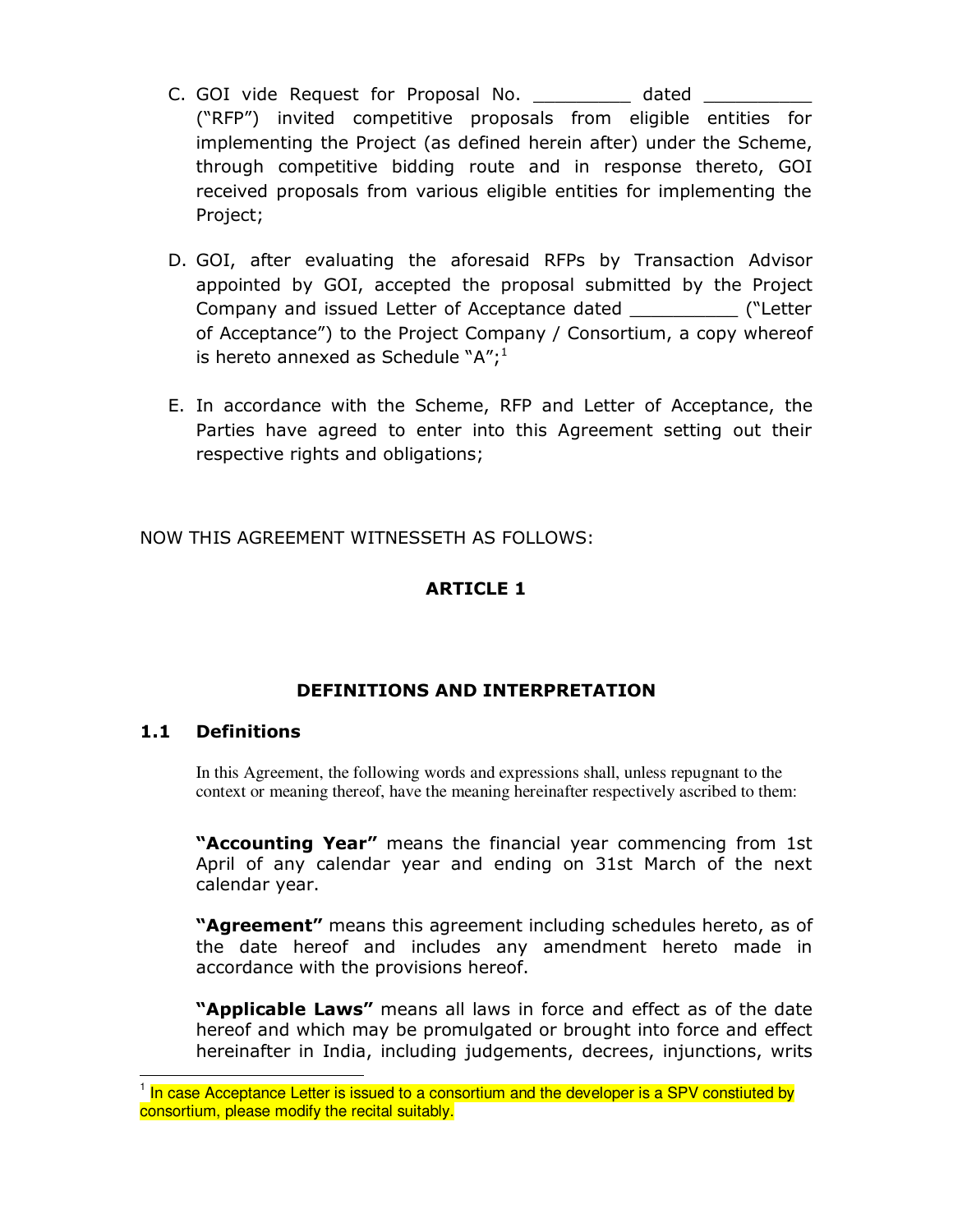or orders of any court of record, as may be in force and effect during the subsistence of this Agreement.

"Applicable Permits" means all clearances, permits, authorisations, consents and approvals under or pursuant to any of the Applicable Laws, required to be obtained and maintained by the Project Company, in order to implement the Project and to provide Project Facilities in accordance with this Agreement.

"Arbitration Act" means the Arbitration and Conciliation Act, 1996 and shall include any amendment to or any re-enactment thereof as in force from time to time.

"COD" means the commercial operations date of the Project which shall be the date on which Transaction Advisor has issued the Completion Certificate of the Project.

 **"Commencement Date"** means the date of this Agreement

"Completion Certificate" means the certificate to be issued by the Transaction Advisor certifying completion of construction of the Project by the Project Company in accordance with the Project Requirements.

 **"Contractor"** means any Person with whom the Project Company may enter

into any of the Project Agreements.

"DPR" means the Detailed Project Report in respect of the Project

"**EPC Contract"** means the contract, if any, entered into by the Project Company *inter alia* for the purpose of design, engineering, procurement of equipments, machinery and materials and construction of the Project Facilities in accordance with the provisions of this Agreement.

"Event of Default" shall have the meaning ascribed thereto in Article 13.1.

"Financial Close" means the date on which the Financing Documents have become effective and the Project Company has access to the funds/financial assistance committed thereunder.

"Financing Documents" means collectively the documents evidencing Lenders' commitment to finance the debt component of cost of the Project.

"Force Majeure Event" means a force major event which: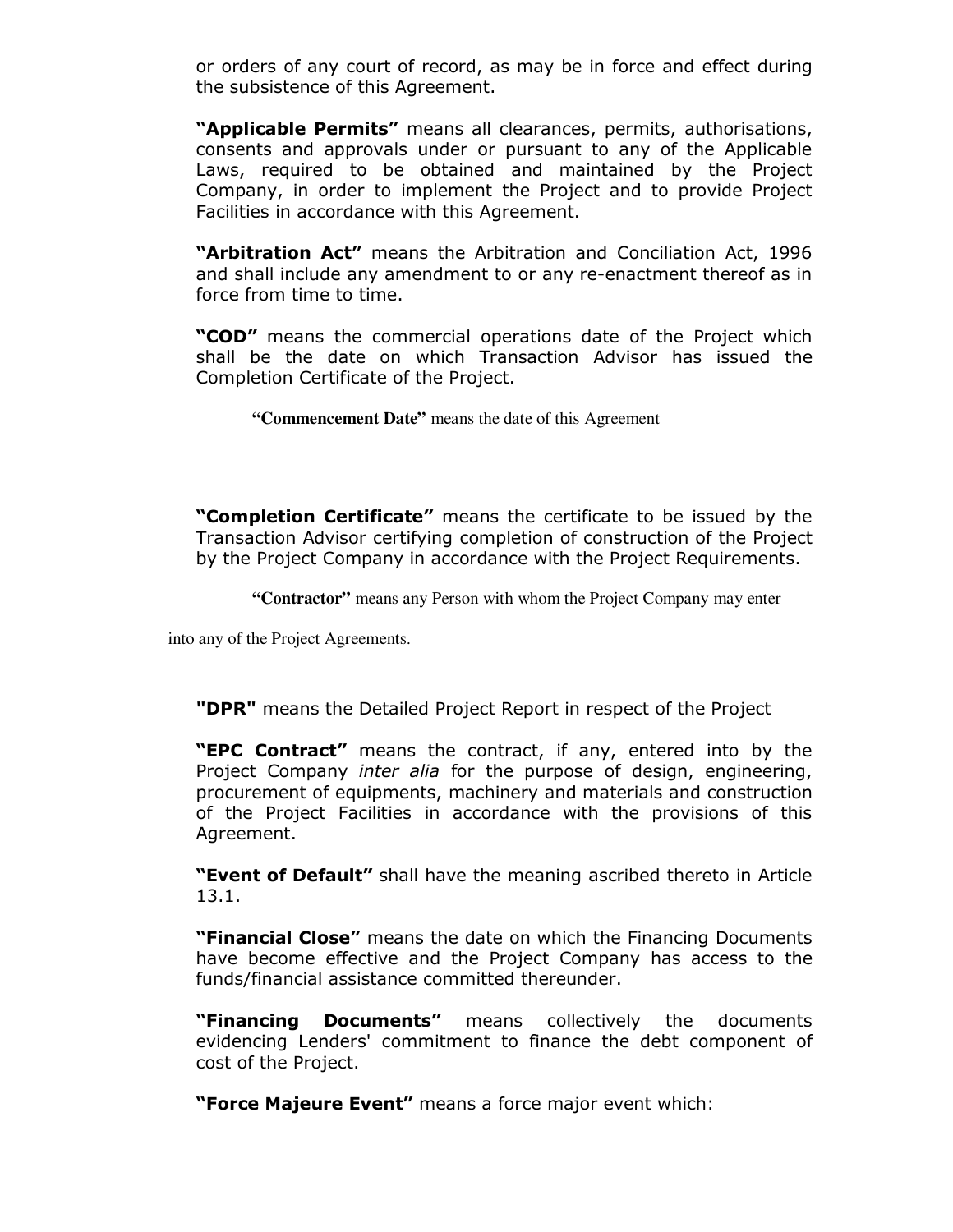- (a)is beyond the control of the Party claiming to be affected thereby (the "Affected Party");
- (b)prevents the Affected Party from performing or discharging its obligations under this Agreement; and
- (c) the Affected Party has been unable to overcome or prevent despite exercise of due care and diligence.

"Force Majeure Period" means, the period commencing from the date of occurrence of a Force Majeure Event and ending on (i) the date on which the Affected Party, acting in accordance with the Good Industry Practice, resumes or should have resumed such of its obligations.

"Good Industry Practice" means the exercise of that degree of skill, diligence, prudence and foresight in compliance with the undertakings and obligations under this Agreement which would reasonably and ordinarily be expected from a skilled and experienced Person engaged in the implementation, operation and maintenance or supervision or monitoring thereof or any of them of a project of the type similar to that of the Project.

"**GOI"** means the Government of India.

"Government Agency" means GoI, or any state government or Governmental department, commission, board, body, bureau, agency, authority, instrumentality, court or other judicial or administrative body, central, state, or local, having jurisdiction over the Project Company, the Project Site/ Project Facilities or any portion thereof, or the performance of all or any of the services or obligations of the Project Company under or pursuant to this Agreement.

"Grant" means Rs. \_\_\_\_\_\_\_ , being the lowest funding assistance quoted in response to RFP.

 **"Implementation Period"** means the period beginning from the Commencement

Date and ending on the COD.

**"Insurance Proceeds"** means the proceeds of the insurance policies taken by the Project Company.

"Lenders" means financial institutions, banks, funds or trusts who provide or refinance the debt component of the cost of the Project (including guarantees, risk participation facility, take-out facility and other forms of credit enhancement) and includes subscribers to/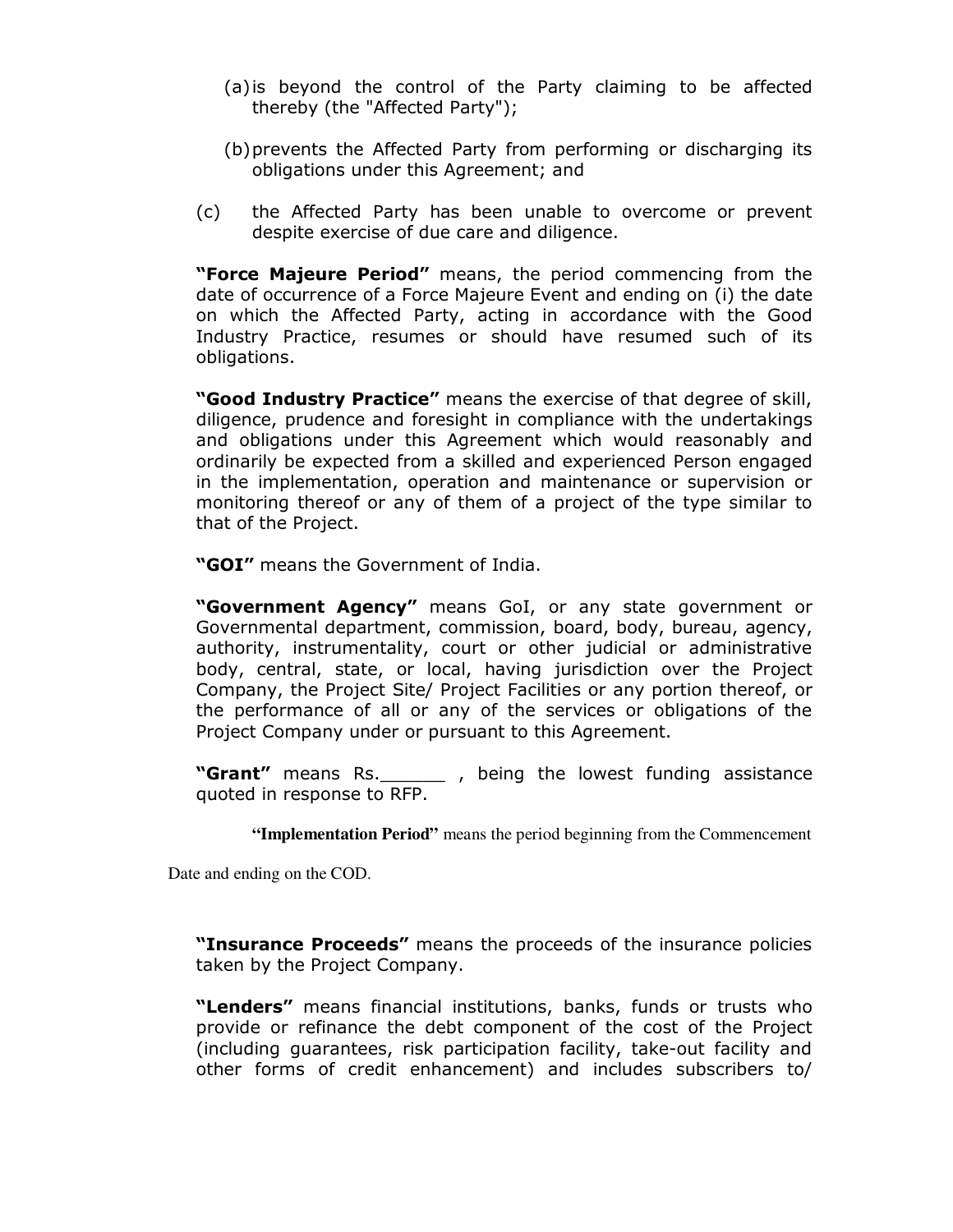trustee for the holders of debentures/bonds or other securities issued by the Project Company to meet the cost of the Project.

"Material Adverse Effect" means material adverse effect on (a) the ability of the Project Company to exercise any of its rights or perform/discharge any of its duties/obligations under and in accordance with the provisions of this Agreement and/or (b) the legality, validity, binding nature or enforceability of this Agreement.

"Material Breach" means a breach by either Party of any of its obligations under this Agreement or covenants of Scheme, which has or is likely to have a Material Adverse Effect on the Project and which such Party shall have failed to cure.

"Mini Tool Room" shall have the meaning ascribed thereto in Project Requirements

"Parties" means the parties to this Agreement collectively and

"Party" means either of the Parties to this Agreement individually.

"Person" means (unless otherwise specified or required by the context), any individual, company, corporation, partnership, joint venture, trust, unincorporated organisation, Government or Government Agency or any other legal entity.

"Project" means design, financing, procurement, construction, operations and maintenance of the the Project Facilities in accordance with the provisions of this Agreement.

"Project Agreements" means collectively this Agreement, EPC Contract, Procurement contracts, Operations & Maintenance contract, lease agreement and any other material contract (other than the Equity Documents and Financing Documents) entered into or may hereafter be entered into by the Project Company in connection with the Project.

"**Project Cost**" means the estimated Project cost of Rs. Crores.

"Project Facilities" means Mini Tool Room facility and Training Centre facility set out in Schedule B to be designed, constructed, operated, maintained or provided by the Project Company on the Project Site, in accordance with the Project Requirements.

"Project Monitoring Committee" or "PMC" shall mean the committee constituted as such under the Chairmanship of Additional Secretary & Development Commissioner (MSME) in terms of the Scheme.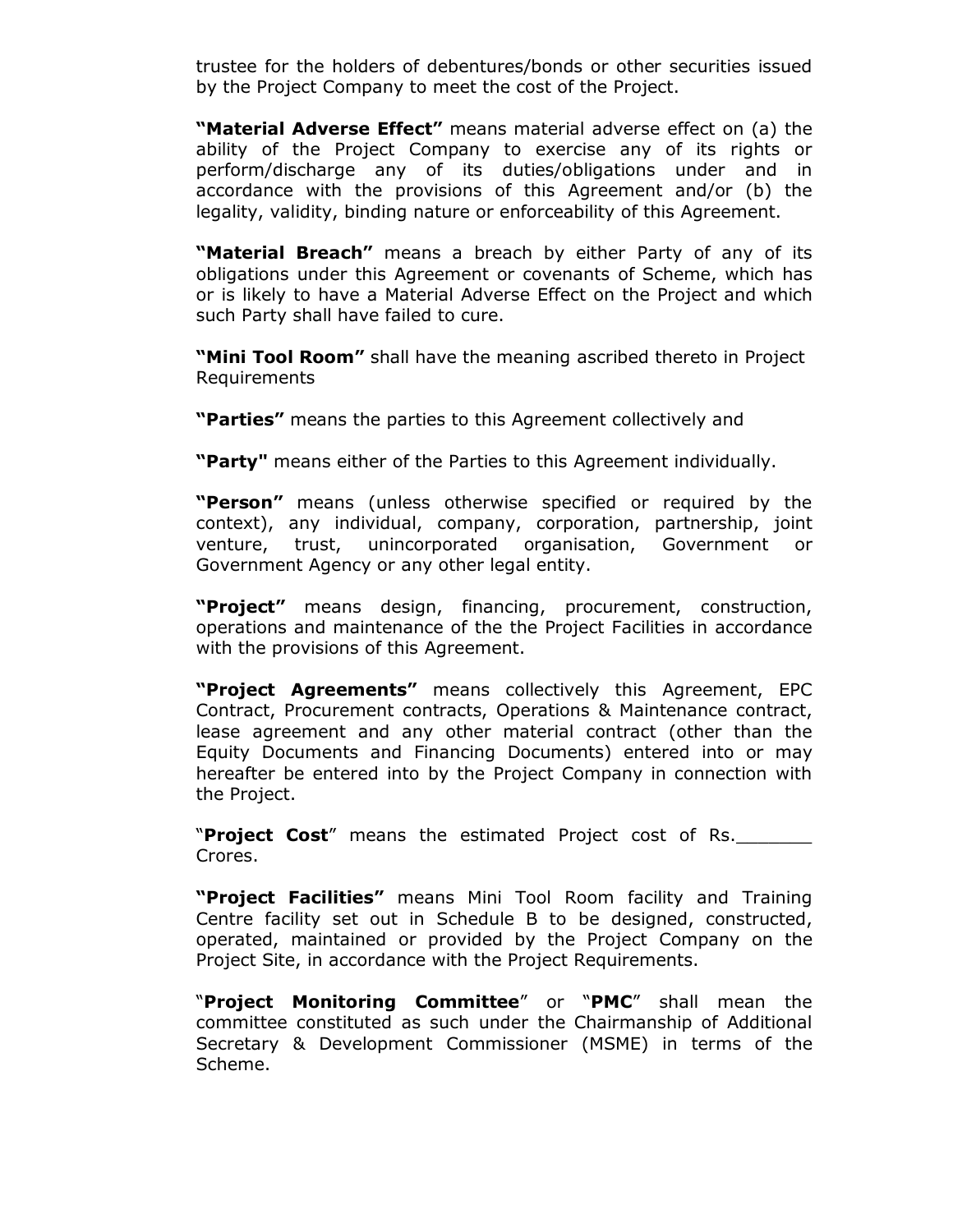"Project Requirements" means the design, construction and operation requirements as to Project Facilities comprising Mini Tool Room and Training Centre set forth in Schedule "C".

"Project Site" means the land on which the Project is to be set up and the Project Facilities are to be provided by the Project Company in accordance with the Project Requirements

"Project Company" means  $[\underline{\hspace{1cm}}]^2$ , to whom Letter of Acceptance is issued by GOI.

"RFP" shall have the meaning ascribed thereto in Recital C

"Rs." or "Rupees" refers to the lawful currency of the Republic of India.

"Scheduled Project Completion Date," means

"Tax" means and includes all taxes, fees, cesses, levies that may be payable by the Project Company under any Applicable Law.

"Termination" means early termination of this Agreement pursuant to Termination Notice or otherwise in accordance with the provisions of this Agreement.

"Termination Date" means the date specified in the Termination Notice as the date on which Termination occurs.

"Termination Notice" means the notice of Termination by GOI in accordance with the applicable provisions of this Agreement.

"Training Centre" shall have the meaning assigned thereto in Project Requirements.

"Transaction Advisor" means a Person appointed as such by GOI in terms of the Scheme and shall have the meaning ascribed thereto in the Scheme

#### **1.2 Interpretation**

In this Agreement, unless the context otherwise requires,

 2 Please specify the names of entities / persons to whom LOA has been issued.

 $3$  30 months from the date of Agreement i.e. 6 months for Financial Closure and 24 months for construction period.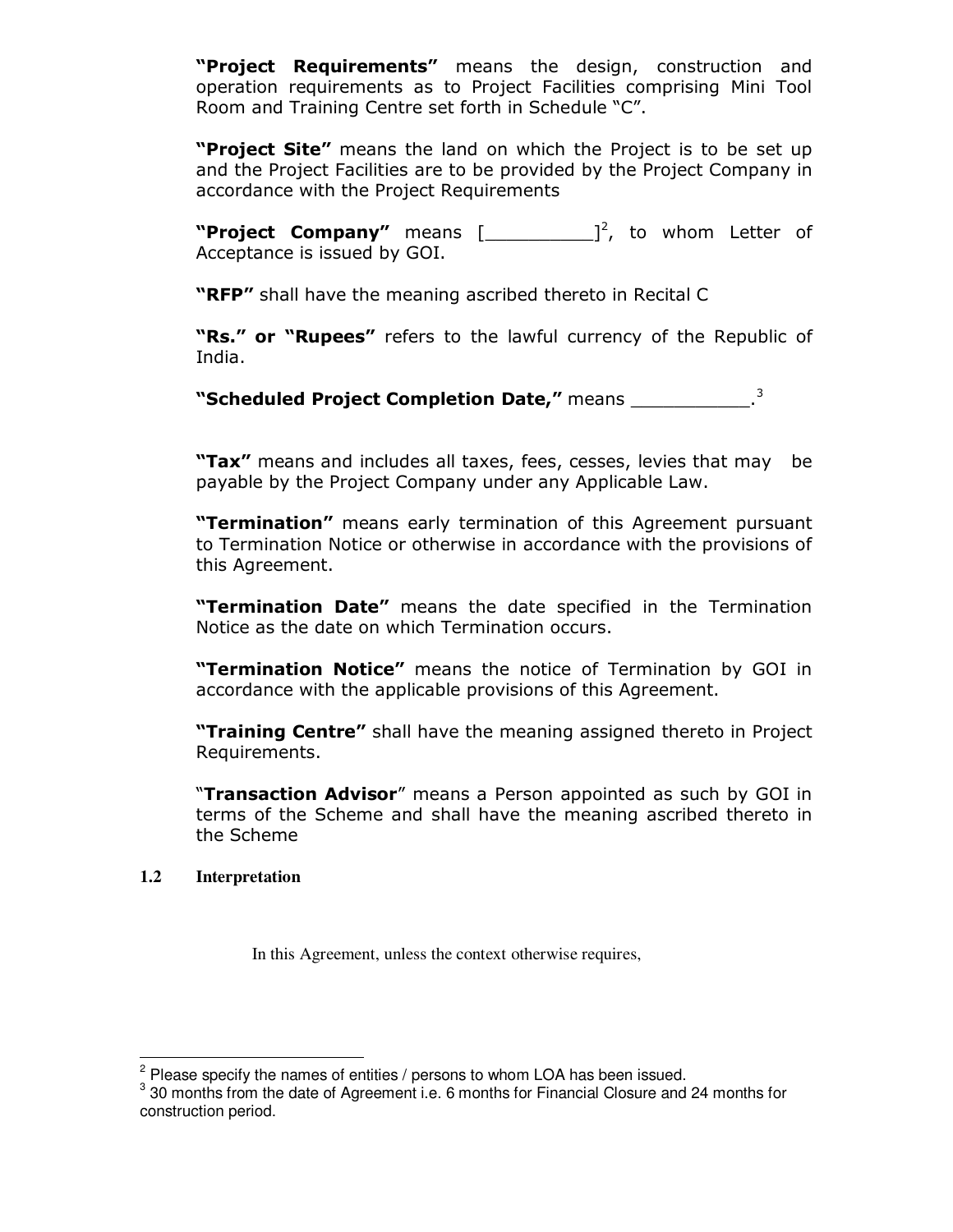- (a) any reference to a statutory provision shall include such provision as is from time to time modified or re-enacted or consolidated so far as such modification or re-enactment or consolidation applies or is capable of applying to any transactions entered into hereunder;
- (b) references to Applicable Law shall include the laws, acts, ordinances, rules, regulations, notifications, guidelines or byelaws which have the force of law in any State or Union Territory forming part of the Union of India;
- (c) the words importing singular shall include plural and vice versa, and words denoting natural persons shall include partnerships, firms, companies, corporations, joint ventures, trusts, associations, organisations or other entities (whether or not having a separate legal entity);
- (d) the headings are for convenience of reference only and shall not be used in, and shall not affect, the construction or interpretation of this Agreement;
- (e) the words "include" and "including" are to be construed without limitation;
- (f) references to "construction" include investigation, design, engineering, procurement, delivery, transportation, installation, processing, fabrication, testing, commissioning and other activities incidental to the construction;
- (g) any reference to any period of time shall mean a reference to that according to Indian Standard Time;
- (h) any reference to day shall mean a reference to a calendar day;
- (i) any reference to month shall mean a reference to a calendar month;
- (j) the Schedules to this Agreement form an integral part of this Agreement and will be in full force and effect as though they were expressly set out in the body of this Agreement;
- (k) any reference at any time to any agreement, deed, instrument, license or document of any description shall be construed as reference to that agreement, deed, instrument, license or other document as amended, varied, supplemented, modified or suspended at the time of such reference;
- (l) references to recitals, Articles, sub-articles, clauses, or Schedules in this Agreement shall, except where the context otherwise requires, be deemed to be references to recitals, Articles, subarticles, clauses and Schedules of or to this Agreement;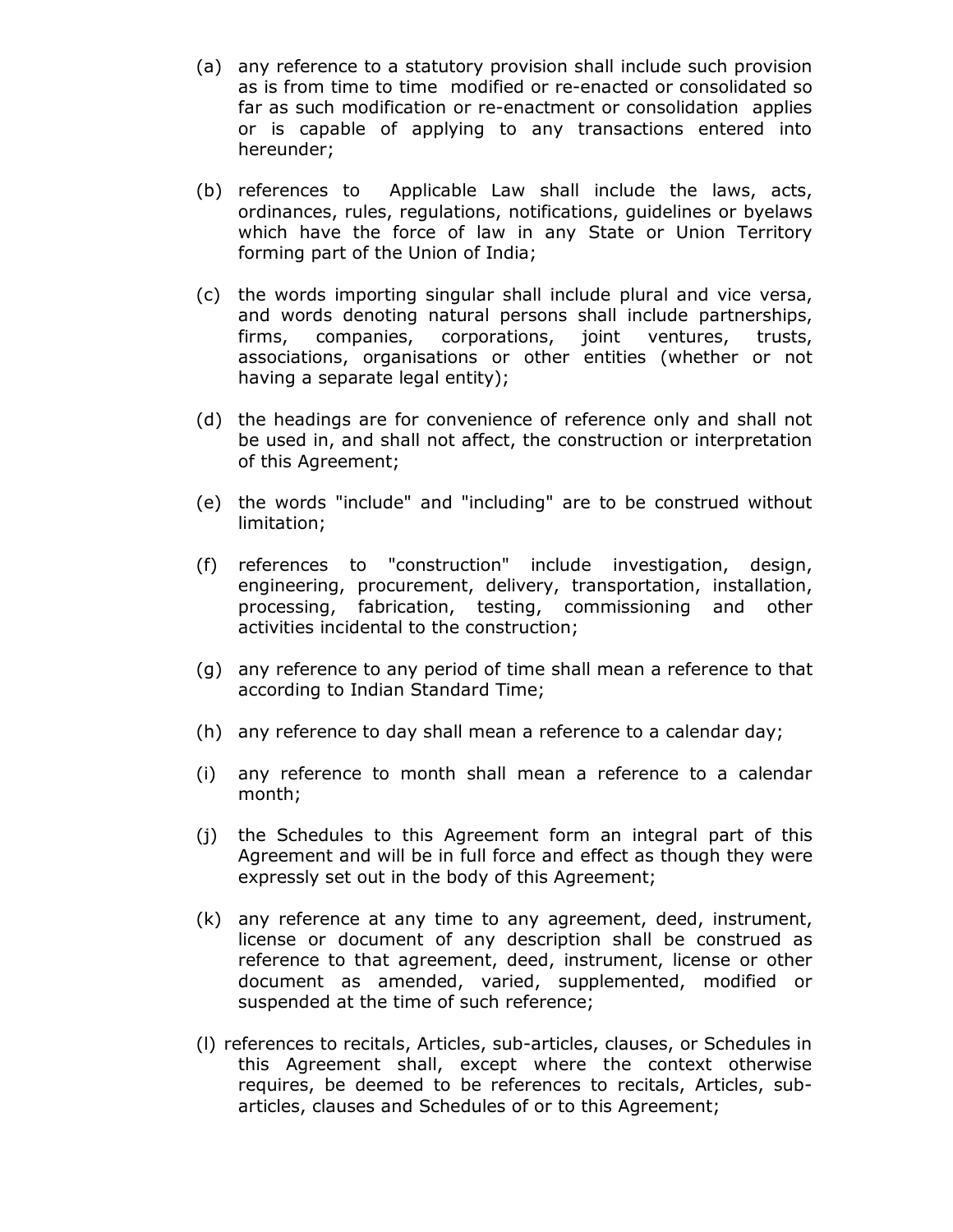- (m) any agreement, consent, approval, authorisation, notice, communication, information or report required under or pursuant to this Agreement from or by any Party or the Transaction Advisor shall be valid and effectual only if it is in writing under the hands of duly authorised representative of such Party or the Transaction Advisor, as the case may be, in this behalf and not otherwise;
- (n) unless otherwise stated, any reference to any period commencing "from" a specified day or date and "till" or "until" a specified day or date shall include both such days or dates.

#### 1.3 Measurements and Arithmetic Conventions

All measurements and calculations shall be in metric system and calculations

done to 2 decimal places, with the third digit of 5 or above being rounded up and below 5

being rounded down.

## 1.4 Ambiguities and Discrepancies

In case of ambiguities or discrepancies within this Agreement, the following shall apply:

- (a)between two Articles of this Agreement, the provisions of specific Articles relevant to the issue under consideration shall prevail over those in other Articles;
- (b) between the written description on the Drawings and the Specifications and Standards, the latter shall prevail;
- (c) between the dimension scaled from the Drawing and its specific written dimension, the latter shall prevail;
- (d) between any value written in numerals and that in words, the latter shall prevail;

## ARTICLE 2

## OWNERSHIP OF PROJECT AND GRANT

#### 2.1 Ownership

The Project Company hereby agrees and undertakes to construct, operate and maintain the Project/Project Facilities over Project Site, procure necessary machinery, equipment and trained man power in accordance with the Project Requirements and implement the Project in accordance with this Agreement and the Scheme. The ownership of the Project shall vest in Project Company subject to the terms and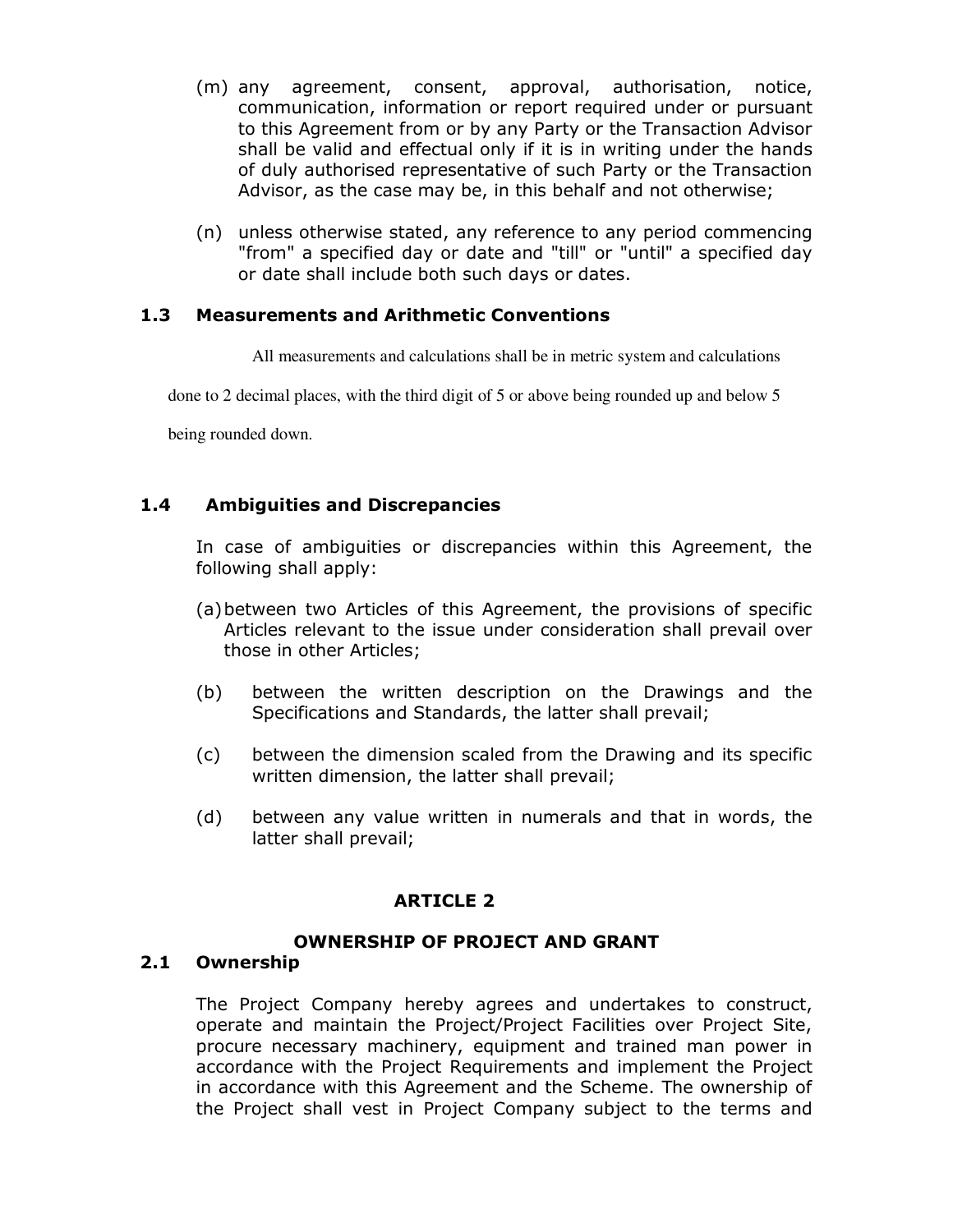conditions of this Agreement. The Project Company shall be entitled to raise loans for the Project and secure the loans by way of charge, assignment, mortgage or otherwise over Project assets subject to Clause 11.1 of this Agreement

### 2.2 Grant

In consideration of the Project Company agreeing to develop the Project in accordance with Project Requirements, the Scheme and this Agreement, GOI agrees to sanction and make payment of Grant through Ministry of MSME for the Project as under:

- i. 20% of the Grant will be released on a) possession of Project Site by the Project Company and b) upon, achievement of Financial Close and c) infusion of at least matching contribution of the Project Company's share. The expenditure incurred by the Project Company for acquisition of Project Site shall be considered as part of the matching contribution;
- ii. 35% of the Grant will be released after the utilisation of at least 60% of the 1st instalment of Grant and the matching contribution brought in by the Project Company under Clause (i) as above and infusion of at least matching contribution of the Project Company's share;
- iii. 35% of the Grant will be released after the utilisation of the 1st instalment of Grant and the matching contribution brought in by the Project Company under Clause (i) and  $60\%$  of the  $2<sup>nd</sup>$ instalment of Grant and matching contribution brought in by the Project Company under Clause (ii) as above and infusion of at least matching contribution of the Project Company's share;
- iv. Balance 10% of the Grant, being the final instalment of Grant will be paid a) upon utilisation of  $2^{nd}$  and  $3^{rd}$  instalments of Grant and the matching contribution under Clause (ii) and (iii) above, b) infusion and utilisation of the balance 10% of the share of Project Company and c) on achievement of COD and commissioning of the Project and furnishing of Completion Certificate;
- v. The Project Company shall submit the Utilisation Certificate (UC) for the amounts utilized as per the format in accordance to GFR 19A (Annexure III);
- vi. Project related accounts of the Project Company shall be subject to audit by the Comptroller & Auditor General of India;
- vii. On the happening of Project Company's Event of Default, GOI shall be entitled to suspend the release of Grant.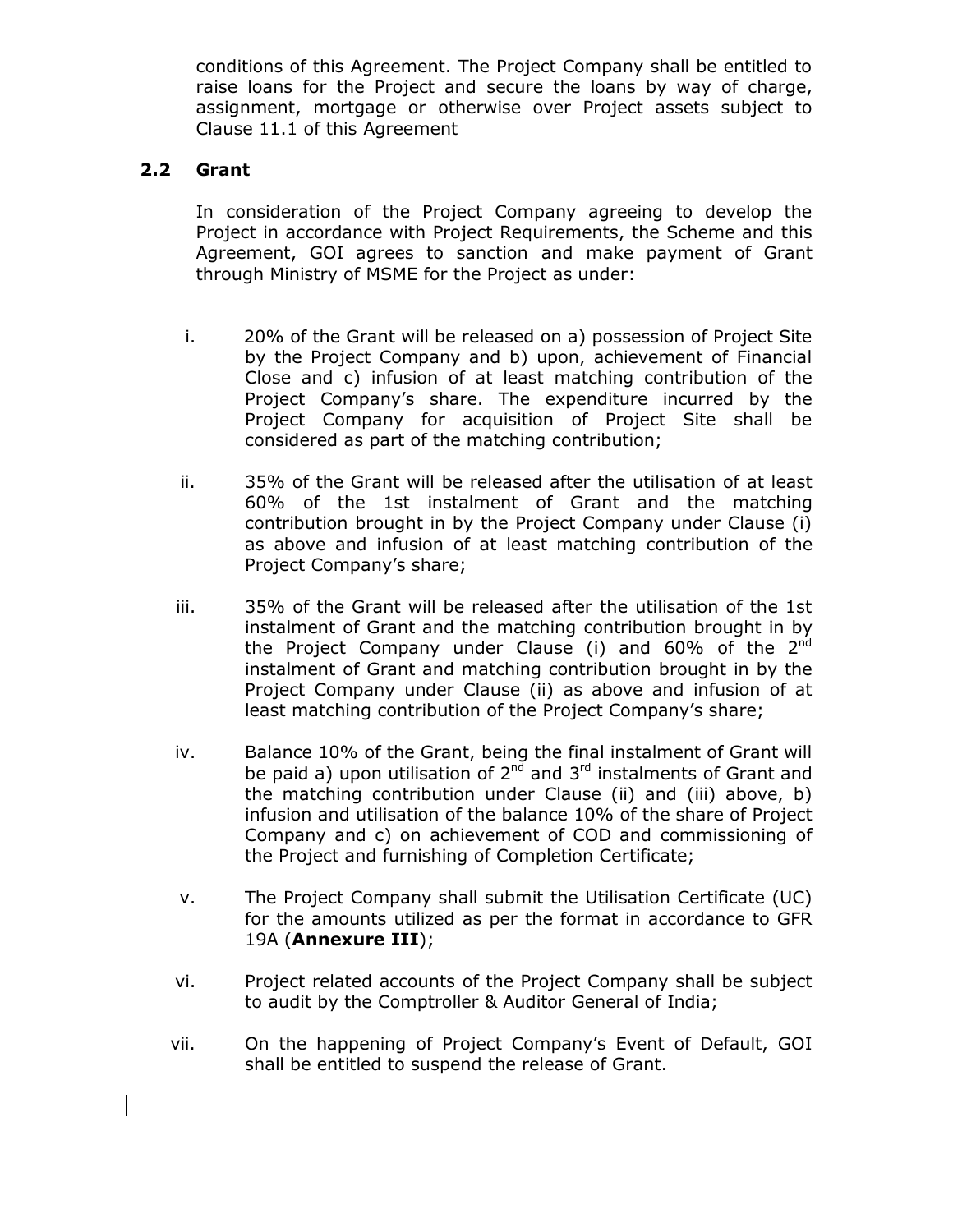## ARTICLE 3

#### PROJECT SITE

#### 3.1 Project Site

It shall be the responsibility of the Project Company to acquire the Project Site by way of purchase or long lease. The Project Site shall be free hold or lease hold immovable property. In case of lease, the lease shall be at least for a period of 10 years. The Project Company shall be in physical possession of the Project Site, in its own right, free from Encumbrance together with the necessary rights for the purpose of implementing the Project.

## ARTICLE 4

## COMPLETION CERTIFICATE

#### 4.1 Completion Certificate

During Implementation Period the Transaction Advisor shall supervise and monitor the progress of the Project. Upon completion of the Project in accordance with the Agreement, the Project Company shall obtain completion certificate from an independent engineering consultant approved by the PMC confirming that the setting up of the Project is completed in accordance with Project Requirements ("Completion Certificate") and furnish a copy of the same to GOI and the Transaction Advisor.

## ARTICLE 5

#### PROJECT COMPANY'S OBLIGATIONS

In addition to and not in derogation or substitution of any of its other obligations under this Agreement, the Project Company shall have the following obligations:

#### 5.1 Financing Arrangement

- (a)The Project Company shall at its cost, expenses and risk make such financing arrangement as would be necessary to finance the cost of the Project and to meet Project Requirements and other obligations under this Agreement, in a timely manner.
- (b)The Project Company shall achieve Financial Close within 6 months from Commencement Date or within such time as may be agreed to in writing by GOI.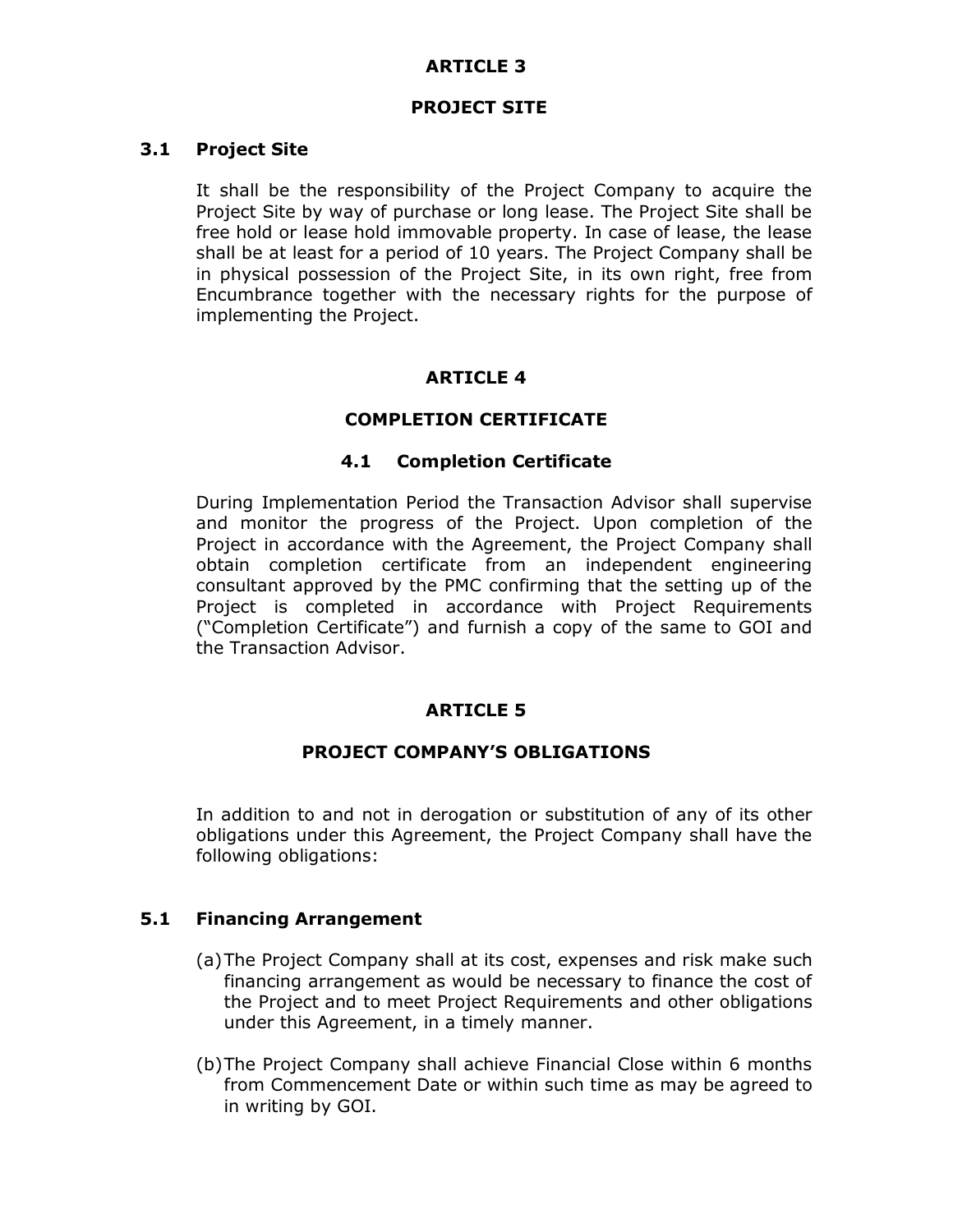(c) The Project Company shall meet escalations, if any in the Project cost from its own sources without seeking additional grant from GoI

## 5.2 Project Implementation

The Project Company shall adhere to the Project Requirements and achieve COD on or before the Scheduled Project Completion Date.

## 5.3 Operation and Maintenance

## (a) Operation and Maintenance Requirements

The Project Company shall operate and maintain the Project/Project Facilities in accordance with the Project Requirements and Good Industry Practice by itself, or through a Contractor possessing the requisite technical, financial and managerial expertise/capability, but in either case, the Project Company shall remain solely responsible to meet the Project Requirements.

## (b) Failure to meet Project Requirements

In the event the Project Company has failed to operate and maintain the Project Facilities in accordance with the Project Requirements, and such failure has not been remedied despite a notice to that effect issued by GOI (Notice to Remedy), GOI may, without prejudice to any of its other rights/remedies under this Agreement, be entitled to cause the repair and maintenance of the Project Facilities at the risk and cost of the Project Company. The Project Company shall reimburse all costs incurred by GOI on account of such repair and maintenance with interest @State Bank of India Prime Lender Rate per annum within 7 days of receipt of GOI's claim therefore.

## (c)Material Breach of Project Requirements

The Project Company shall be deemed to be in Material Breach of Project Requirements if the Transaction Advisor acting reasonably and in accordance with the provisions of this Agreement, has determined that due to breach of its obligations by the Project Company:

- (i) there has been failure/undue delay in carrying out Project Requirements;
- (ii) the assured standards or any part thereof has deteriorated to a level which is below the acceptance level prescribed by the Project Requirements;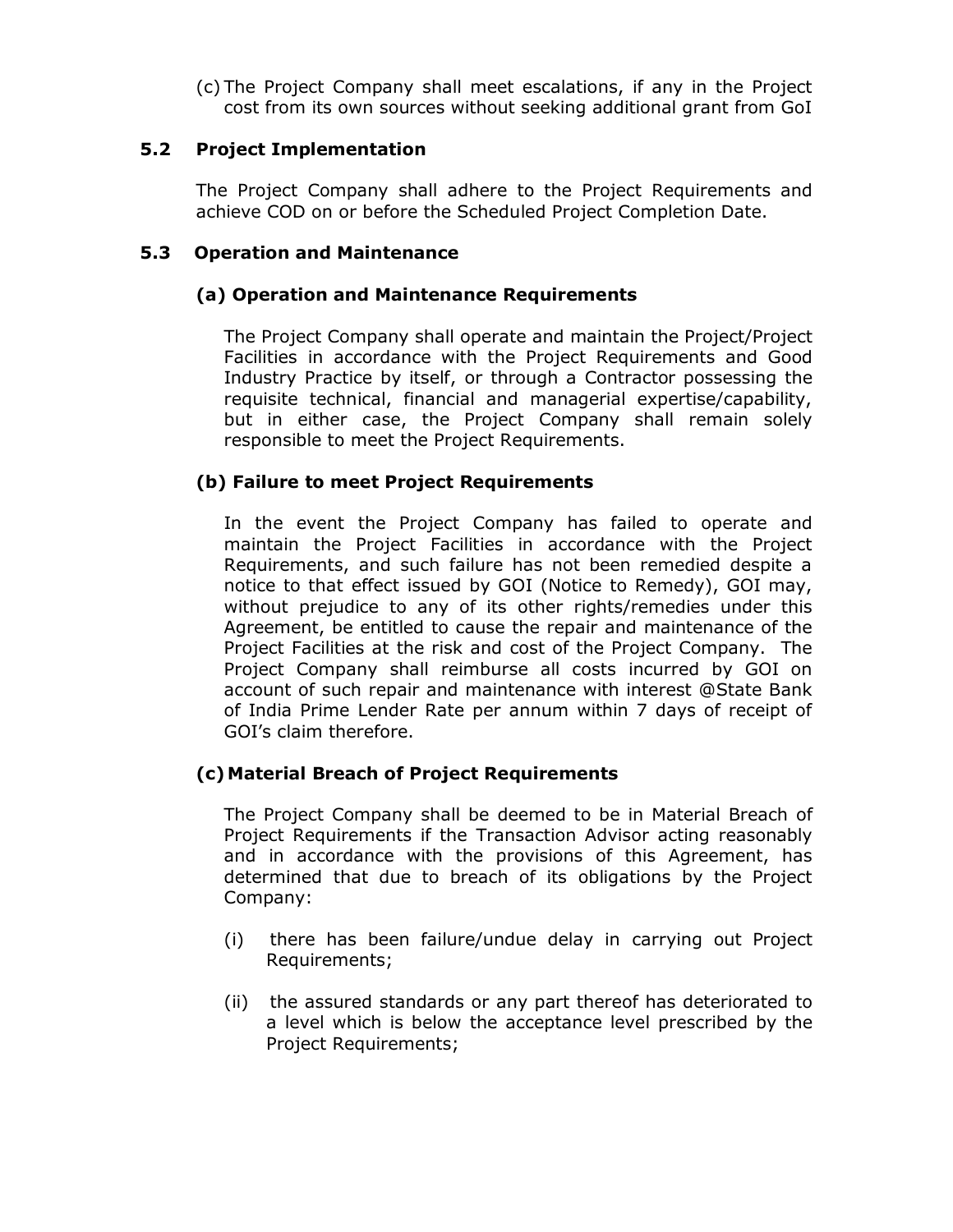## (a) GOI's Rights

Upon occurrence of a Material Breach of Project Requirements, GOI shall, without prejudice to and notwithstanding any other consequences provided therefore under this Agreement, be entitled to suspend the release of Grant and terminate this Agreement.

### 5.4 Insurance

 The Project Company shall at its cost and expense, purchase and maintain during the Implementation Period and thereafter such insurance as are necessary in accordance with Good Industry Practice.

## 5.5 Shareholding

- (a)The Project Company shall ensure that the Project Sponsor/s shall in aggregate hold not less than 51% of the paid up equity capital of the Project Company till COD and 5 years thereafter.
- (b)The Project Company shall, through consortium members or promoters or otherwise, contribute to at least 15% of the overall Project Cost.

## 5.6 General Obligations

The Project Company shall at its own cost and expense:

- (a)Prepare the Detailed Project Report (DPR) covering the technical, financial, institutional and O&M aspects of the Project based on the Project contours provided in the RFP.
- (b)obtain all Applicable Permits in conformity with the Applicable Laws and be in compliance thereof at all times;
- (c) construct, operate and maintain the Project/Project Facilities, procure necessary machinery, equipment and trained man power in accordance with the Project Requirements.;
- (d)Recruit suitable functional professionals including technical staff in order to ensure that the Project is executed smoothly and operated efficiently to provide state- of-art tooling and training services based on global benchmarks
- (e) Implement various interventions as outlined and approved in DPR
- (f) Ensure that the Grant is utilized only for the purposes approved in the DPR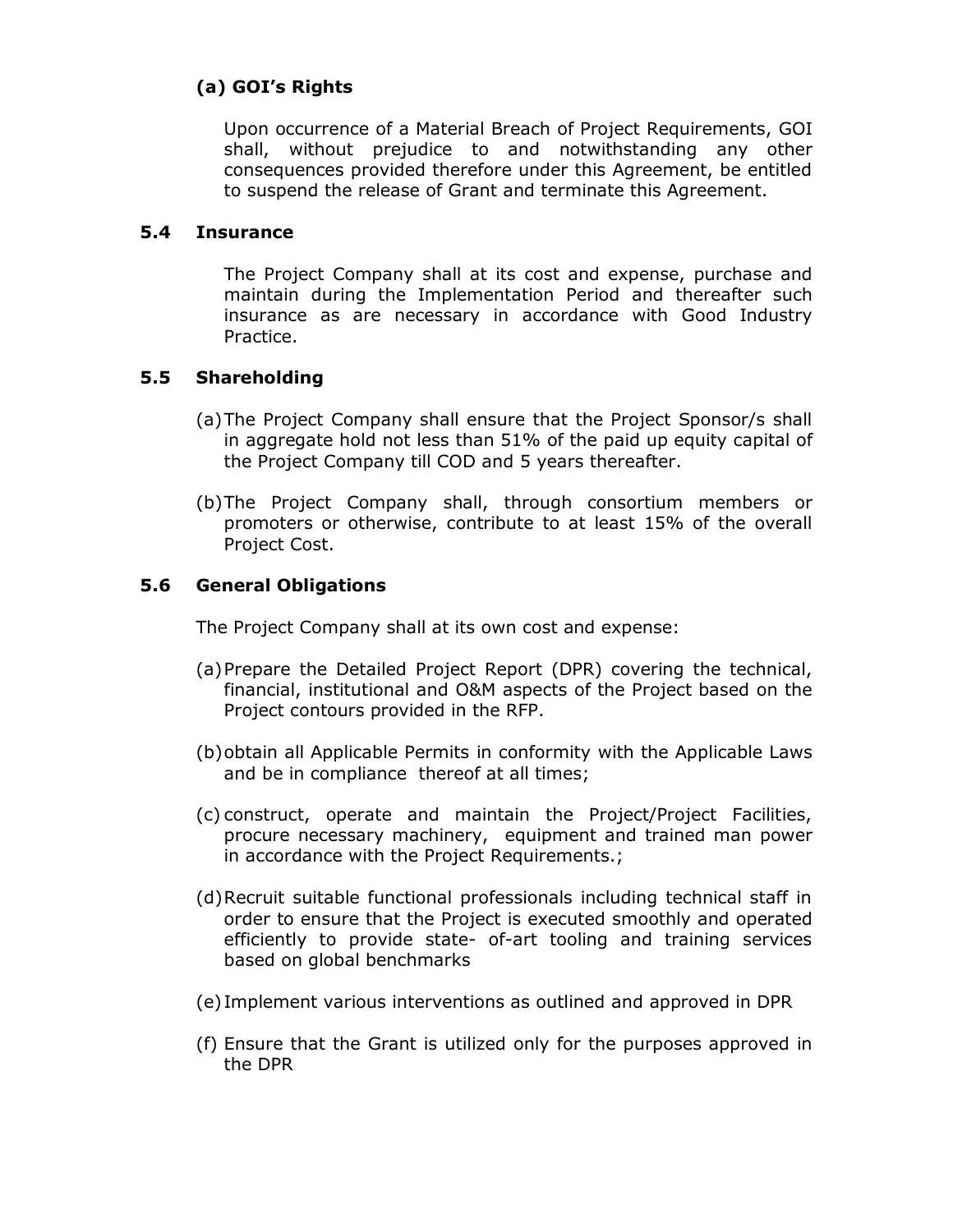- (g)Furnish periodic progress reports on quarterly basis regularly to GoI / PMC, in the prescribed formats
- (h)maintain harmony and good industrial relations among the personnel employed in connection with the performance of its obligations under this Agreement;
- (i) make its own arrangements for construction materials and observe and fulfil the environmental and other requirements under the Applicable Laws and Applicable Permits;
- (j) be responsible for quality, soundness, durability, safety and the overall Project Requirements;
- (k)afford access to the Project Facilities to the authorised representatives of GOI, Transaction Advisor, and any Government Agency having jurisdiction over the Project, including those concerned with safety, security or environmental protection to inspect the Project and to investigate any matter within their authority and upon reasonable notice, the Project Company shall provide to such persons assistance reasonably required to carry out their respective duties and functions.
- (l) There shall be one nominee of the GoI on the Board of Directors of the Project Company till completion of the Project;
- (m) The Project Company shall not abandon the operations of the Project, nor transfer any or all of the Project assets including assets acquired for the Project out of Grant without prior written consent of GOI;
- (n)In case the Project Company desires to withdraw from the Project through transfer/ sale of the Project assets, an application to the effect shall be made to Development Commissioner (MSME). DC(MSME) shall consider the merits of such a request and take necessary steps for transfer of Project assets through transparent bidding process, or take over the assets, or undertake such other steps to meet the objectives of the Scheme;
- (o)Make available the tooling facility to MSMEs in accordance with the estimated projections made in response to RFP
- (p)Provide training facility related to the tooling in accordance with the estimated projections made in response to RFP
- (q)Hire technical consultants as may required for the purposes of implementation of the Project
- (r) Perform all the obligations undertaken pursuant to this Agreement with the GOI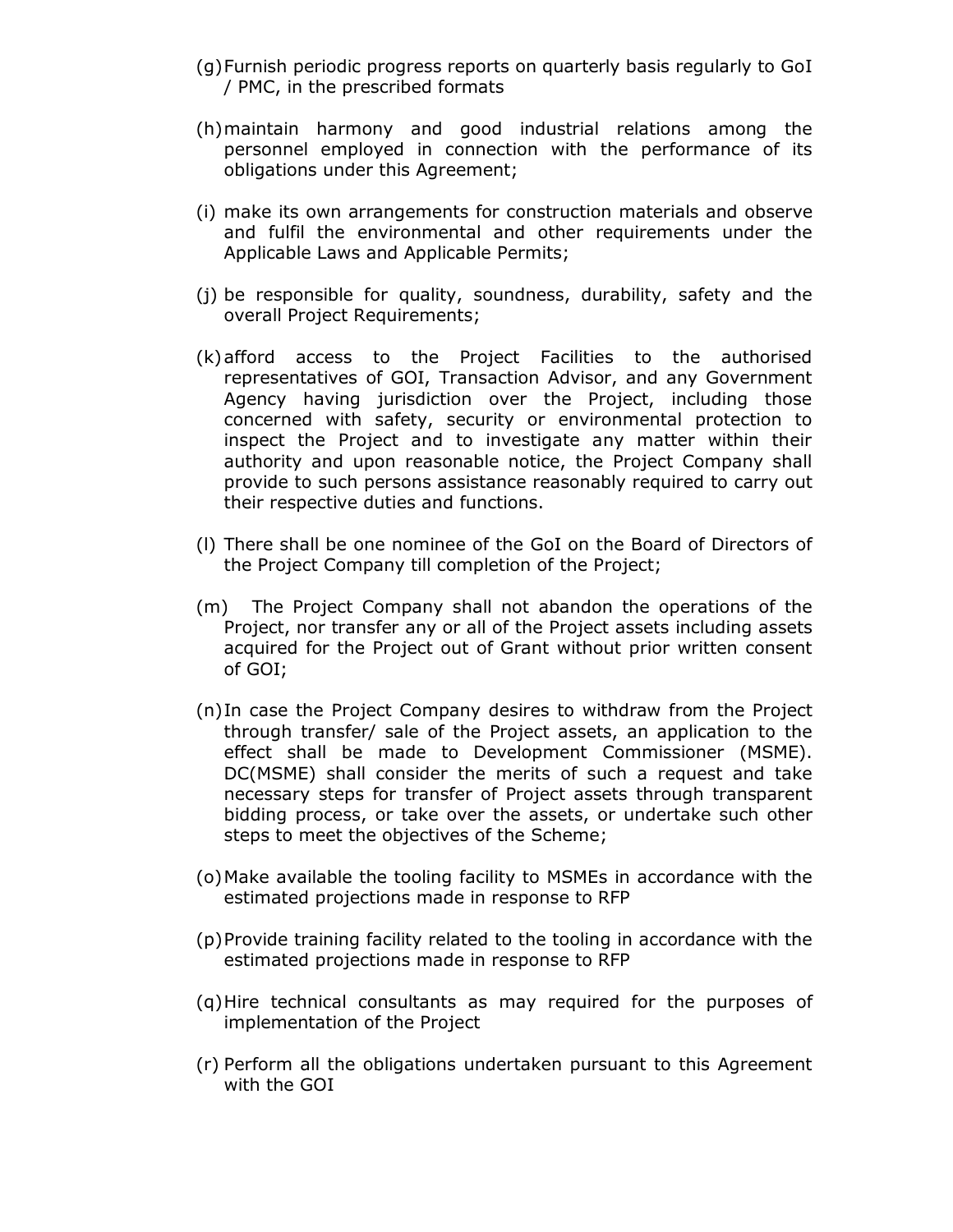## 5.7 No Breach of Obligations

The Project Company shall not be considered to be in breach of its obligations under this Agreement nor shall it incur or suffer any liability if and to the extent performance of any of its obligations under this Agreement is affected by or on account of Force Majeure Event

## ARTICLE 6

#### GOI'S OBLIGATIONS

In addition to and not in derogation or substitution of any of its other obligations under this Agreement, GOI shall have the following obligations: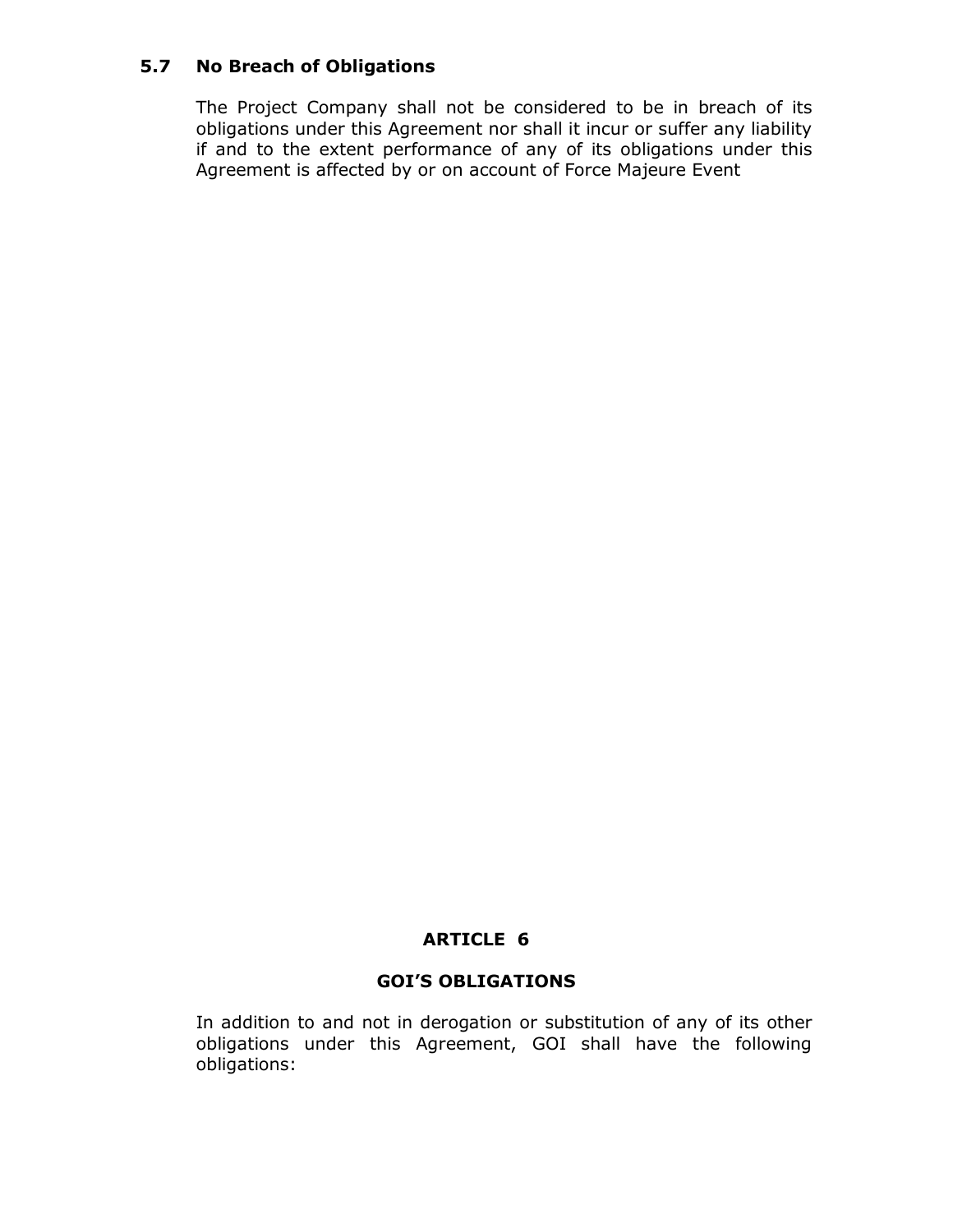## 6.1 Specific obligations

GOI shall release Grant in accordance with Clause 2.1 provided that the Project Company is not in Material Breach of this Agreement and no Project Company's Event of Default has occured.

## 6.2 General obligations

- (a)GOI shall either by itself or through State Government shall on best effort basis provide the following (but shall not be obligated to) if so required by the Project Company:
	- i. Provide necessary external infrastructure to the Project such as power, water supply, roads etc, wherever needed;
	- ii. Provide necessary Project related clearances, Applicable Permits on expeditious basis
	- iii. Dovetail assistance available under related State Government schemes for overall effectiveness and viability of the projects
	- iv. Extend incentives available under related industrial promotional policies
	- b. observe and comply with all its obligations set forth in this Agreement.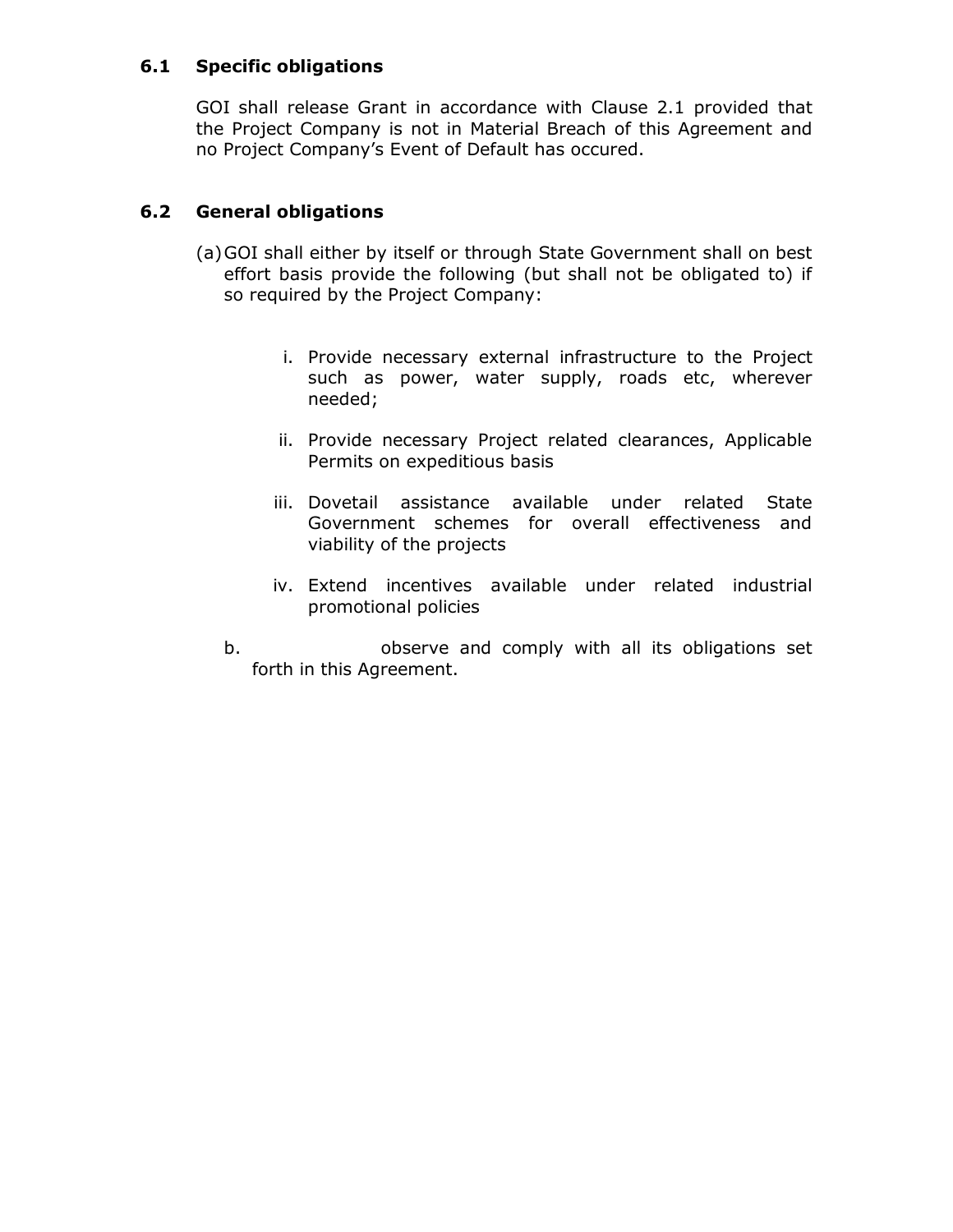## ARTICLE 7

#### EVENTS OF DEFAULT AND TERMINATION

#### 7.1 Events of Default

Event of Default means either Project Company Event of Default or GOI Event of Default or both as the context may admit or require.

## (a) Project Company Event of Default

Any of the following events shall constitute an event of default by the Project Company ("Project Company Event of Default") unless such event has occurred as a result of one or more reasons set out in Article 5.7;

- (i) The Project Company has failed to achieve Financial Close within 6 months from the date hereof.
- (ii) The Project Company has failed to adhere to the Project Requirements and in the reasonable estimation of the Transaction Advisor, such failure is likely to delay achievement of COD beyond 120 days of the Schedule Project Completion Date.
- (iii) The Project Company has failed to achieve COD within 120 days from the Scheduled Project Completion Date.
- (iv) The Project Company has committed Material Breach of this Agreement or the Scheme.
- (v) Any representation made or warranties given by the Project Company under this Agreement is found to be false or misleading.
- (vi) The Project Company has failed to ensure minimum shareholding requirements specified in Article 5.5.
- (vii) A resolution has been passed by the shareholders of the Project Company for the voluntary winding up of the Project Company.
- (viii)A default has occurred under any of the Financing Documents and any of the Lender(s) has recalled its financial assistance and demanded payment of the amounts outstanding under the Financing Documents or any of them as applicable.
- (ix) The Project Company has abandoned the Project Facilities.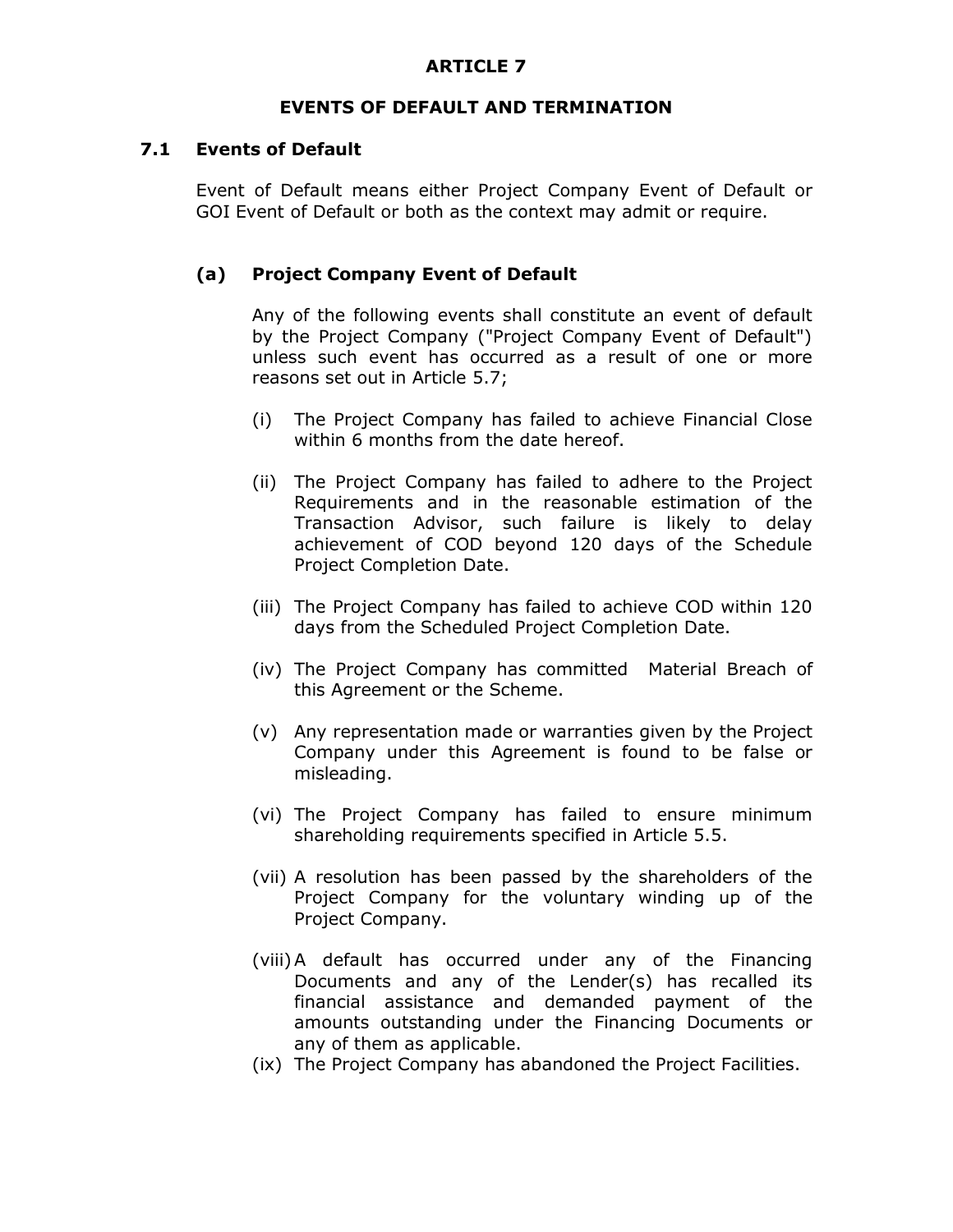- (xii) The Project Company has repudiated this Agreement or has otherwise expressed an intention not to be bound by this Agreement.
- (xiii) The Project Company uses the Project Facilities for captive consumption in violation of the Scheme.
- (xiv)The Project Company fails to cater to the minimum number of MSMEs or fails to train minimum number of persons as stated in RFP.

## (b) GOI Event of Default

Any of the following events shall constitute an event of default by GOI ("GOI Event of Default"), unless caused by a Project Company Event of Default or a Force Majeure Event:

- (i) GOI is in breach of any of its obligations under this Agreement except those for which specific remedy has been provided elsewhere, and has failed to cure such breach within 30 (thirty) days of receipt of notice thereof issued by the Project Company.
- (ii) GOI has repudiated this Agreement or otherwise expressed its intention not to be bound by this Agreement or withdraws the Scheme.
- (iii) GOI has delayed payment of Grant that has fallen due in terms of this Agreement and the same has Material Adverse Effect.
- (iv) Any representation made or warranties given by the GOI under this Agreement has been found to be false or misleading.

## 7.2 Termination due to Events of Default

## (a) Termination for Project Company Event of Default

(i) Without prejudice to any other right or remedy which GOI may have in respect thereof under this Agreement, upon the occurrence of a Project Company Event of Default, GOI shall be entitled to terminate this Agreement by issuing 30 days Termination Notice.

### (b) Termination for GOI Event of Default

 (i) Without prejudice to any other right or remedy which the Project Company may have in respect thereof under this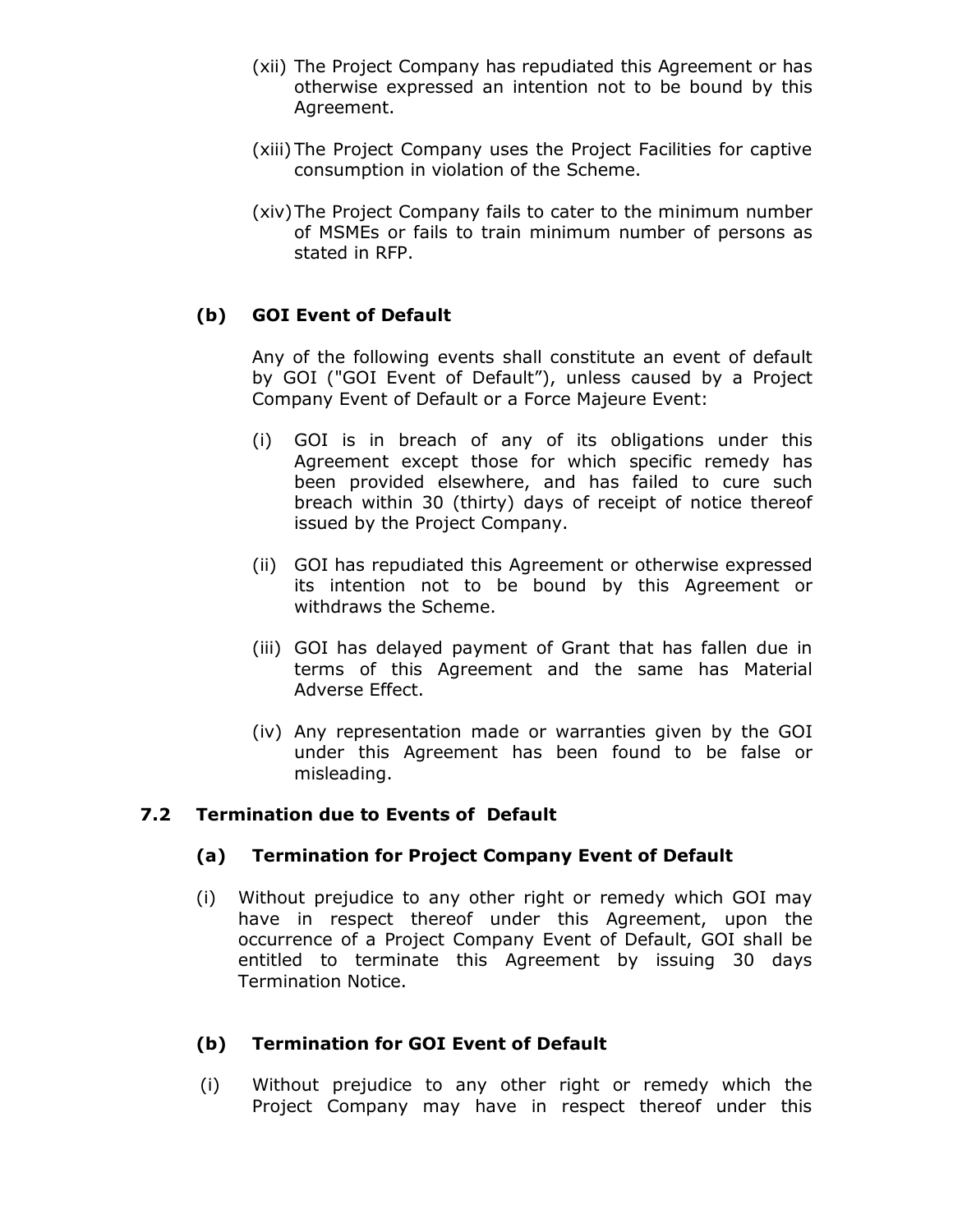Agreement, upon the occurrence of GOI Event of Default, the Project Company shall be entitled to terminate this Agreement by issuing 30 days Termination Notice.

## (c) Termination Notice

If a Party having become entitled to do so decides to terminate this Agreement pursuant to the preceding sub article (a) or (b), it shall issue Termination Notice setting out:

- (i) in sufficient detail the underlying Event of Default;
- (ii) the Termination Date which shall be a date occurring not earlier than 30 days from the date of Termination Notice; and
- (iii) any other relevant information.

## (d) Withdrawal of Termination Notice

Notwithstanding anything inconsistent contained in this Agreement, if the Party who has been served with the Termination Notice cures the underlying Event of Default to the satisfaction of the other Party at any time before the Termination occurs, the Termination Notice shall be withdrawn by the Party which had issued the same.

## 7.3 Consequences of Termination

- (a) Upon Termination of this Agreement for Project Company's Event of Default, GOI shall be entitled to suspend the release of future installments of Grant.;
- (b) If the Agreement is terminated due to Project Company Event of Default within 7 years from the date of sanction of Grant assistance by the Government under the Scheme, the Project assets created shall at the sole discretion of GOI be vested with the GOI. Entire Grant assistance extended by GOI shall be refunded by the Project Company within 3 months from the date of termination of this Agreement. In the event of take over of Project and the Project assets, the consideration, if any, payable to the Project Company shall be determined following fair and transparent procedures after determining the fair value thereof by an independent consultant to be appointed by GOI. The consideration payable to the Project Company, after adjusting the moneys payable to GOI, will be credited to the no lien account / trust and retention account of the Project Company and shall be first applied towards repayment of the Lenders'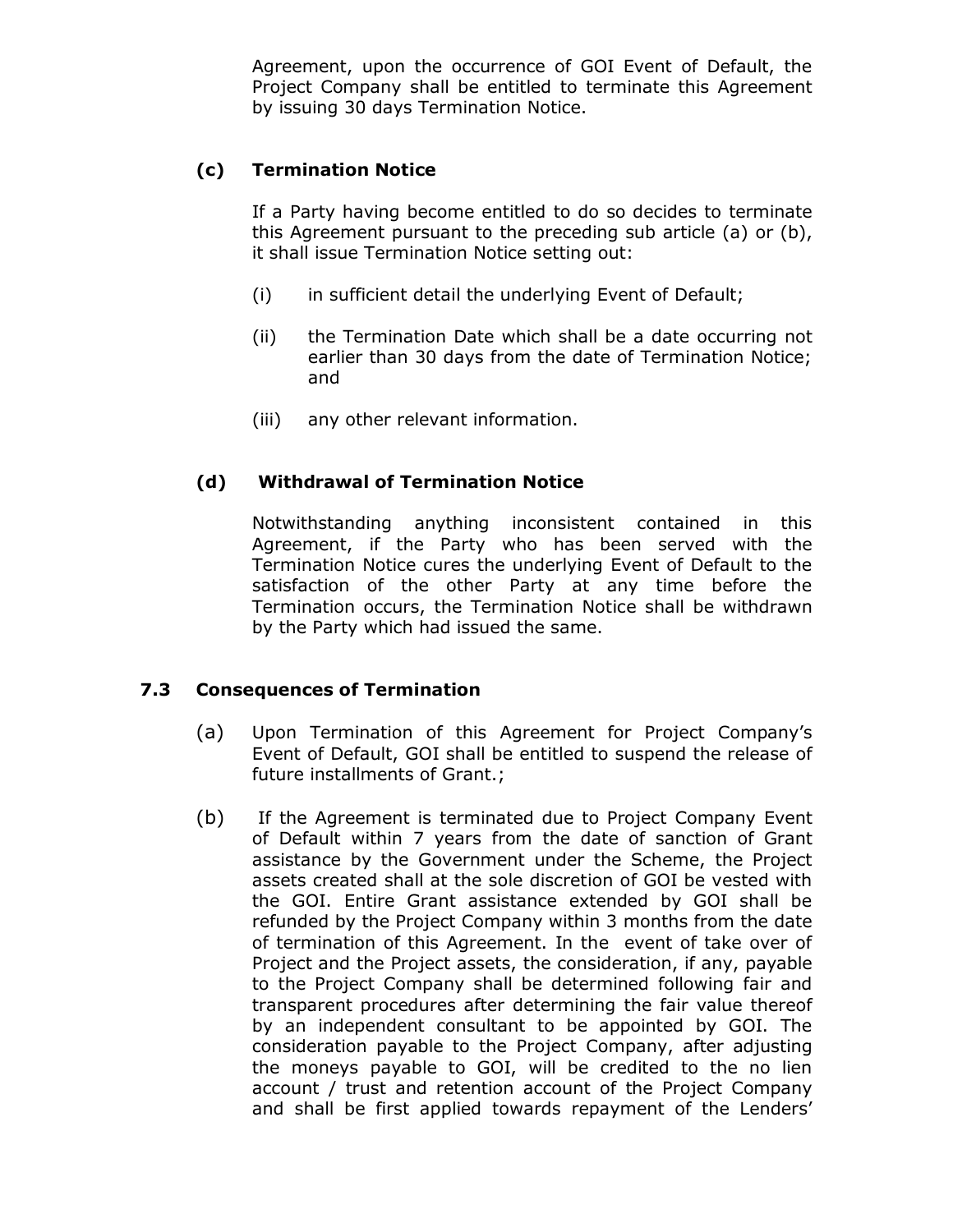dues,if any, and thereafter the balance shall be paid to the Project Company.

(c) Upon termination of this Agreement for GOI Event of Default resulting in Materia Adverse Effect, GOI shall be liable to pay compensation as determined by independent consultant

#### . 7.4 Rights of Parties

Notwithstanding anything to the contrary contained in this Agreement, Termination pursuant to any of the provisions of this Agreement shall be without prejudice to accrued rights of either Party.

## ARTICLE 8

## MODE OF PAYMENT BY GOI

#### 8.1 Mode of Payment

The Project Company hereby expressly authorises GOI to pay Grant amounts, which becomes due and payable by GOI to the Project Company under this Agreement directly to the credit of no lien account with a Bank, as may be intimated by the Project Company / Lenders to the Project.

## ARTICLE 9

#### DISPUTE RESOLUTION

#### 9.1 Arbitration

#### (a) Procedure

 Any dispute, which is not resolved amicably, shall be finally settled by binding arbitration under the Arbitration and conciliation Act, 1996. The arbitration shall be by a sole arbitrator acceptable to both the Parties, failing which by a panel of three arbitrators, one to be appointed by each Party and the third to be appointed by the two arbitrators appointed by the Parties. The Party requiring arbitration shall appoint an arbitrator in writing, inform the other Party about such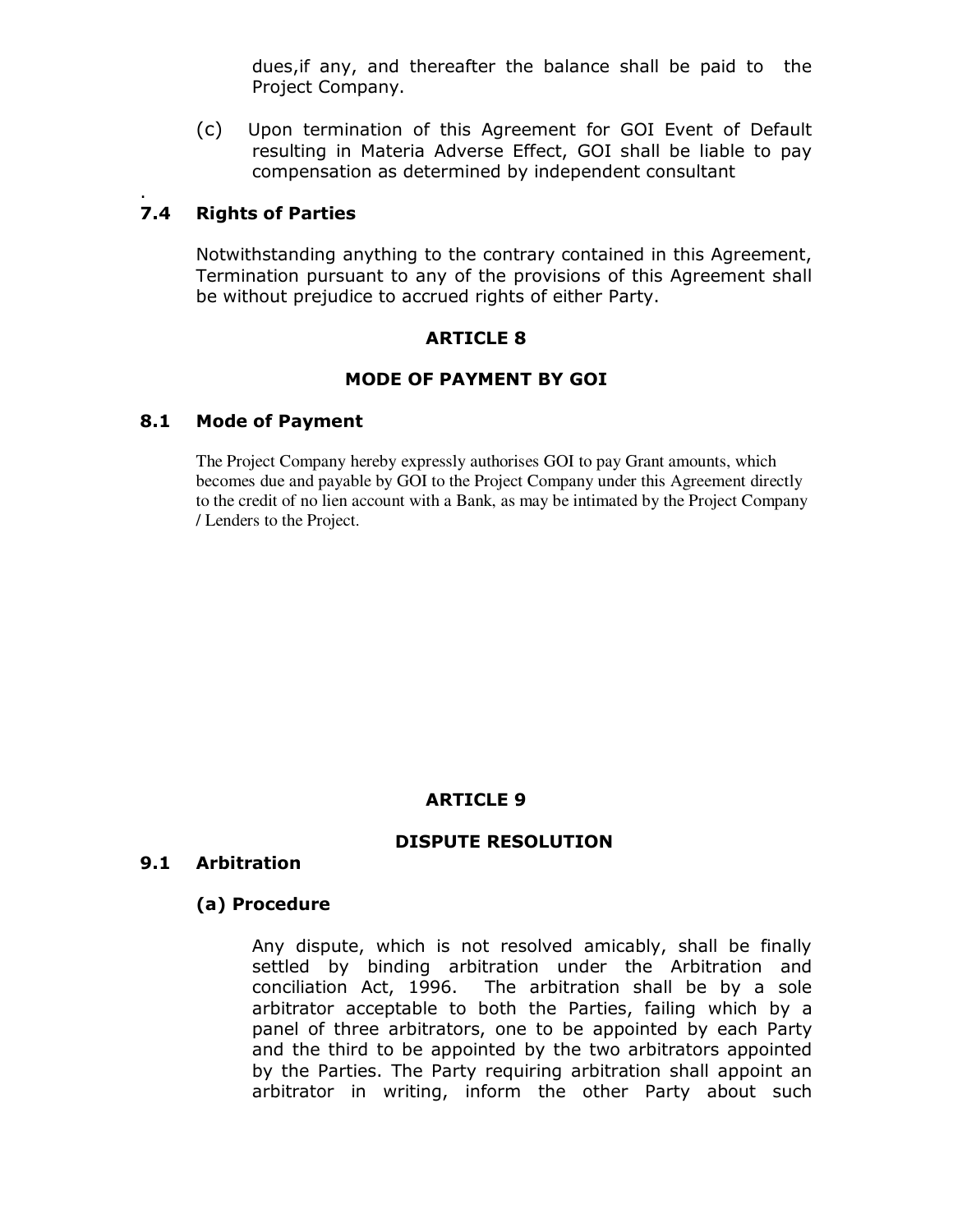appointment and call upon the other Party to appoint its arbitrator. If within 15 days of receipt of such intimation the other Party fails to appoint its arbitrator, the Party seeking appointment of arbitrator may take further steps in accordance with Arbitration and Conciliation Act, 1996.

## (b) Place of Arbitration

 The place of arbitration shall ordinarily be New Delhi but by agreement of the Parties, the arbitration hearings, if required, may be held elsewhere.

## (c) English Language

The request for arbitration, the answer to the request, the terms of reference, any written submissions, any orders and awards shall be in English and, if oral hearings take place, English shall be the language to be used in the hearings.

## (d) Enforcement of Award

The Parties agree that the decision or award resulting from arbitration shall be final and binding upon the Parties and shall be enforceable in accordance with the Provision of the Arbitration Act.

## (e) Performance during Arbitration

 Pending the submission of and/or decision on a dispute and until the arbitral award is published, the Parties shall continue to perform their respective obligations under this Agreement without prejudice to a final adjustment in accordance with such award.

## ARTICLE 10

## REPRESENTATIONS AND WARRANTIES, DISCLAIMER

## 10.1 Representations and Warranties of the Project Company

The Project Company represents and warrants to GOI that:

- (a)it is duly organised, validly existing and in good standing under the laws of India;
- (b)it is a special purpose company set up solely for the purpose of implementing and operating the Project/Project Facilities in accordance with the terms of this Agreement;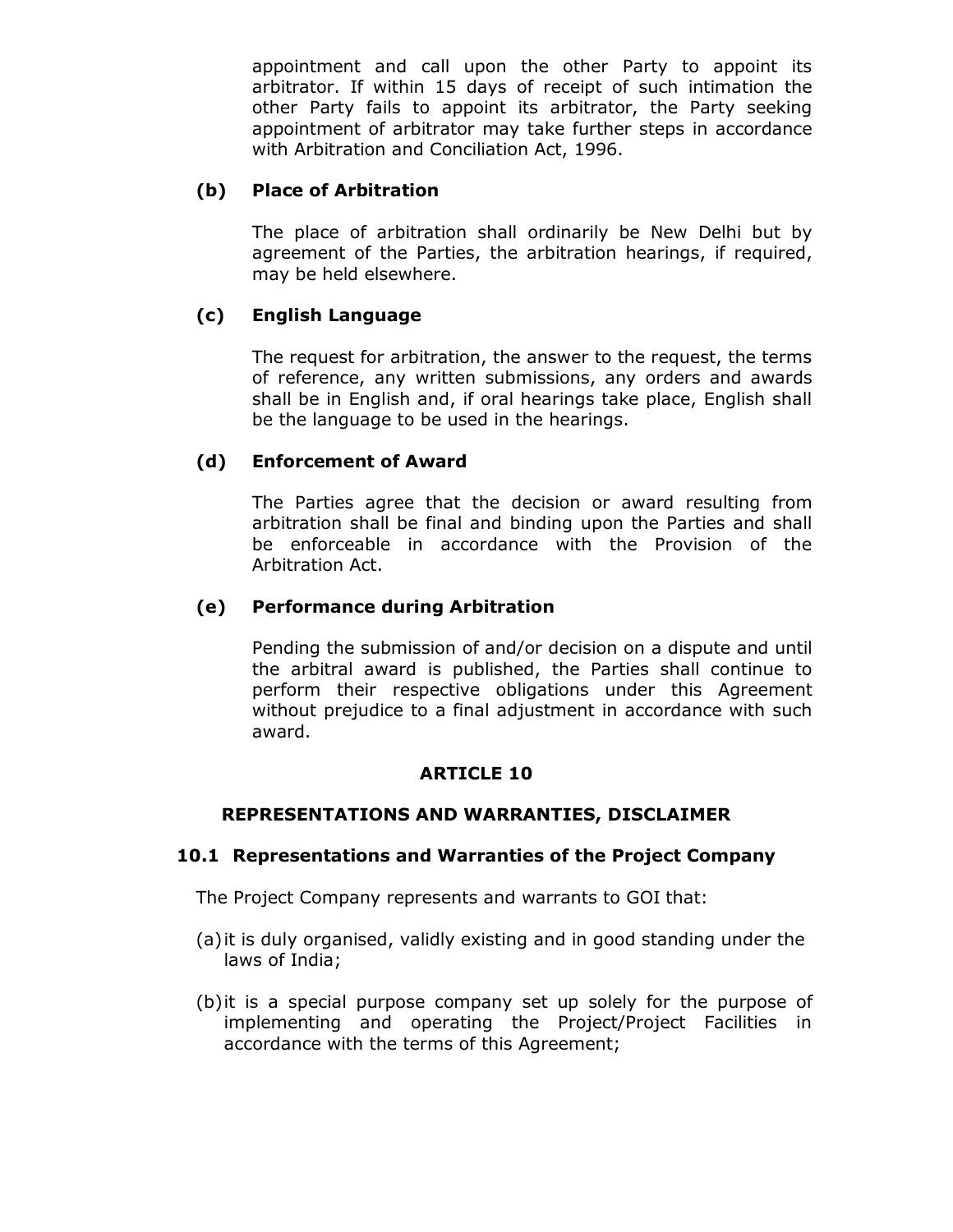- (c) it has full power and authority to execute, deliver and perform its obligations under this Agreement and to carry out the transactions contemplated hereby;
- (d)it has taken all necessary corporate and other action under Applicable Laws and its constitutional documents to authorise the execution, delivery and performance of this Agreement;
- (e) it has the financial standing and capacity to undertake the Project;
- (f) this Agreement constitutes its legal, valid and binding obligation enforceable against it in accordance with the terms hereof;
- (g)it is subject to civil and commercial laws of India with respect to this Agreement and it hereby expressly and irrevocably waives any immunity in any jurisdiction in respect thereof;
- (h)the execution, delivery and performance of this Agreement will not conflict with, result in the breach of, constitute a default under or accelerate performance required by any of the terms of the Project Company's Memorandum and Articles of Association or of any member of the Consortium or any Applicable Laws or any covenant, agreement, understanding, decree or order to which it is a party or by which it or any of its properties or assets are bound or affected;
- (i) there are no actions, suits, proceedings or investigations pending or to the Project Company's knowledge threatened against it at law or in equity before any court or before any other judicial, quasi judicial or other authority, the outcome of which may constitute Project Company Event of Default or which individually or in the aggregate may result in Material Adverse Effect;
- (j) it has no knowledge of any violation or default with respect to any order, writ, injunction or any decree of any court or any legally binding order of any Government Agency which may result in Material Adverse Effect;
- (k) it has complied with all Applicable Laws and has not been subject to any fines, penalties, injunctive relief or any other civil or criminal liabilities which in the aggregate have or may have Material Adverse Effect;
- (l) subject to receipt by the Project Company from GOI of the Termination Payment and any other amount due under any of the provisions of this Agreement, in the manner and to the extent provided for under the applicable provisions of this Agreement all rights and interests of the Project Company in and to the Project / Project Facilities shall pass to and vest in GOI on the Termination Date free and clear of all Encumbrances without any further act or deed on the part of the Project Company or GOI;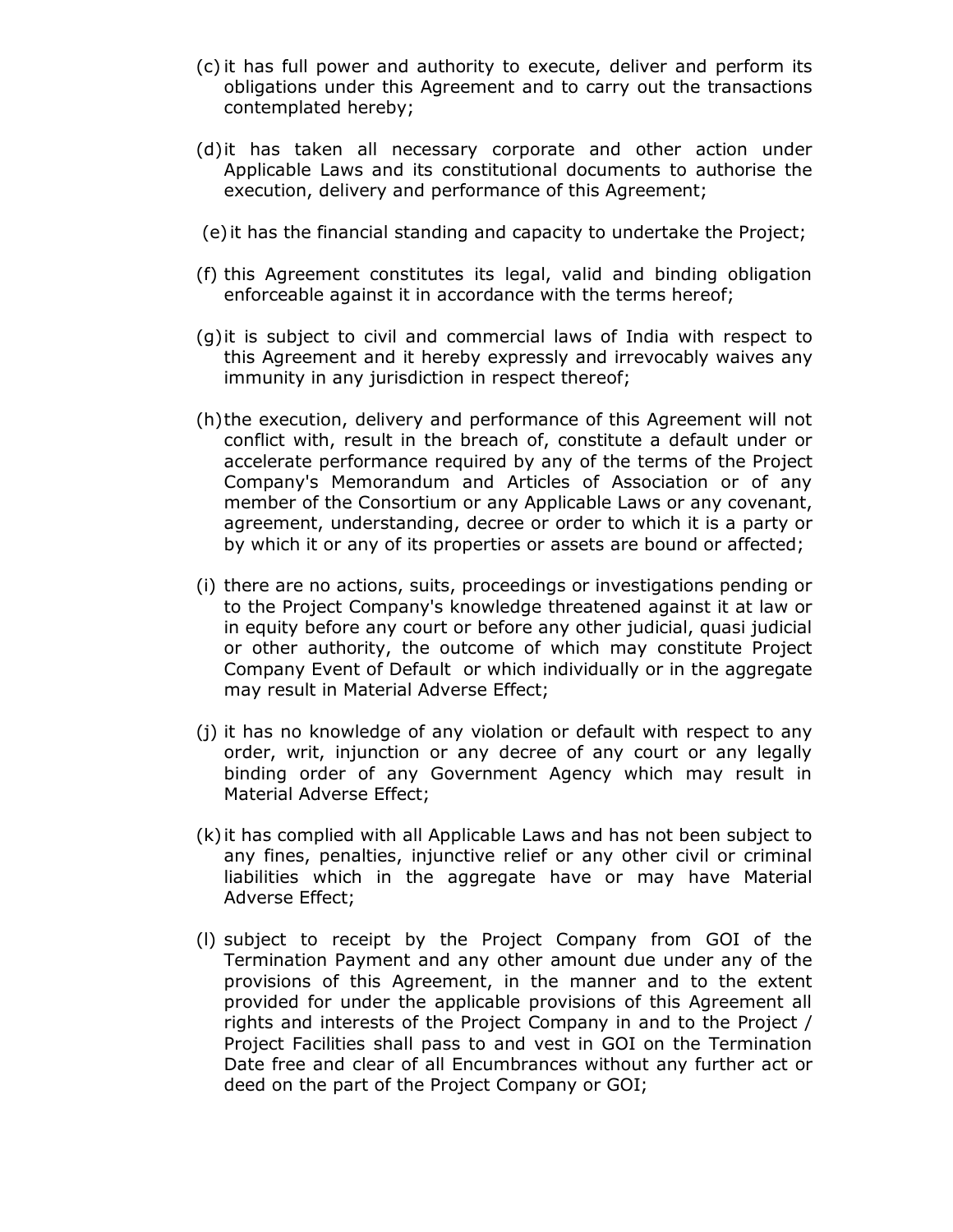- (m) no representation or warranty by the Project Company contained herein or in any other document furnished by it to GOI or to any Government Agency in relation to Applicable Permits contains or will contain any untrue statement of material fact or omits or will omit to state a material fact necessary to make such representation or warranty not misleading; and
- (n)no bribe or illegal gratification has been paid or will be paid in cash or kind by or on behalf of the Project Company to any Person to procure the Grant.
- (o) Without prejudice to any express provision contained in this Agreement, the Project Company acknowledges that prior to the execution of this Agreement, the Project Company has after a complete and careful examination made an independent evaluation of the Project Requirements and the information provided by GOI, and has determined to its satisfaction the nature and extent of risks and hazards as are likely to arise or may be faced by the Project Company in the course of performance of its obligations hereunder.

The Project Company also acknowledges and hereby accepts the risk of inadequacy, mistake or error in or relating to any of the matters set forth above and hereby confirms that GOI shall not be liable for the same in any manner whatsoever to the Project Company.

## 10.2 Representations and Warranties of GOI

GOI represents and warrants to the Project Company that:

- (a)GOI has full power and authority to execute, deliver and perform the Agreement;
- (b)This Agreement constitutes GOI's legal, valid and binding obligation enforceable against it in accordance with the terms hereof.

## 10.3 Obligation to notify change

 In the event that any of the representations or warranties made/given by a Party ceases to be true or stands changed, the Party who had made such representation or given such warranty shall promptly notify the other of the same.

#### ARTICLE 11 **MISCELLANEOUS**

## 11.1 Assignment and Charges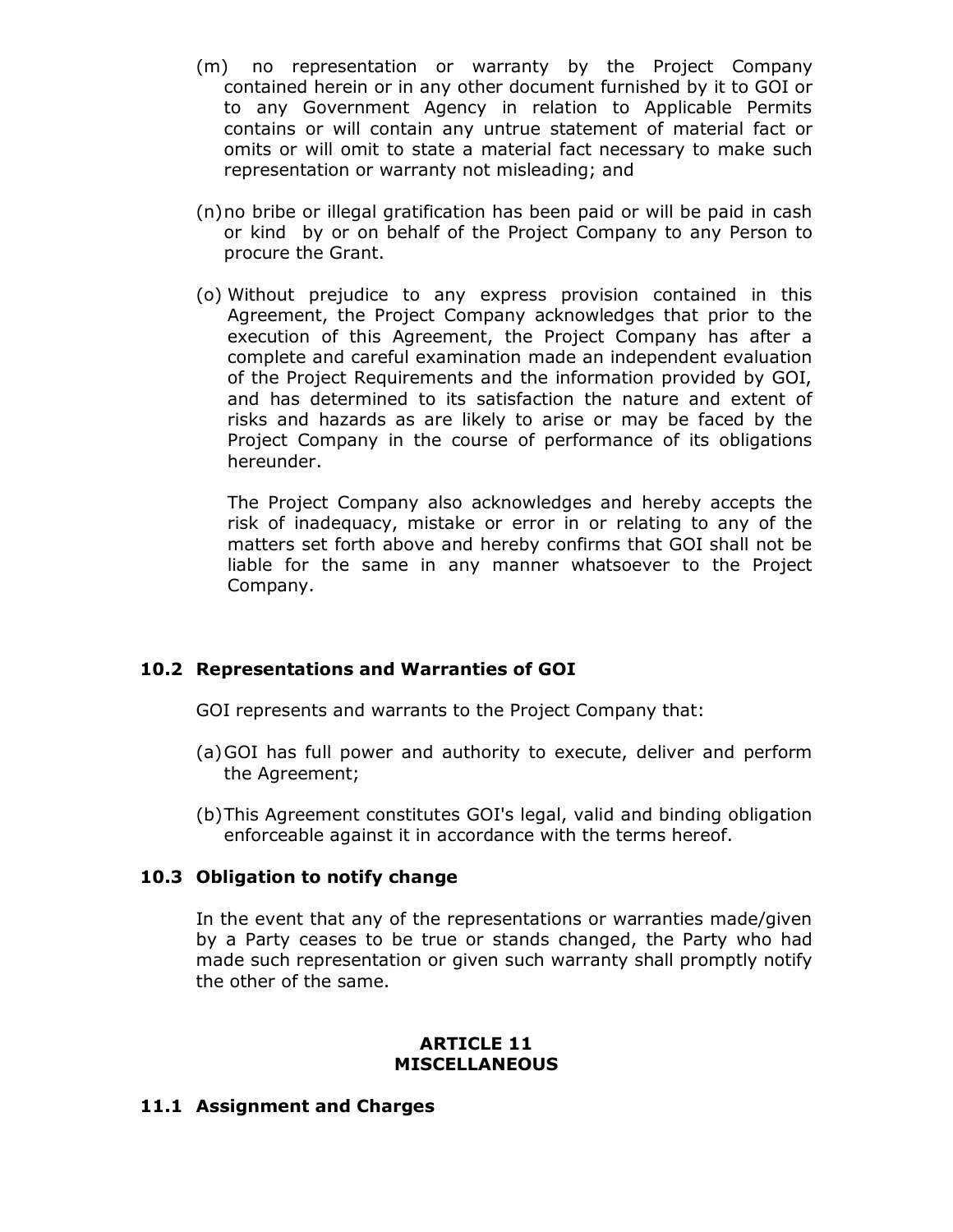- (a) Subject to sub-articles (b) and (c) herein below, neither Party shall assign this Agreement or the rights, benefits and obligations hereunder save and except with prior consent of the other Party.
- (b) Except as provided in sub-article (c) herein below, the Project Company shall not create nor permit to subsist any Encumbrance over or otherwise transfer or dispose of all or any of its rights and benefits under this Agreement except with prior consent in writing of GOI, which consent GOI shall be entitled to decline without assigning any reason whatsoever.
- (c) Restraint set forth in sub-articles (a) and (b) above shall not apply to:
	- (i) liens/encumbrances arising by operation of law (or by an agreement evidencing the same) in the ordinary course of business of the Project Company ;
	- (ii) mortgages/pledges/hypothecation of goods/ Project assets (including Grant), as security for indebtedness, in favour of the Lenders and working capital providers for the Project;
	- (iii) assignment of Project Company's rights and benefits under this Agreement or Project Agreements in favour of the Lenders / security trustee appointed by the Lenders as security for financial assistance provided by them.

## 11.2 Liability and Indemnity

- (a) General Indemnity
	- (i) The Project Company shall indemnify, defend and hold GOI harmless against any and all proceedings, actions and third party claims arising out of a breach by Project Company of any of its obligations under this Agreement except to the extent that any such claim has arisen due to breach by GOI of any of its obligations under this Agreement or a Force Majeure Event.
	- (ii) GOI will, indemnify, defend and hold harmless the Project Company against any and all proceedings, actions, third party claims for loss, damage and expense of whatever kind and nature arising out of breach by GOI, its officers, servants and agents of any obligations of GOI under this Agreement except to the extent that any such claim has arisen due to breach by the Project Company of any of its obligations under this Agreement or a Force Majeure Event.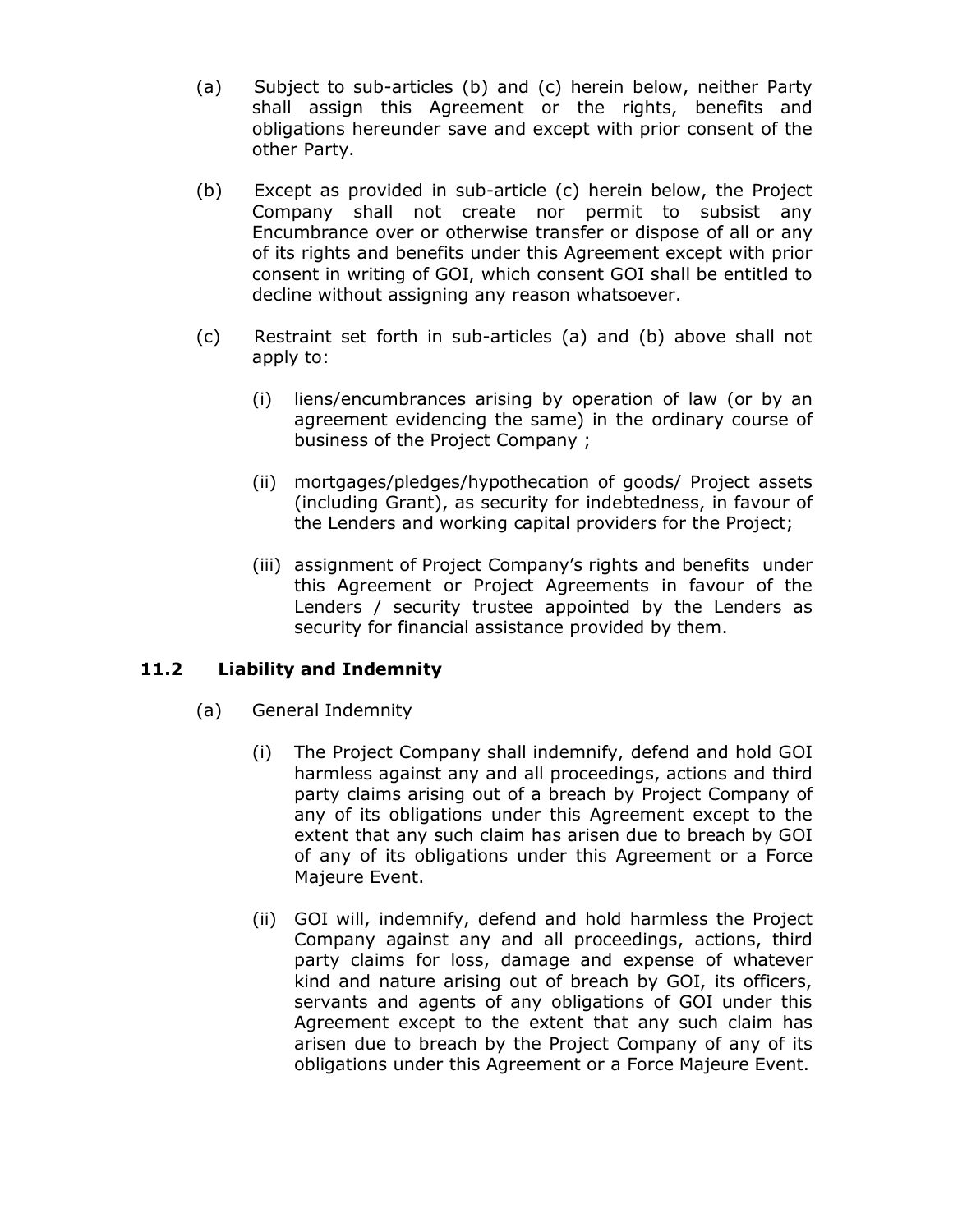## 11.3 Governing Law and Jurisdiction

 This Agreement shall be governed by the laws of India. The Courts at New Delhi, India shall have jurisdiction over all matters arising out of or relating to this Agreement.

## 11.4 Waiver

- (a) Waiver by either Party of any default by the other Party in the observance and performance of any provision of or obligations under this Agreement:
	- (i) shall not operate or be construed as a waiver of any other or subsequent default hereof or of other provisions or obligations under this Agreement;
	- (ii) shall not be effective unless it is in writing and executed by a duly authorised representative of such Party; and
	- (iii) shall not affect the validity or enforceability of this Agreement in any manner.
- (b) Neither the failure by either Party to insist on any occasion upon the performance of the terms, conditions and provisions of this Agreement or any obligation hereunder nor time or other indulgence granted by a Party to the other Party shall be treated or deemed as waiver/breach of any terms, conditions or provisions of this Agreement.

## 11.5 Survival

Termination of this Agreement (a) shall not relieve the Project Company or GOI of any obligations already incurred hereunder which expressly or by implication survives Termination hereof, and (b) except as otherwise provided in any provision of this Agreement expressly limiting the liability of either Party, shall not relieve either Party of any obligations or liabilities for loss or damage to the other Party arising out of or caused by acts or omissions of such Party prior to the effectiveness of such Termination or arising out of such Termination.

## 11.6 Amendments

This Agreement and the Schedules together constitute a complete and exclusive understanding of the terms of the Agreement between the Parties on the subject hereof and no amendment or modification hereto shall be valid and effective unless agreed to by all the Parties hereto and evidenced in writing.

## 11.7 Notices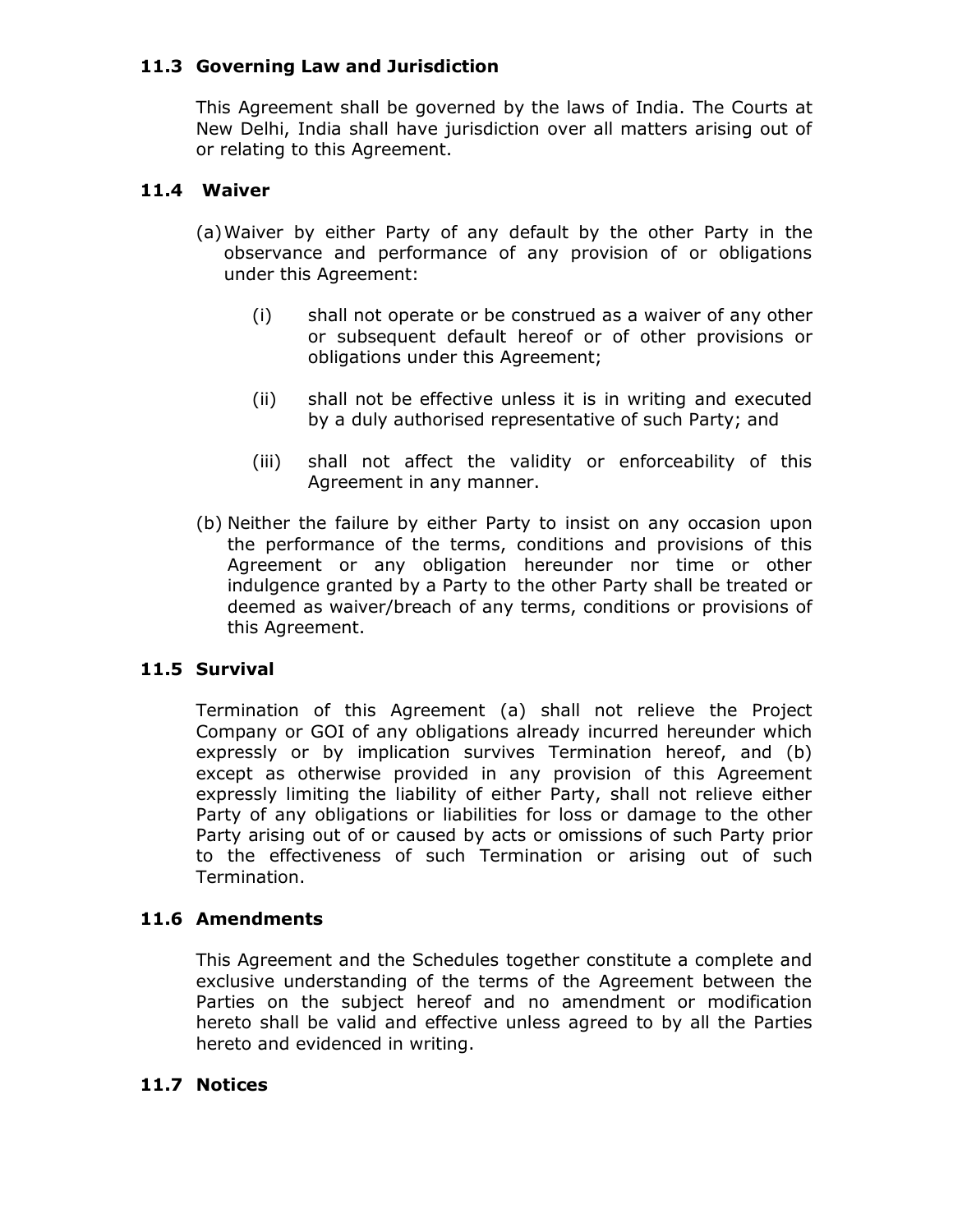Unless otherwise stated, notices to be given under this Agreement including but not limited to a notice of waiver of any term, breach of any term of this Agreement and termination of this Agreement, shall be in writing and shall be given by hand delivery, recognised international courier, mail, telex or facsimile transmission and delivered or transmitted to the Parties at their respective addresses set forth below :

If to GOI:

 $\overline{\phantom{a}}$  , where  $\overline{\phantom{a}}$  , where  $\overline{\phantom{a}}$  , where  $\overline{\phantom{a}}$  ,  $\overline{\phantom{a}}$  ,  $\overline{\phantom{a}}$  ,  $\overline{\phantom{a}}$  ,  $\overline{\phantom{a}}$  ,  $\overline{\phantom{a}}$  ,  $\overline{\phantom{a}}$  ,  $\overline{\phantom{a}}$  ,  $\overline{\phantom{a}}$  ,  $\overline{\phantom{a}}$  ,  $\overline{\phantom{a}}$  ,  $\overline{\phantom$  $\overline{\phantom{a}}$  , where  $\overline{\phantom{a}}$  , where  $\overline{\phantom{a}}$  , where  $\overline{\phantom{a}}$  , where  $\overline{\phantom{a}}$ 

Fax No.\_\_\_\_\_\_\_\_\_\_\_\_

If to the Project Company

Managing Director,

\_\_\_\_\_\_\_\_\_\_\_ Limited, \_\_\_\_\_\_\_\_\_\_\_\_\_\_\_\_\_\_\_,

Fax No.

 $\overline{\phantom{a}}$  , which is the set of the set of the set of the set of the set of the set of the set of the set of the set of the set of the set of the set of the set of the set of the set of the set of the set of the set of

Or such address, telex number, or facsimile number as may be duly notified by the respective Parties from time to time, and shall be deemed to have been made or delivered (i) in the case of any communication made by letter, when delivered by hand, by recognised international courier or by mail (registered, return receipt requested) at that address and (ii) in the case of any communication made by telex or facsimile, when transmitted properly addressed to such telex number or facsimile number.

## 11.8 Severability

If for any reason whatsoever any provision of this Agreement is or becomes invalid, illegal or unenforceable or is declared by any court of competent jurisdiction or any other instrumentality to be invalid, illegal or unenforceable, the validity, legality or enforceability of the remaining provisions shall not be affected in any manner, and the Parties shall negotiate in good faith with a view to agreeing upon one or more provisions which may be substituted for such invalid, unenforceable or illegal provisions, as nearly as is practicable. Provided failure to agree upon any such provisions shall not be subject to dispute resolution under this Agreement or otherwise.

## 11.9 No Partnership

Nothing contained in this Agreement shall be construed or interpreted as constituting a partnership between the Parties. Neither Party shall have any authority to bind the other in any manner whatsoever.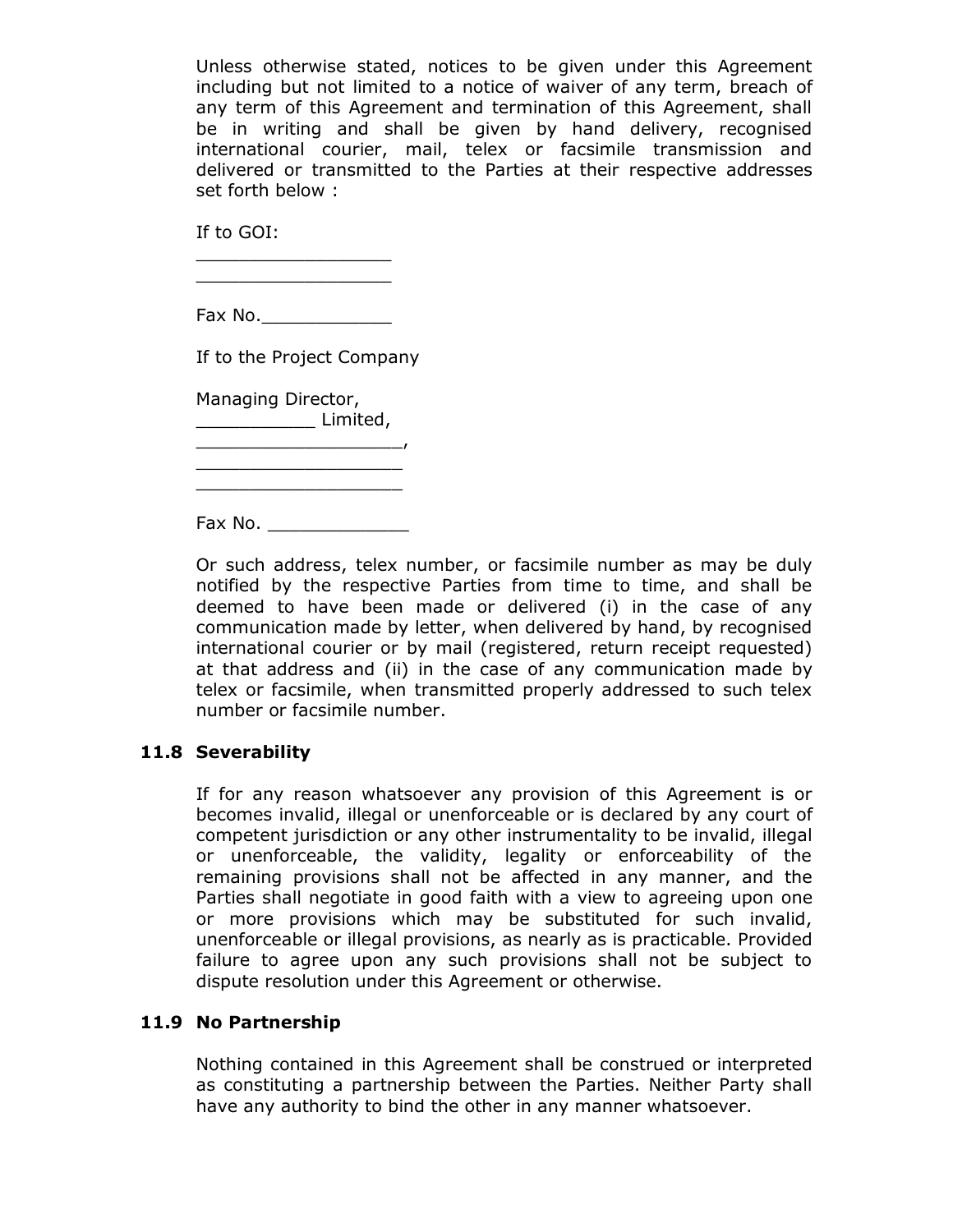#### 11.10 Language

All notices required to be given under this Agreement and all communications, documentation and proceedings which are in any way relevant to this Agreement shall be in writing and in English language.

#### 11.11 Exclusion of Implied Warranties etc.

This Agreement expressly excludes any warranty, condition or other undertaking implied at law or by custom or otherwise arising out of any other agreement between the Parties or any representation by any Party not contained in a binding legal agreement executed by the Parties.

#### 11.12 Counterparts

This Agreement may be executed in two counterparts, each of which when executed and delivered shall constitute an original of this Agreement but shall together constitute one and only the Agreement.

#### IN WITNESS WHEREOF THE, PARTIES HAVE EXECUTED AND DELIVERED THIS AGREEMENT AS OF THE DATE FIRST ABOVE WRITTEN.

SIGNED SEALED AND DELIVERED

For and on behalf of GOI by

SIGNED, SEALED AND DELIVERED

For and on behalf of Project Company by:

In the presence of:

| $\overline{\phantom{a}}$ |  |  |  |  |  |  |  |  |  |  |  |  |  |  |  |  |  |  |  |  |  |  |  |  |  |  |  |  |
|--------------------------|--|--|--|--|--|--|--|--|--|--|--|--|--|--|--|--|--|--|--|--|--|--|--|--|--|--|--|--|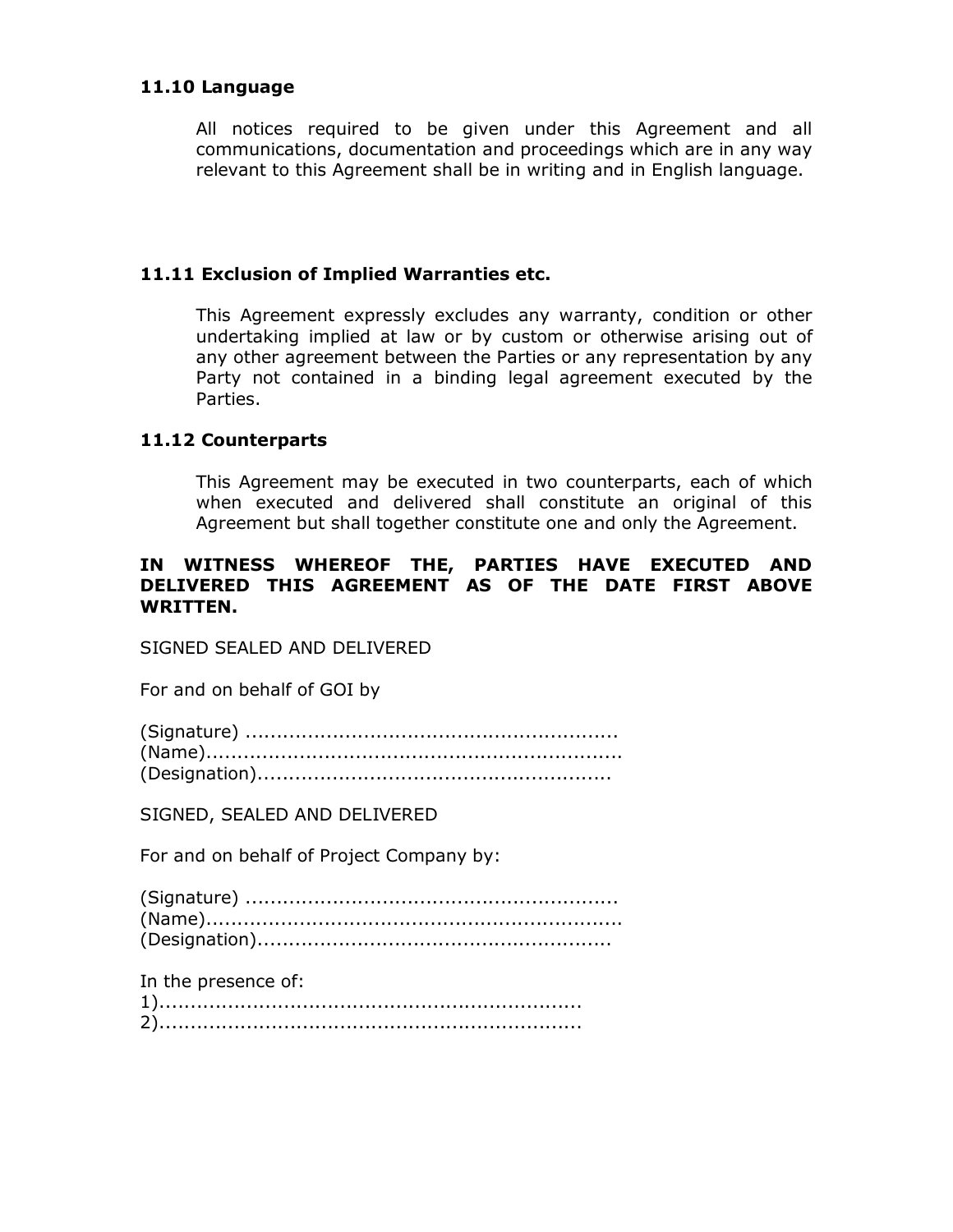## SCHEDULE A

## LETTER OF ACCEPTANCE

Enclosed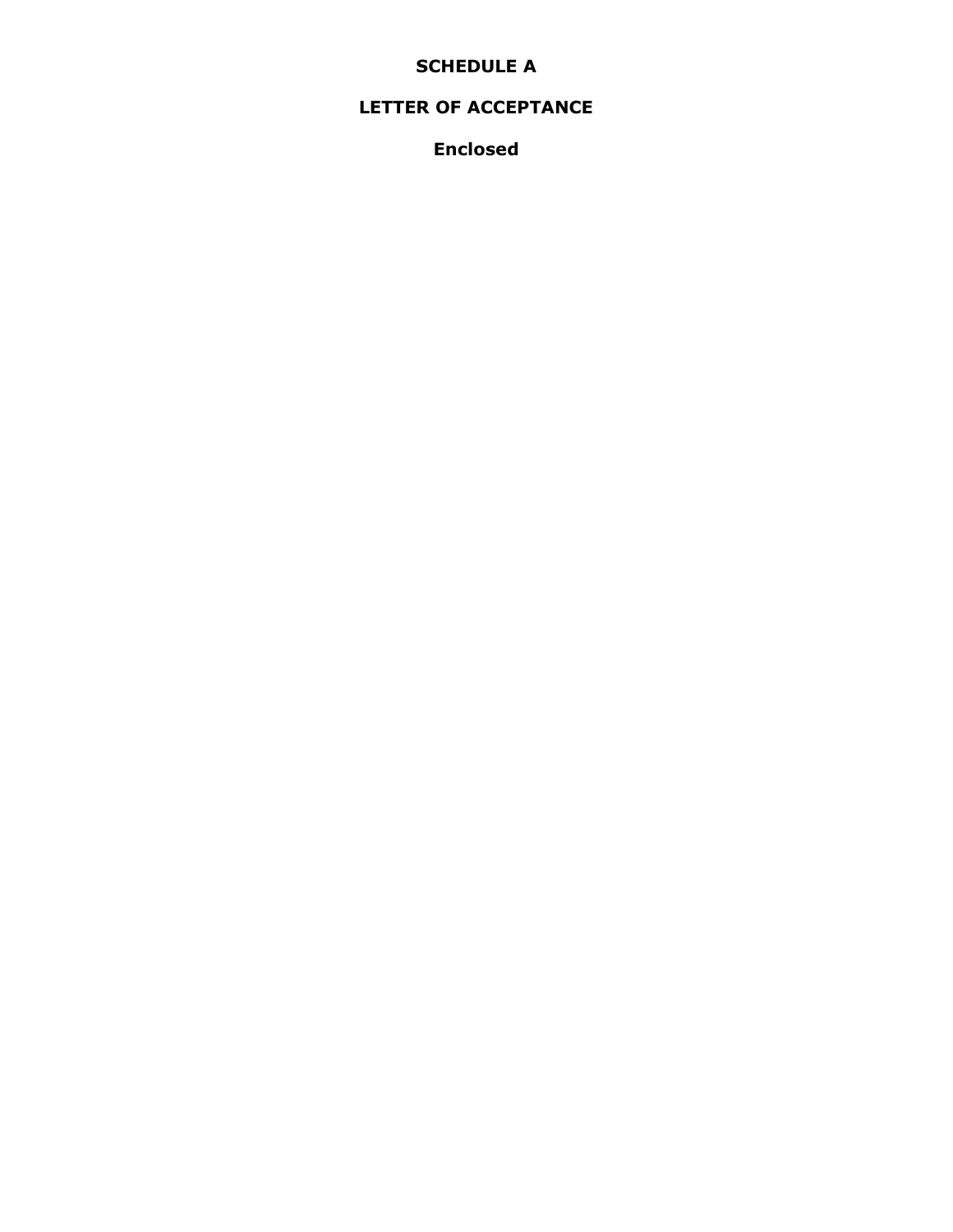## SCHEDULE B

## PROJECT FACILITIES

## A. MINI TOOL ROOM FACILITY

(Pl give full description, Location etc)

- B. Training Centre Facility
- (Pl give full description, Location etc)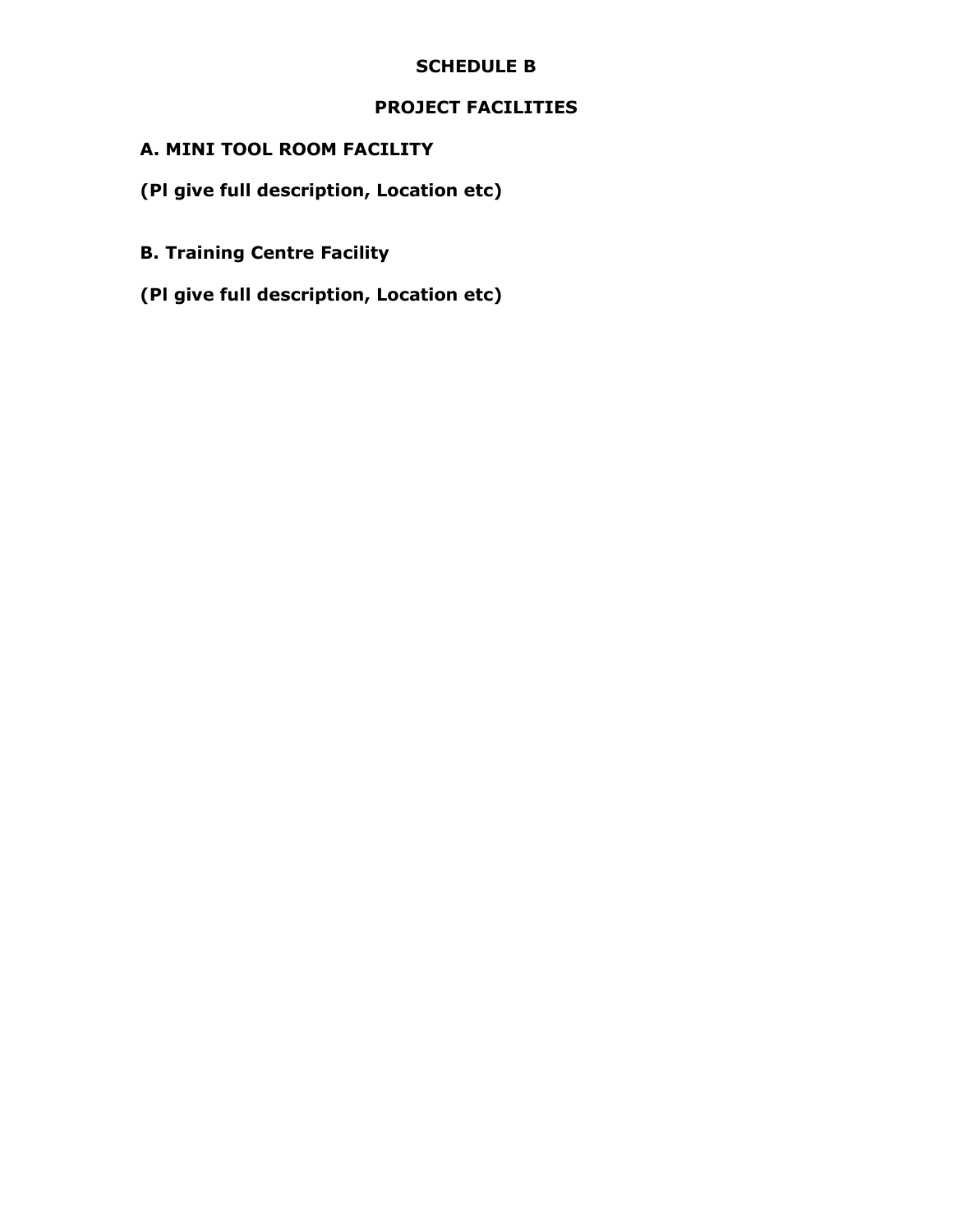## SCHEDULE C

#### PROJECT REQUIREMENTS

#### A. MINI TOOL ROOM FACILITY

- 1. Design Requirements: Pl specify
- 2. Machinery requirements: Pl Specify
- 3. Construction Requirements: Pl specify
- 4. Performance Standards: Pl specify
- 5. Operation and Maintenance Requirements: Pl specify

#### B. TRAINING CENTRE FACILITY

- 1. Design Requirements: Pl specify
- 2. Construction Requirements: Pl specify
- 3. Performance Standards: Pl specify
- 4. Operation and Maintenance Requirements: Pl specify

## ANNEXURE-II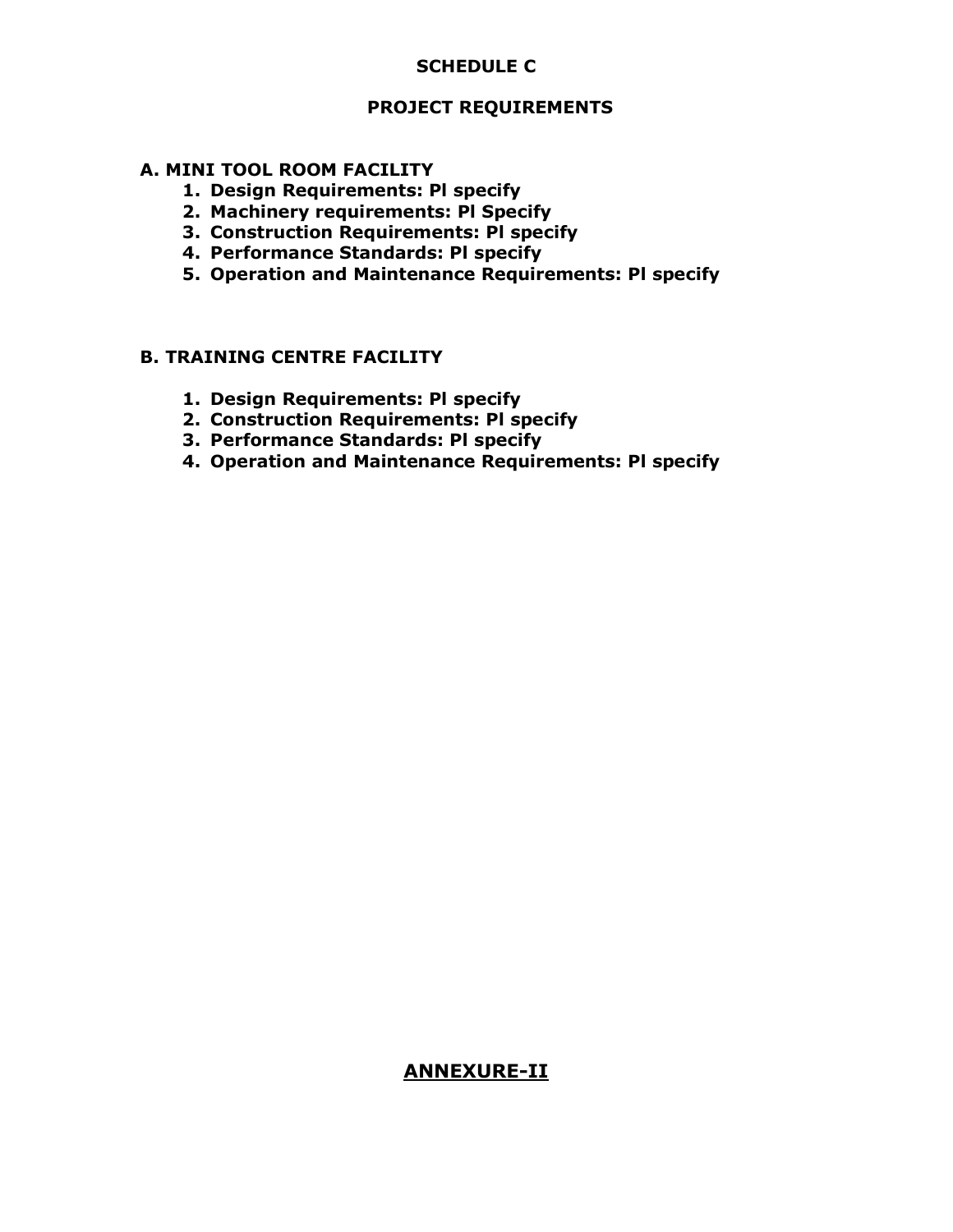# Constitution of Project Monitoring Committee (PMC)

| 1. | AS & DC (MSME)                    | Chairperson   |
|----|-----------------------------------|---------------|
| 2. | Addl. Secretary & F.A.            | Member        |
| 3. | Divisional Head, Tool Rooms,      | Member        |
|    | Office of DC MSME                 |               |
| 4. | <b>Transaction Advisor</b>        | Member        |
| 5. | CEO of MSME Tool Room             | Member        |
|    | Involved in DPR                   |               |
| 6. | Secretary (Industry) of the State | By Invitation |

Note: Chairperson may co-opt any other member or invitee as may be felt necessary.

## ANNEXURE-III

## FORM GFR 19-A

[See Rule 212(1)]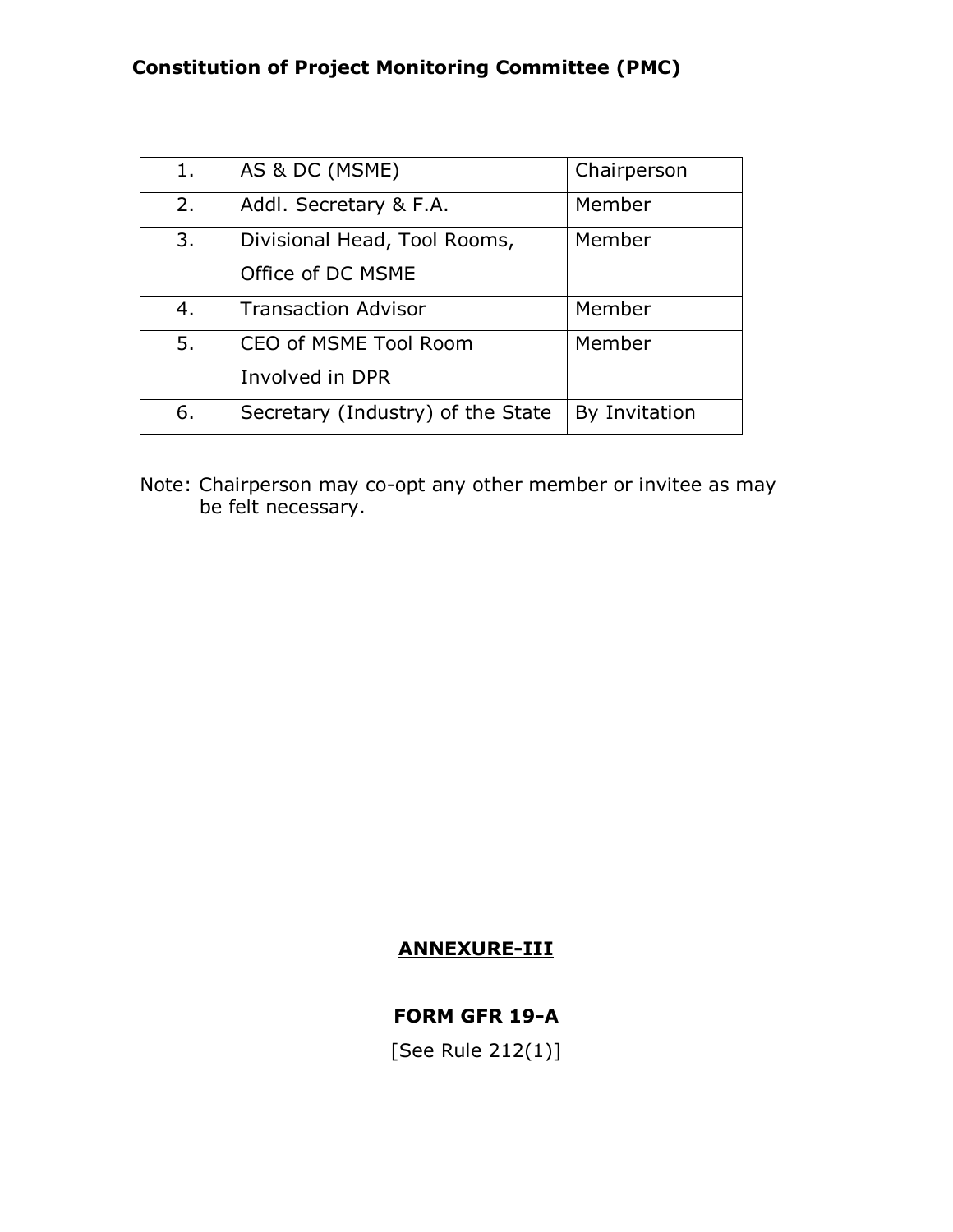| SI. No. | Letter       | Amount |
|---------|--------------|--------|
|         | No. and      |        |
|         | date         |        |
|         |              |        |
|         |              |        |
|         |              |        |
|         |              |        |
|         |              |        |
|         |              |        |
|         |              |        |
|         |              |        |
|         |              |        |
|         |              |        |
|         |              |        |
|         |              |        |
|         |              |        |
|         |              |        |
|         |              |        |
|         | <b>Total</b> |        |

Certified that out of Rs............. of grants-in-aid sanctioned during the year…….in favour of………. under DC(MSME) Letter No. given in the margin and Rs……….on account of unspent balance of the previous year, a sum of Rs…….has been utilised for the purpose of………….for which it was sanctioned and that the balance of Rs……… remaining unutilised at the end of the year has been surrendered to Government (vide No…………., dated………..)/will be adjusted towards the grants-inaid/equity payable during the next year……………

2. Certified that I have satisfied myself that the conditions on which the grants-in-aid/equity was sanctioned have been duly fulfilled/are being fulfilled and that I have exercised the following checks to see that the money was actually utilised for the purpose for which it was sanctioned.